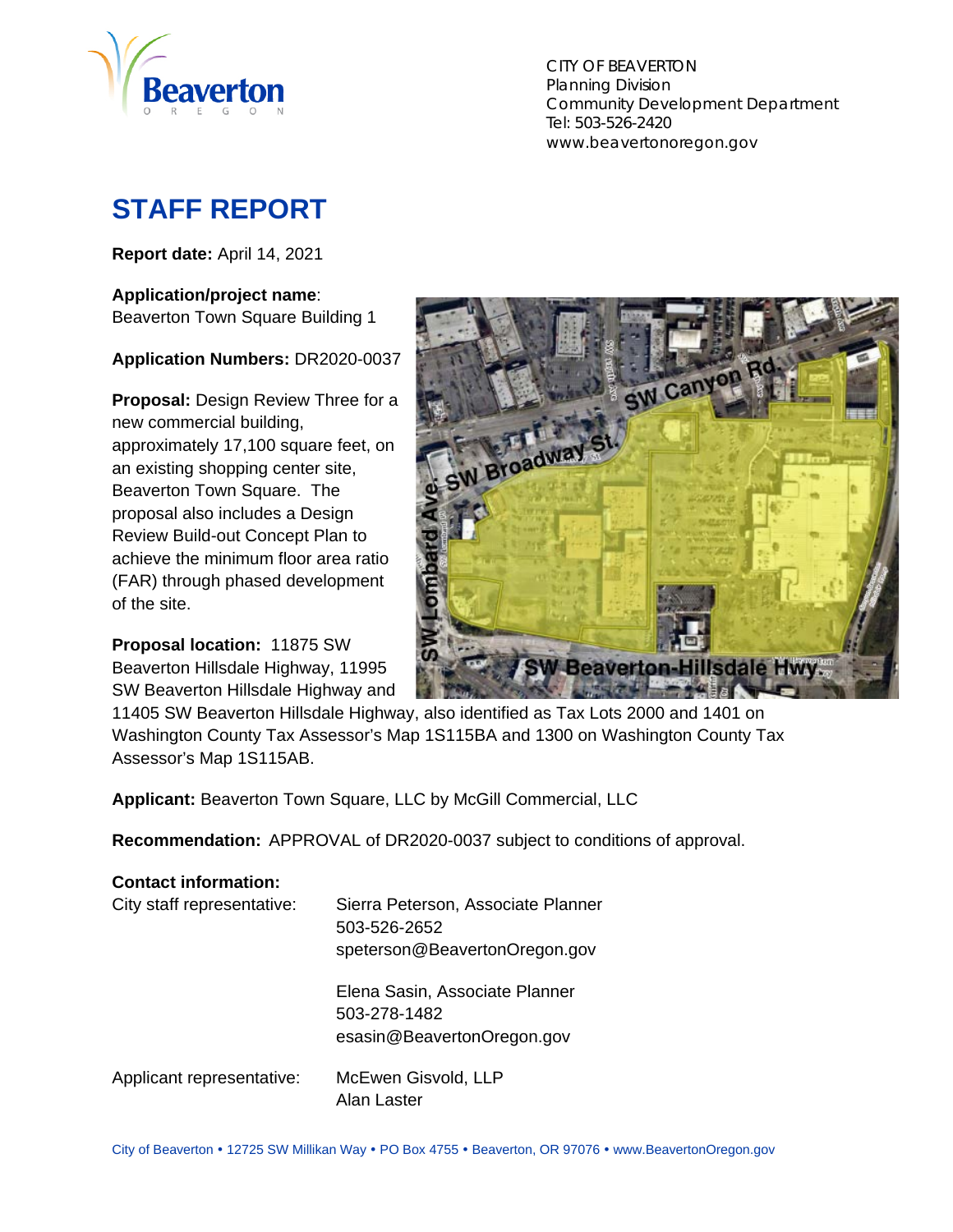1100 SW 6<sup>th</sup> Avenue, Suite 1600 Portland, OR 97204

Property owner: Beaverton Town Square, LLC Robert McGill 1625 SW Beaverton-Hillsdale Highway Beaverton, OR 97005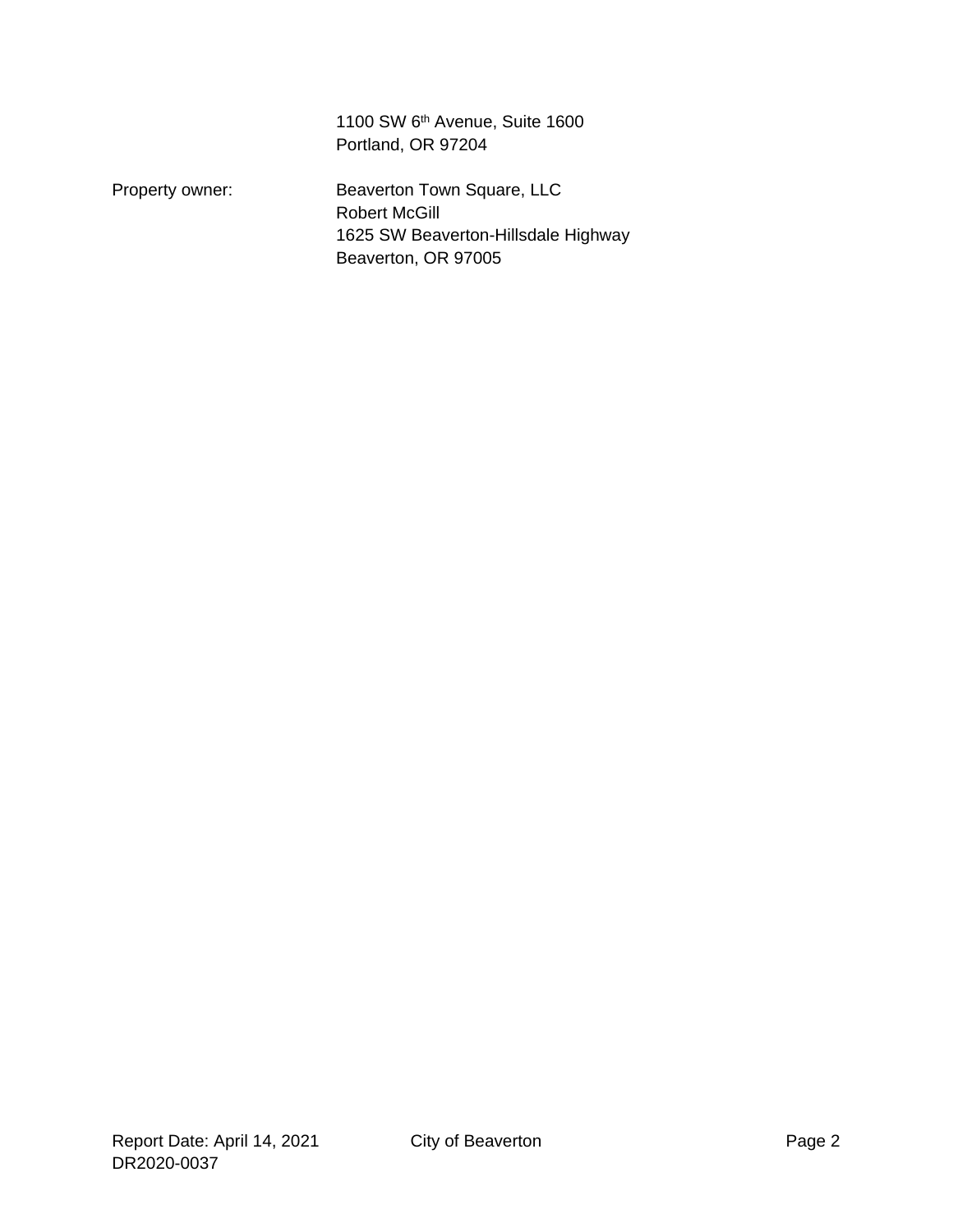# **Existing conditions**

**Zoning:** RC-E Downtown Regional Center—East District

**Site conditions:** The site is developed with an existing shopping center and associated parking. The subject lot is adjacent to other commercial properties that generally function as one site and boundary of the properties are not apparent. The applicant's materials include access agreements with abutting properties for maneuvering and parking.

**Site Size:** 11.79 acres / 513,436 square feet

**Location:** North of SW Beaverton-Hillsdale Hwy., south of SW Broadway St. and SW Canyon Rd., east of SW Lombard Ave., and west of Hwy 217.

#### **Neighborhood Association Committee:** Central Beaverton NAC

| <b>Direction</b> | <b>Zoning</b>                                                              | Uses                                                 |
|------------------|----------------------------------------------------------------------------|------------------------------------------------------|
| <b>North</b>     | <b>Regional Center-</b><br>Transit Oriented &<br>Regional Center -<br>East | <b>Commercial and Automotive Services</b>            |
| South            | Regional Center - East<br>& Regional Center -<br>Old Town                  | Commercial/Restaurant/Service<br><b>Businesses</b>   |
| East:            | <b>Community Service &amp;</b><br>R7 Urban Standard<br>Density             | Commercial/Retail/Restaurant/Residential             |
| West:            | Town & Regional<br>Center - Transit<br>Oriented                            | Regional Center - Old Automotive Services/Restaurant |

#### **Table 1: Surrounding uses**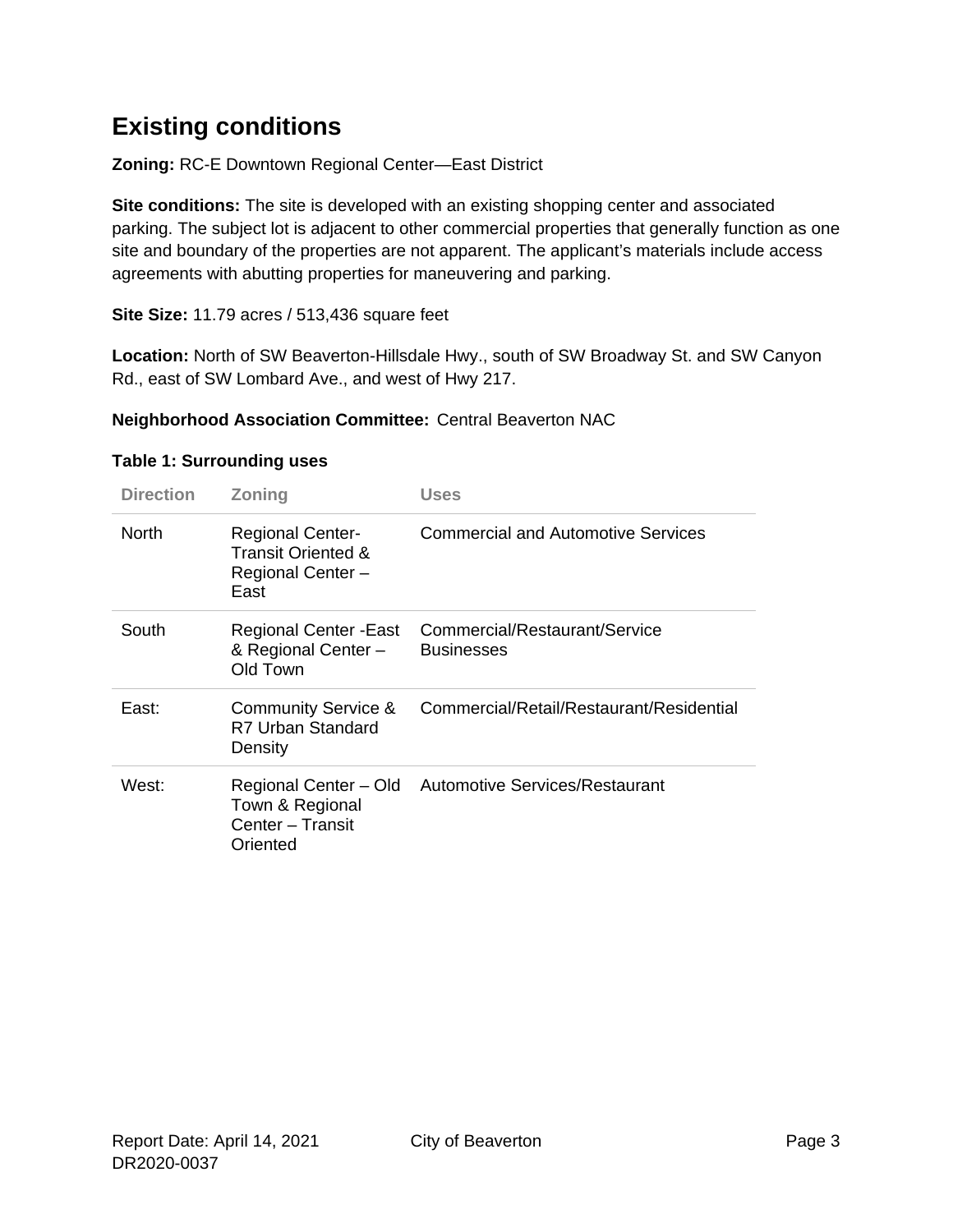# **Application information**

#### **Table 2: Application summaries**

| <b>Application</b> | <b>Application type</b> | <b>Proposal summary</b>                                                                                   | <b>Approval criteria</b><br><b>location</b> |
|--------------------|-------------------------|-----------------------------------------------------------------------------------------------------------|---------------------------------------------|
| DR2020-0037        | Design Review<br>Three  | New commercial building<br>and associated site<br>improvements on an<br>existing shopping center<br>site. | Development Code<br>Section 40.20.15.3      |

#### **Table 3: Key Application Dates**

| <b>Application</b> | <b>Submittal Date</b> | <b>Deemed</b><br><b>Complete</b> | $120 - Day**$ | $365$ -Day*       |
|--------------------|-----------------------|----------------------------------|---------------|-------------------|
| DR2020-0037        | March 12, 2020        | September 4,<br>2020             | July 8, 2021  | September 4, 2021 |

\* Pursuant to Section 50.25.9 of the Development Code this is the latest date, with a continuance, by which a final written decision on the proposal can be made.

\*\* The applicant filed a 187-day continuance request that extended the final written decision. The original 120-day final decision date was January 2, 2021.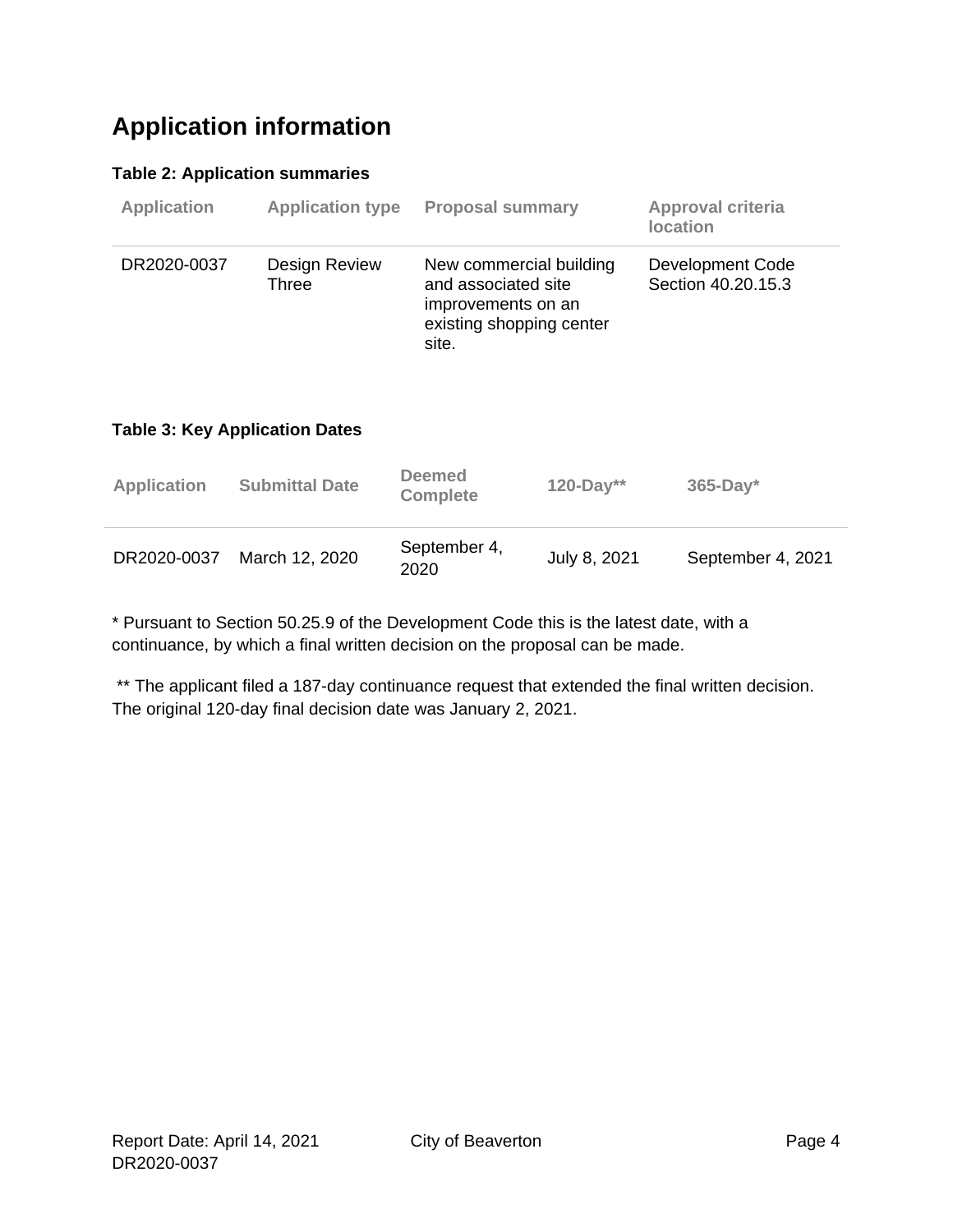**Exhibit 1.1: Vicinity Map** 

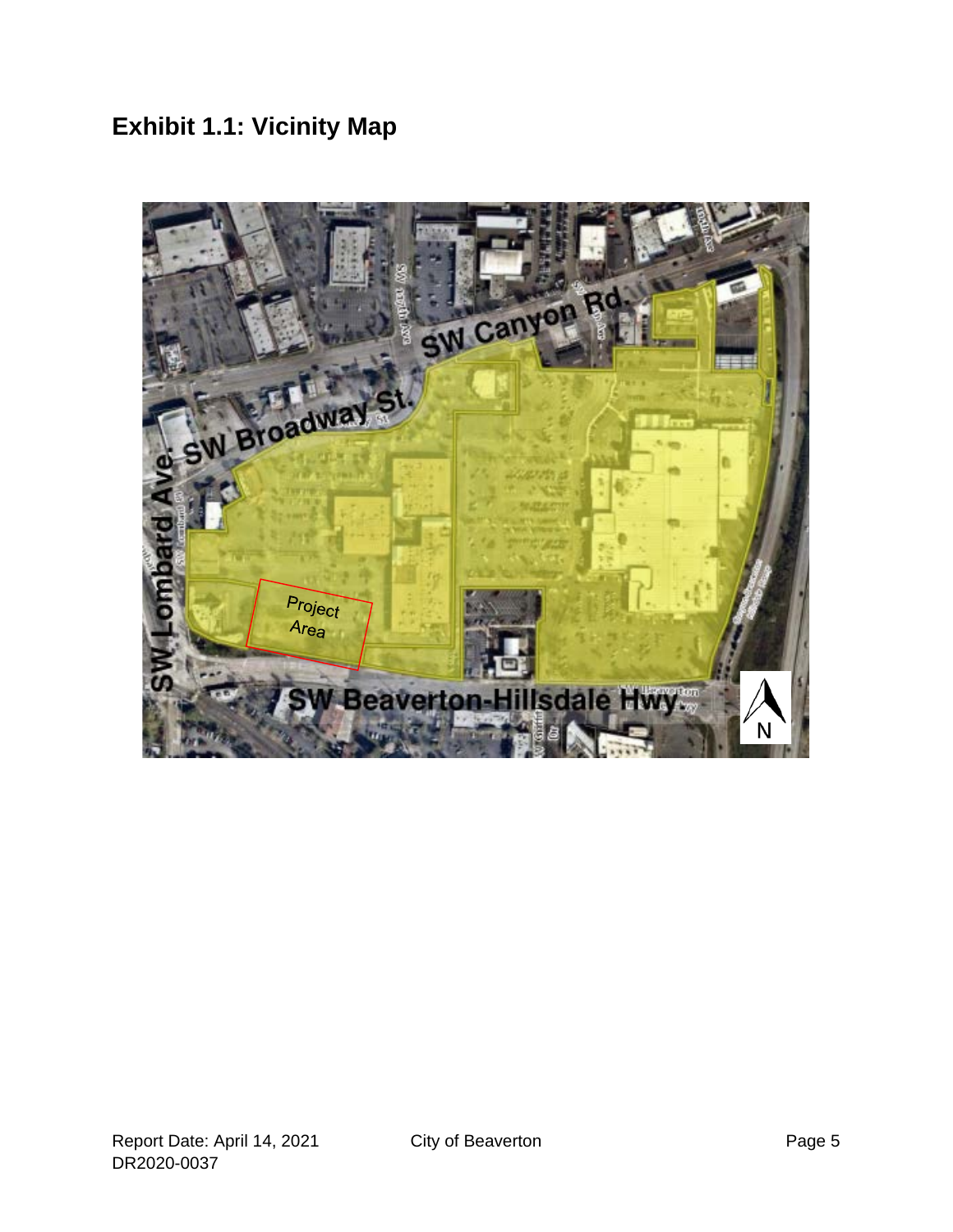### **Exhibit 1.2: Zoning Map**



#### R<sub>10</sub> Urban Low Density  $SC-S$ Station Community - Sunset 10,000 sq. ft. - Single Family SC-HDR Station Community - High Density R7 Urban Standard Density 7,000 sq. ft. - Single Family SC-E Station Community - Employment Urban Standard Density R<sub>5</sub> 5,000 sq. ft. - Single Family SC-MU Station Community - Multiple Use  $R4$ Urban Medium Density Station Community - Employment Sub Area 4,000 sq. ft. - Single Family Urban Medium Density<br>2,000 sq. ft. - Multi-Family  $R2$ TC-HDR Town Center - High Density Residential Urban High Density TC-MU Town Center - Multiple Use R<sub>1</sub> 1,000 sq. ft. - Multi-Family RC-OT Regional Center - Old Town **COMMERCIAL** RC-E Regional Center - East  $NS$ Neighborhood Service RC-TO Regional Center - Transit Oriented  $_{\rm CS}$ **Community Service** C-WS Commercial - Washington Square  $cc$ Corridor Commercial OI-WS Office Industrial - Washington Square

GC

General Commercial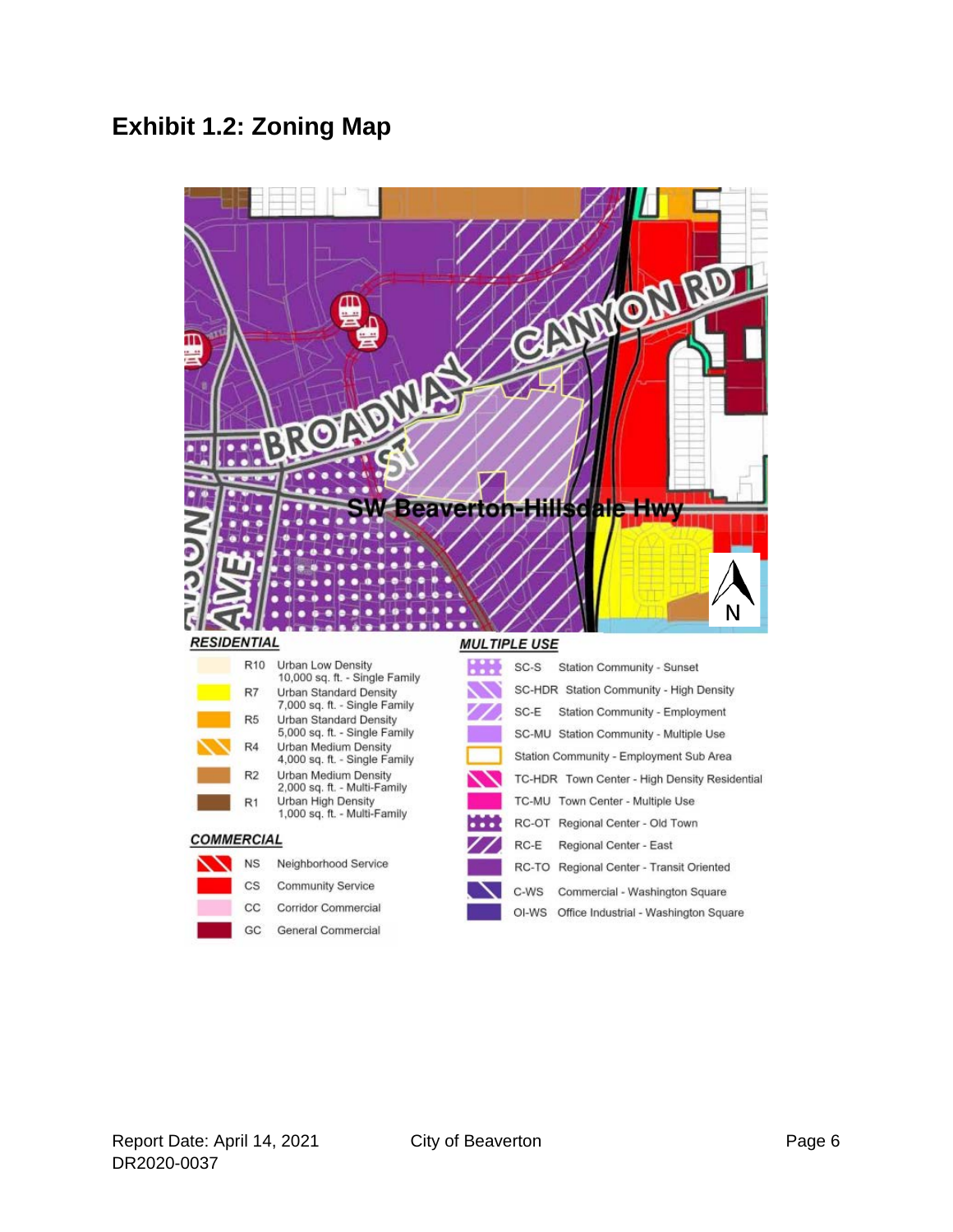# **Exhibit 1.3: Public Testimony**

No public testimony received.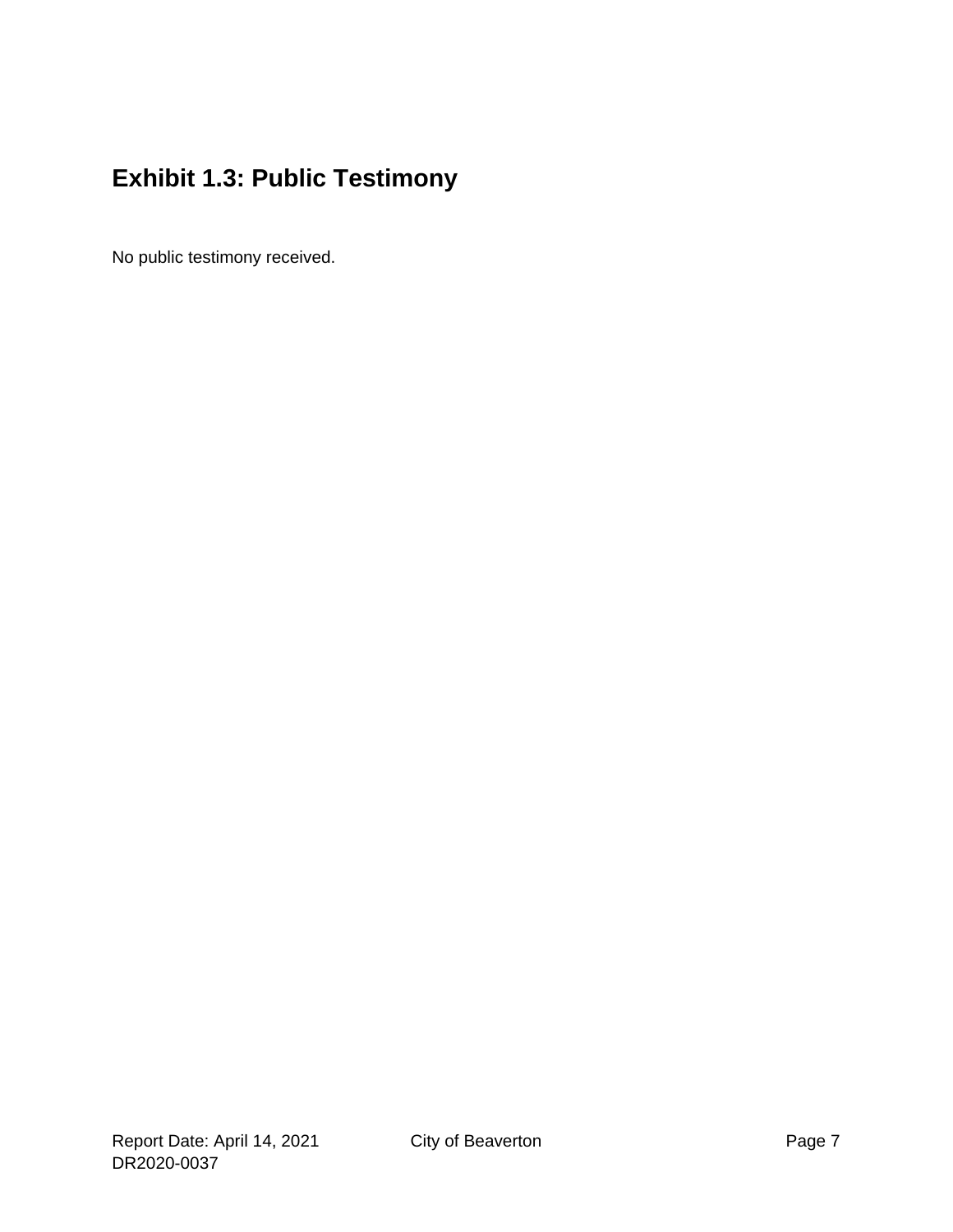# **Table of Contents**

#### **Tables**:

| Table 4: Chapter 20 Use and Site Development Requirements Regional Center - East (RC -E) |  |
|------------------------------------------------------------------------------------------|--|
|                                                                                          |  |
| <b>Exhibits</b>                                                                          |  |

| Materials submitted by Staff                                                          |
|---------------------------------------------------------------------------------------|
| Exhibit 1.1 Vicinity Map (page 5 of this report)                                      |
| Exhibit 1.2 Zoning Map (page 6 of this report)                                        |
| Exhibit 1.3 Public Comment - No public testimony was received (page 7 of this report) |
| Materials submitted by the Applicant                                                  |
| Exhibit 3.1 Application Form                                                          |
| <b>Exhibit 3.2 Written Statements</b>                                                 |
| Exhibit 3.3 Civil Plans                                                               |
| Exhibit 3.4 Site Plans and Architectural Drawings                                     |
| <b>Exhibit 3.5 Lighting Plans and Schedule Update</b>                                 |
| Exhibit 3.6 Landscape Plans and Details                                               |
| Exhibit 3.7 No-Net Rise Certification                                                 |
| Exhibit 3.8 Streetlight Design                                                        |
| <b>Exhibit 3.9 Preliminary Stormwater Report</b>                                      |
| Exhibit 3.10 Clean Water Services SPL                                                 |
| Exhibit 3.11 Water Service SPL                                                        |
| Exhibit 3.12 Tualatin Valley Fire and Rescue SPL                                      |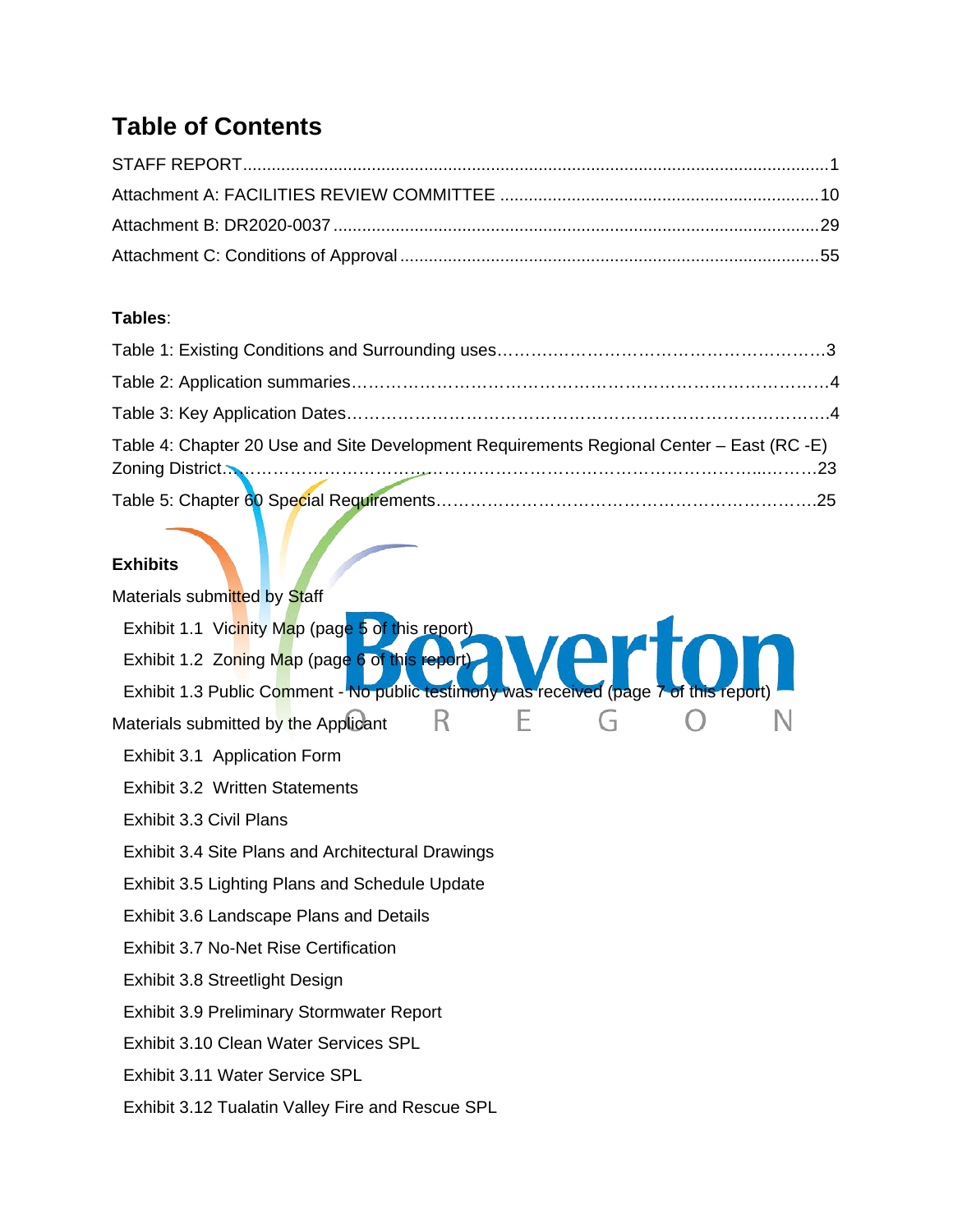Exhibit 3.14 Pre-Application Summary

- Exhibit 3.15 Neighborhood Review Meeting Documents
- Exhibit 3.16 Explanation of Land Area Letter
- Exhibit 3.17 Reciprocal Access and Parking Agreement EDA Corporation
- Exhibit 3.18 CC&Rs AMENDMENT #1 for BTS
- Exhibit 3.19 CC&Rs for BTS
- Exhibit 3.20 Reciprocal Access and Parking Agreement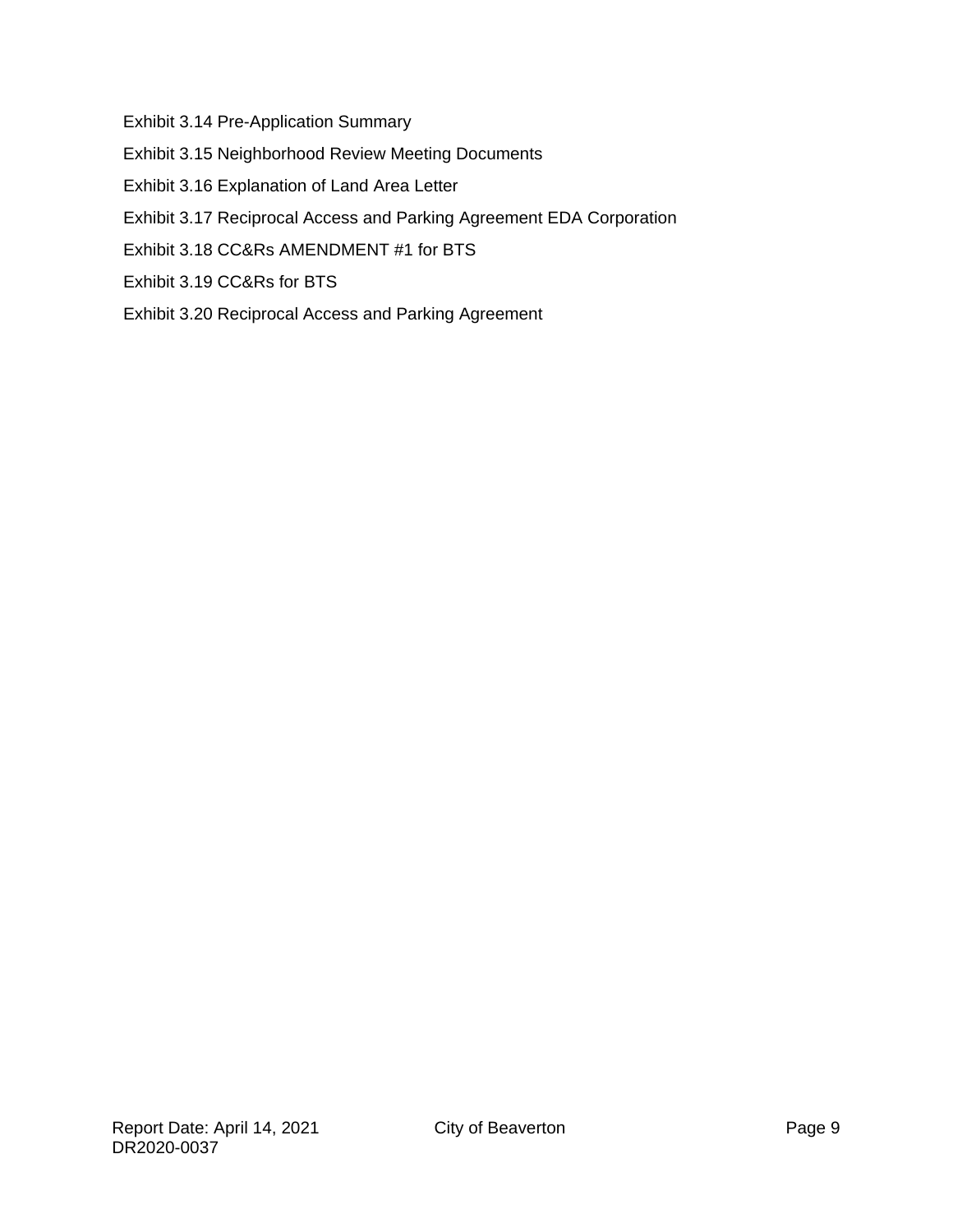# <span id="page-9-0"></span>**Attachment A: FACILITIES REVIEW COMMITTEE**

### TECHNICAL REVIEW AND RECOMMENDATIONS

#### **Application:** Beaverton Town Square Building 1

**Recommendation:** Approve DR2020-0037

**Finding:** The Facilities Review Committee finds the applicable Facilities Review Committee approval criteria have been met.

# Section 40.03 Facilities Review Committee:

The Facilities Review Committee has conducted a technical review of the application, in accordance with the criteria contained in Section 40.03 of the Development Code. The Committee's findings and recommended conditions of approval are provided to the decisionmaking authority. As they will appear in the Staff Report, the Facilities Review Conditions may be re-numbered and placed in a different order. The decision-making authority will determine whether the application as presented meets the Facilities Review approval criteria for the subject application and may choose to adopt, not adopt, or modify the Committee's findings.

The Facilities Review Committee Criteria for Approval will be reviewed for all criteria that are applicable to the submitted application(s) as identified below:

- All twelve (12) criteria are applicable to the Design Review Three (DR2020-0037) application.
- The Facilities Review Committee recommends approval of the Design Review Three (DR2020-0037).

# **Section 40.03.1.A**

**Approval Criteria:** All critical facilities and services related to the proposed development have, or can be improved to have, adequate capacity to serve the proposed development at the time of its completion.

### FINDING:

Chapter 90 of the Development Code defines "critical facilities" to be services that include public water, public sanitary sewer, storm water drainage and retention, transportation, and fire protection. The Committee finds that the proposal includes, or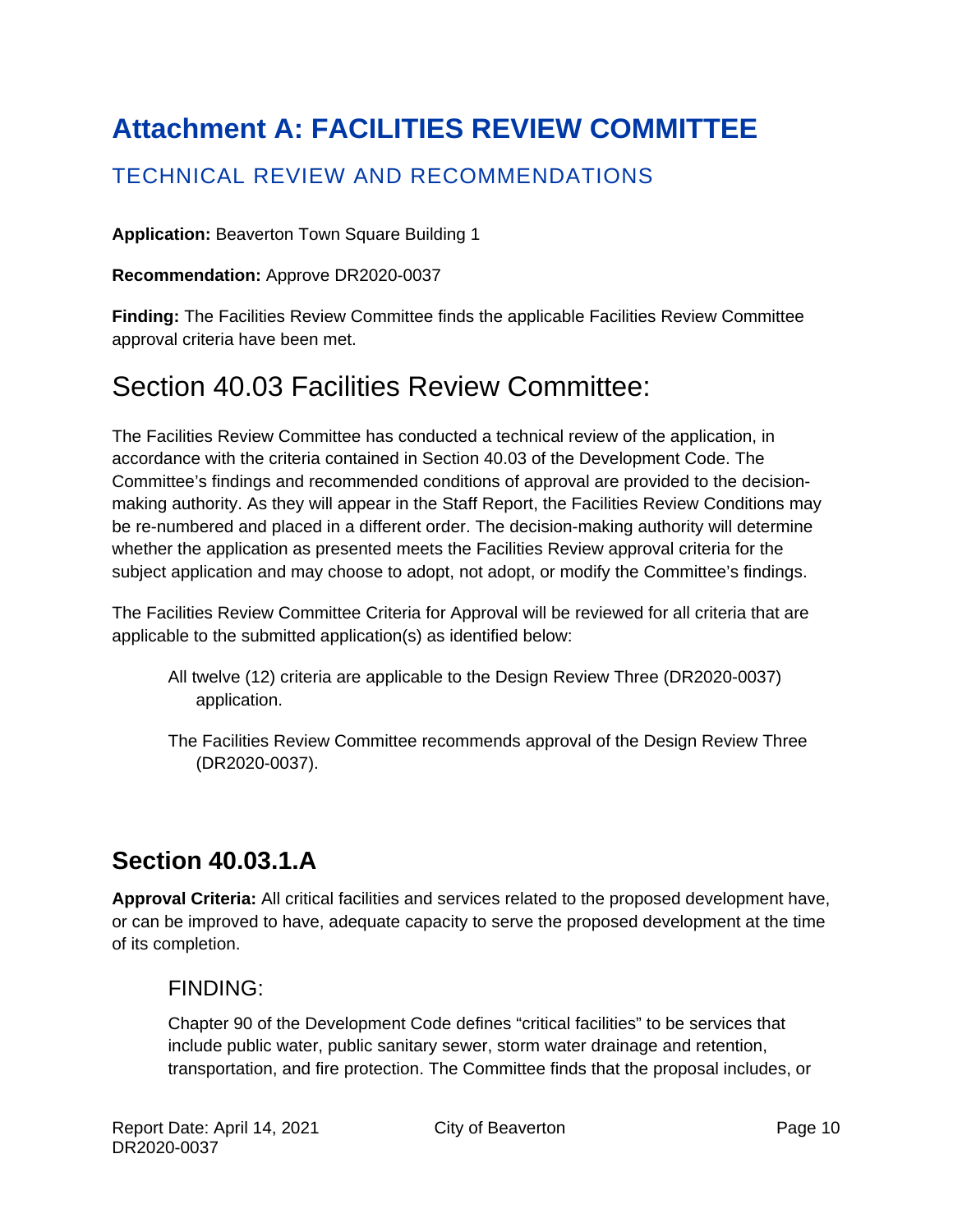can be improved to have, necessary on-site and off-site connections and improvements to public water, public sanitary sewer and storm water drainage facilities.

**Water:** The City of Beaverton is the water provider for the site. Water is made available to the site via existing 12-inch mains on SW Beaverton Hillsdale Highway, SW Broadway Street and SW Canyon Road. The water main on SW Lombard Place is an existing 16 inch main. The 11.9 acres site also has a 10-inch water main through the site in a north to south orientation and a 6-inch water main through the site in a west to east through the site. The applicant's plans show planned water connections to the 12-inch water main located in SW Beaverton Hillsdale Highway. Adequate capacity exists to serve the proposed development.

**Sewer and Stormwater:** The City of Beaverton is the storm drainage and sanitary sewer provider for the subject site. Developments and other activities which create or modify 1,000 square feet of greater of impervious surface are required to provide stormwater management for quantity and quality. City of Beaverton sanitary sewer and storm drainage services are located in the vicinity of this project. There is an 8-inch sanitary line in SW Lombard Place that will serve the development and two parallel 103 inch storm lines that run through the site, following the path of the floodway.

The applicant provided a Preliminary Stormwater Report dated April 2020. The proposed stormwater management strategy for the Beaverton Town Square Building 1 site is a 5,500 cubic foot extended dry basin that is 5.0-feet deep. This basin will allow the project to satisfy the stormwater quality and hydromodification detention requirements required by the Clean Water Services Design and Construction Standards Chapter 4.

Stormwater runoff will be directed to catch basins located within the parking lot. It will then be piped to the proposed extended dry basin located on the eastern edge of the project site. A flow control manhole with multiple orifices will be located after the extended dry basin. Stormwater will exit the dry basin by either percolating through the growing media to a series of perforated pipes or by reaching the elevation of the orifices within the flow control inlet. If a significant storm event results in a ponding depth higher than designed, water will be able to exit the dry basin via an overflow orifice. The outflow will be connected directly to an existing manhole. This existing manhole is located on the dual 103-inch storm drains that convey Beaverton Creek diagonally across the project site, from the southeast to the northwest. The proposed system is designed to meet Clean Water Services requirements for stormwater conveyance, water quality, and hydromodification detention.

The stormwater is also required to be treated for water quality. The proposed project requires that 90,036 square feet of area be treated. Of the 90,036 total square feet, 45,935 square feet will be treated by the proposed extended dry basin. The extended dry basin will meet the water quality requirements by restricting the flow of stormwater via a flow control manhole in order to create the opportunity for water to pond and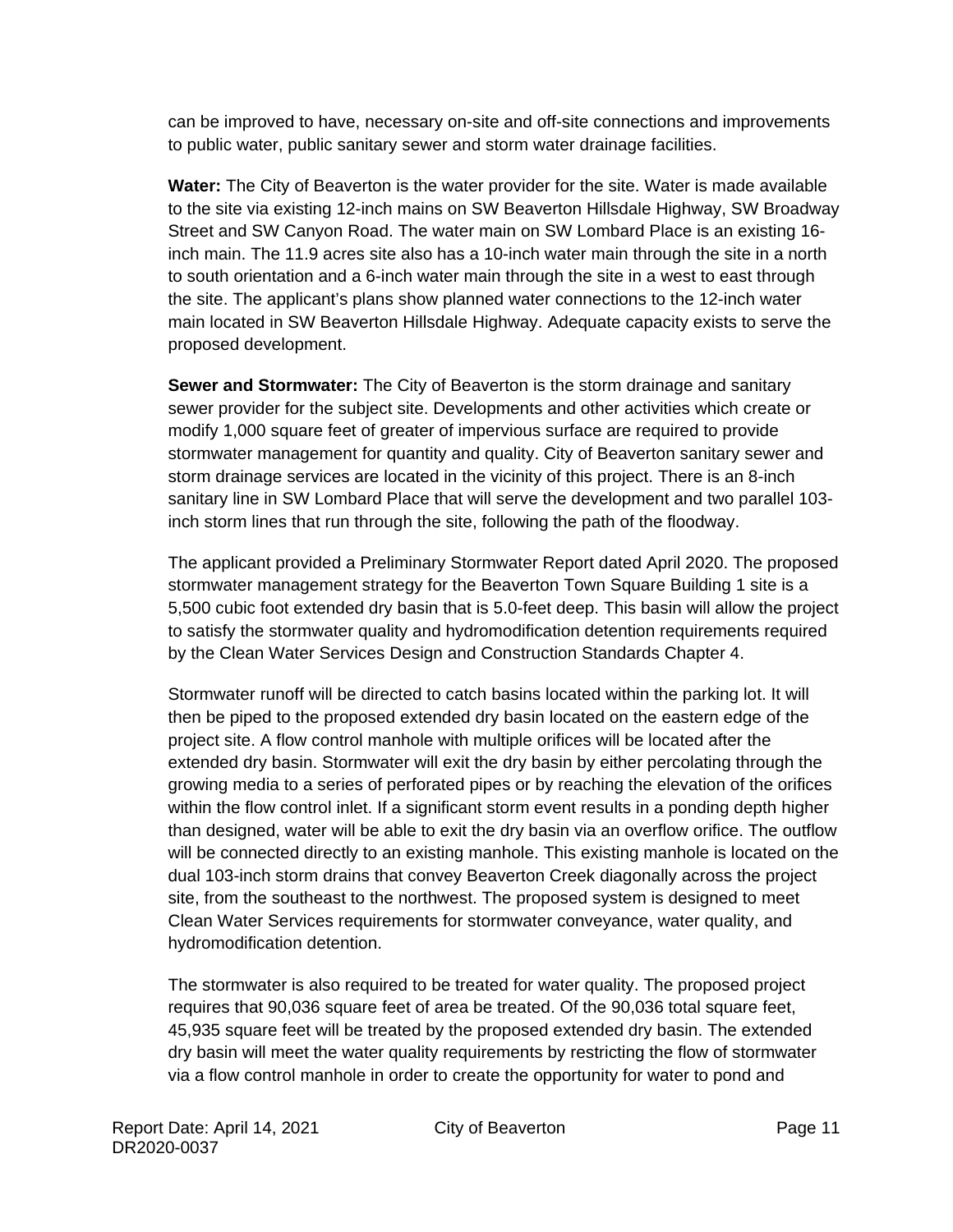infiltrate through the extended dry basin's growing media. The remainder of the area required, 44,101 square feet, will be treated by retrofitting existing area drains in the parking lot with filter catch basins.

Water quality and hydromodification must be accounted for all public improvement impervious areas within the project area. There are two separate locations of public improvements. The first area is the reconstruction of the driveway entrance at the terminus of SW Lombard Place. Water quality requirements at SW Lombard Place are proposed to be satisfied through the City's fee-in-lieu system. Hydromodification requirements at SW Lombard Place were compensated for within the on-site system.

The second area is the reconstruction of the public sidewalk along SW Beaverton-Hillsdale Highway. Water quality requirements at SW Beaverton-Hillsdale Highway were achieved by a proposed street side stormwater planter per Clean Water Services standard detail number 745. This street side planter is sized to be 6.0% minimum of the impervious area draining to it. Hydromodification requirements at SW Beaverton-Hillsdale Highway were compensated for within the on-site system.

**Floodplain:** The applicant provided a Preliminary Stormwater Report and a No-Rise Certification Memo which discuss the floodplain onsite. The project is partially located within the 100-year flood plain zone for the Beaverton Creek. The current FEMA flood insurance rate map (FIRM) and digitally generated FIRMette are included in Appendix F of the applicant's materials. The 100-year floodplain boundary at the project site was determined by applying the nearest FEMA Base Flood Elevation (BFE) to the digital surface obtained from a topographic survey. The nearest BFE was section DB which was located at 183.3 feet NAVD88. The City of Beaverton utilizes NGVD29 as their vertical datum and therefore the elevation obtained from FEMA was adjusted from NAVD88 to NGVD29. At this location 183.3 NAVD88 equals 179.8 NGVD29.

Proposed construction will occur within the existing floodplain. This includes a proposed building, parking lot modifications, and a proposed combined extended dry basin and detention basin. All work performed within the floodplain will be certified as zero net fill. In this area, the creek is located underground in two 108-inch diameter pipes. The proposed new building will have a finished floor elevation of at least 180.8 feet to meet the minimal FFE above flood plain elevation requirement. As for the construction within the actual flood plain area, the surrounding site improvements were designed to provide a no-net-rise in earthwork/volume within the designate flood plain area. A cut and fill exercise was completed to determine the final impacts. The overall fill consists of 59 cubic yards while the overall cut is 707 cubic yards. Construction in the floodplain area largely consists of excavation, creating a surplus of cut which will not negatively impact the volume or storage capacity of the 100-year floodplain.

**Transportation:** The applicant's plans show that the proposal will maintain the driveway location in their current locations adjacent to SW Beaverton Hillsdale Highway.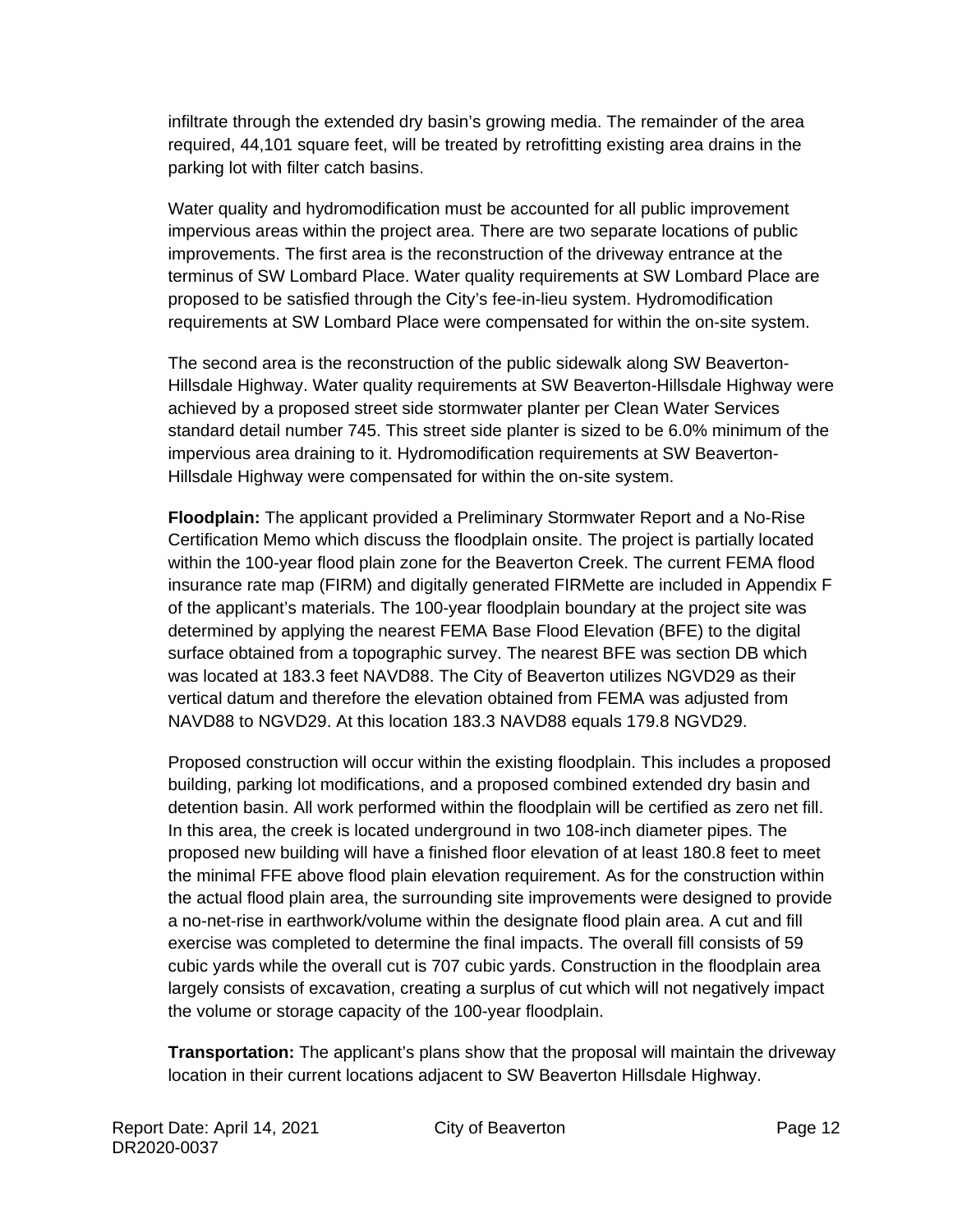Southwest Beaverton Hillsdale Highway and SW Canyon Road are identified as Arterial streets and SW Lombard Place and SW Broadway Street are identified as Collector streets in the Beaverton Comprehensive Plan Chapter 6: Transportation Element. Additional right-of-way dedication is not required, however, the applicant proposes to improve the adjacent sidewalks to have a minimum width of 10-feet and an unobstructed path of 5-feet as required for developments located in a commercial or multiple use zoning district (Section 60.05.20.7.A, Beaverton Development Code). The curb ramp on the west side of the eastern driveway on SW Beaverton Hillsdale Highway is shown that the area will be reconstructed. However, this ramp is not part of the subject site's frontage. Staff has determined that the existing curb and approximately 20 feet of existing sidewalk along Met Life's property (east of subject property), can be maintained. Maintaining the existing curb ramp and sidewalk will require a 20-foot transition between the existing sidewalk (that is to remain) and the new sidewalk adjacent to the subject site's frontage (per EDM standard drawing 217). A condition of approval is proposed that prior to issuance of the site development permit, the applicant shall provide revised plans for a new ADA curb ramp at the west corner of the eastern driveway on SW Beaverton Hillsdale Highway as shown in the plan.

Bike lanes are not required nor proposed at this time, although full built out the street improvements include a 12-foot center turn lane/median, 11-foot inner travel lanes, 12 foot outer travel lane, 5-foot bicycle lane, 10-foot sidewalk, and 0.5 feet buffer behind back of sidewalk. The improvements required 44.5-feet from center line of the road and the applicant has demonstrated that there is 45-feet from center line; therefore, future build out of the road could be accommodated within the existing right-of-way.

The application submitted a Trip Generation Assessment (Assessment) dated March 10, 2020, prepared by a Professional Engineer, Brian J Dunn, P.E., of Kittelson and Associates. The Assessment estimates that the proposal will generate 190 total weekday daily trips. An estimate of the site trip generation was developed based on trip rates included in the Trip Generation Manual, 10th Edition (Institute of Transportation Engineers, 2017). A traffic impact analysis is not required with this proposal as the project is expected to generate fewer than 300 vehicle trips per day.

**Fire:** Fire protection will be provided to the site by Tualatin Valley Fire and Rescue (TVF&R). The applicant states that the proposal was presented to the Tualatin Valley Fire and Rescue (TVFR) Fire Marshal. A Service Provider Letter (TVFR Permit #2020- 0028) was provided and approved April 22, 2020.

In review of the proposal, the Facilities Review Committee, has determined that by meeting the conditions of approval at the end of this report, the proposal does not impact the level of facilities and services available. The capacity of the existing systems is adequate to support the increase uses of these critical facilities.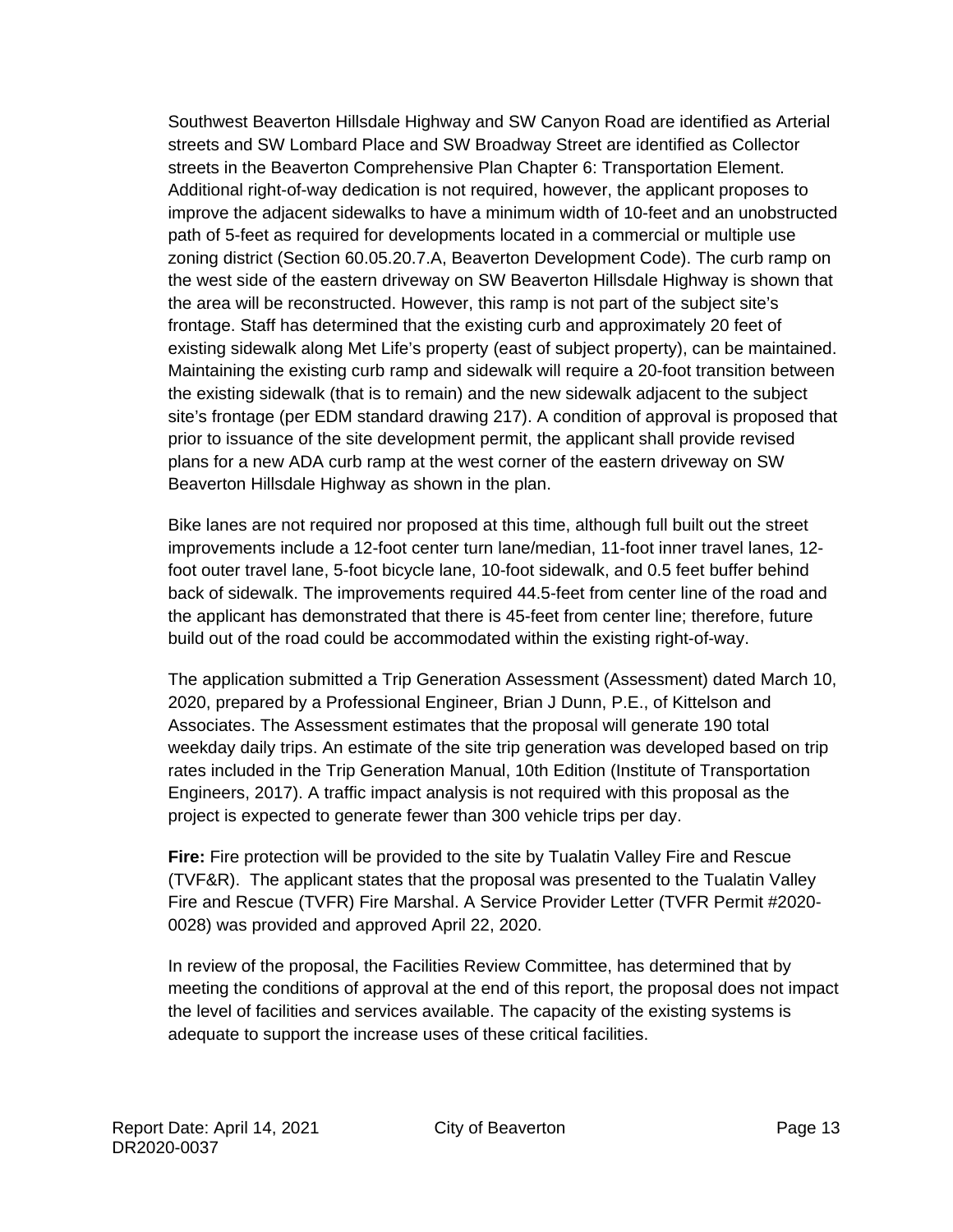**Conclusion:** Therefore, the Committee finds that by meeting the conditions of approval the proposal meets the criterion for approval.

# **Section 40.03.1.B**

**Approval Criteria:** Essential facilities and services related to the proposed development are available, or can be made available, with adequate capacity to serve the development prior to its occupancy. In lieu of providing essential facilities and services, a specific plan may be approved if it adequately demonstrates that essential facilities, services, or both will be provided to serve the proposed development within five (5) years of occupancy.

### FINDINGS:

Chapter 90 of the Development Code defines "essential facilities" to be services that include schools, transit improvements, police protection, and pedestrian and bicycle facilities in the public right-of-way. The applicant's plans and materials were shared with Beaverton School District, Tualatin Hills Park and Recreation District (THPRD), City Transportation staff and the Beaverton Police Department.

**Schools:** The proposed commercial use will not add additional demand to the surrounding schools, as it does not include housing and will not generate additional students.

**Transit:** The subject site is located in an area well served by public transit. The site has eight bus stops in the general vicinity of the site on SW Beaverton Hillsdale Highway, SW Lombard Place and SW Canyon Road. The closest bus stop is approximately 500 feet to the east on SW Beaverton Hillsdale Highway and is served by Tri-Met lines 53 and 54. The six bus stops, two on SW Lombard Place and four on SW Canyon Road are served by Tri-Met lines 52, 53, 54, 78 and 88. The Beaverton Transit Center which is served by bus routes and Max light rail is approximately a 0.3 miles walk. Within a quarter-mile radius, there are 15 bus stops and the Beaverton Transit Center with frequent and regular service. The proposed improvements will not impact or require additional transit service.

**Police:** The City of Beaverton Police Department will continue to provide service to the site. To the date of this report Beaverton Police have not provided comments or recommendations to the Committee. Beaverton Police will serve the development site and any comments will be shared with the applicant.

**Pedestrian and Bicycle Facilities:** The subject property is adjacent to SW Beaverton Hillsdale Highway and SW Canyon Road which are designated Arterial streets, and SW Lombard Place and SW Broadway Street which are designated Collector streets.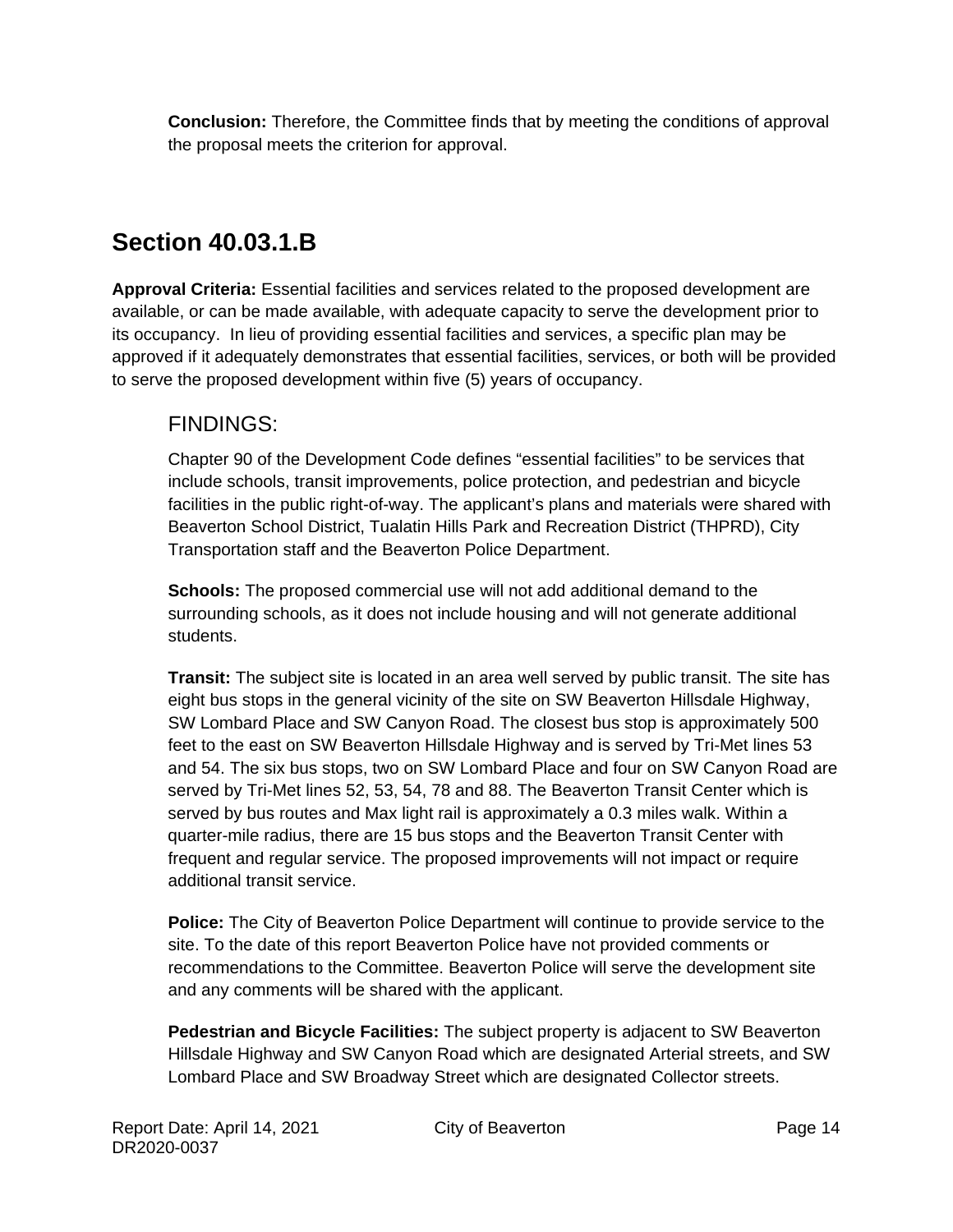Southwest Beaverton Hillsdale Highway, SW Lombard Place and SW Canyon Road are designated Class 2 Major Pedestrian Routes. All public rights of way have an existing sidewalk.

The applicant's plans show the subject lot's frontage along SW Beaverton-Hillsdale Highway is approximately 360 feet in length. The proposal shows three pedestrian connections from the public right of way on either side of the proposed building (east and west) and near the center. The frontage adjacent to the portion of the subject site to be redeveloped will be reconstructed with a 10-foot curb tight sidewalk with tree wells and an unobstructed path of at least 5 feet. However, the applicant's plans show existing street-light poles may be obstructing the 5-foot-wide clearance area, therefore staff recommend a condition of approval that the applicant submit sidewalk design plans approved by the City Engineer, prior to Site Development permit issuance, which show a minimum five (5) foot unobstructed width. Three (3) short-term bicycle racks will be provided on site for the parking of six (6) bicycles, where two (2) bicycle parking spaces are required for the shopping center use. The bicycle parking spaces will be located within 50 feet of one of the primary entrances to the building.

The applicant states that long-term bicycle parking spaces will be provided as shown on Sheet A-102 of the proposed plans. The plans as proposed, do not define the short- and long-term bicycle parking locations. A condition of approval is proposed to require that the applicant provide notes on the plans detailing the location and design of the longterm bicycle parking locations and a detail of the covered parking.

**Parks:** The proposed use is a new commercial building and does not require additional park land. The applicant's materials were shared with THPRD who have not provided comments or recommendations to the Facilities Review Committee.

**Conclusion:** Therefore, the Committee finds that by meeting the conditions of approval the proposal meets the criterion for approval.

# **Section 40.03.1.C**

**Approval Criteria:** The proposed development is consistent with all applicable provisions of Chapter 20 (Land Uses) unless the applicable provisions are modified by means of one or more applications which shall be already approved or which shall be considered concurrently with the subject application; provided, however, if the approval of the proposed development is contingent upon one or more additional applications, and the same is not approved, then the proposed development must comply with all applicable provisions of Chapter 20 (Land Uses).

### FINDINGS: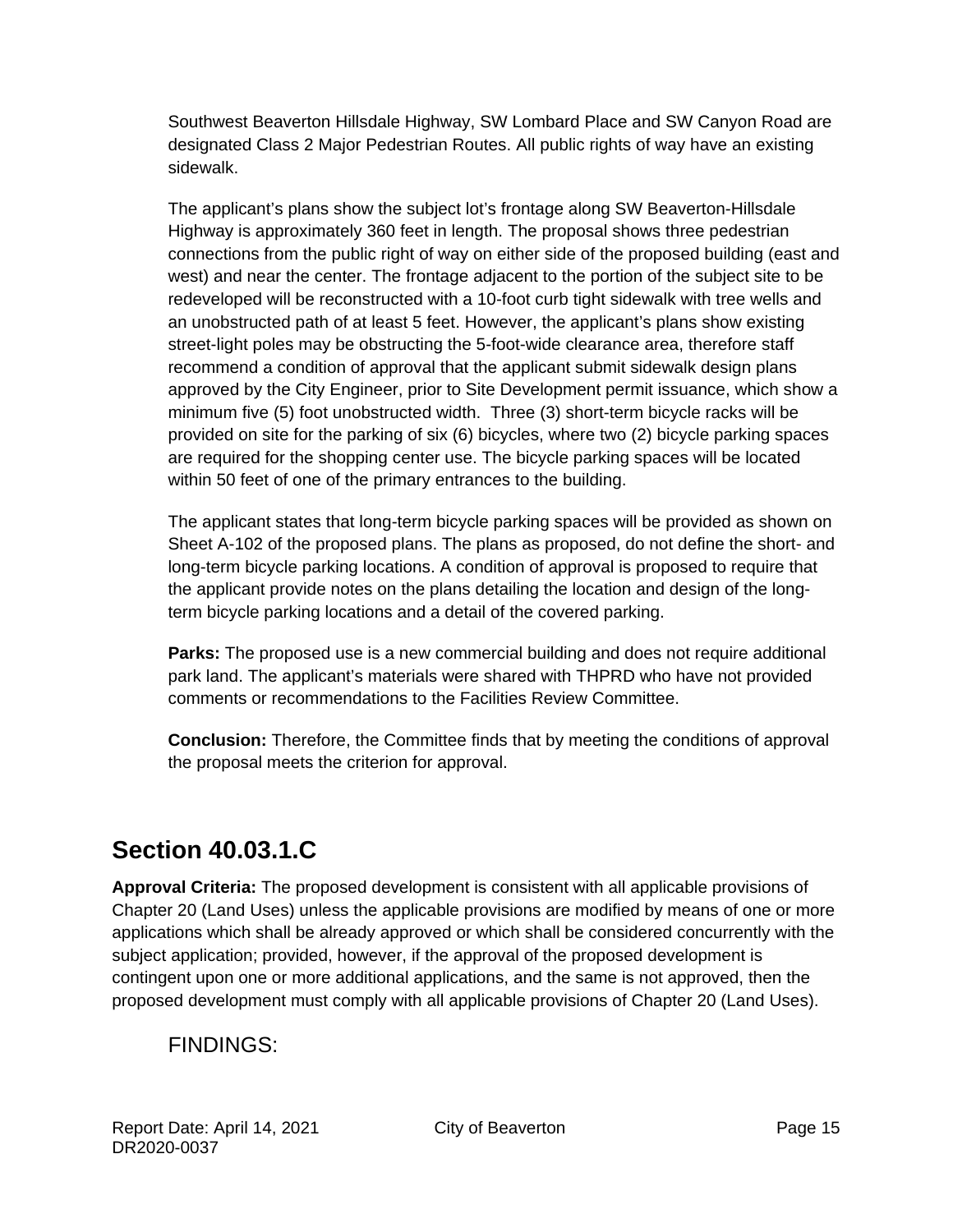The site is zoned Regional Center - East (RC-E) and staff cites the Code Conformance Analysis chart at the end of the Facilities Review Report, which evaluates the project as it relates to applicable code requirements of Chapter 20. The Design Review Build-out Concept Plan request will be reviewed with the Design Review application and discussed in the Design Review section of the Staff Report.

**Conclusion:** Therefore, the Committee finds that the proposal meets the criterion for approval.

# **Section 40.03.1.D**

Approval Criteria: The proposed development is consistent with all applicable provisions of Chapter 60 (Special Requirements) and all improvements, dedications, or both, as required by the applicable provisions of Chapter 60 (Special Requirements), are provided or can be provided in rough proportion to the identified impact(s) of the proposed development.

### FINDINGS:

The Committee cites the Code Conformance Analysis chart at the end of this report, which evaluates the proposal as it relates the applicable Code requirements of Chapter 60, as applicable to the above-mentioned criteria. Staff will provide findings for the applicable Design Review Standards (Code Section 60.05) as well as applicable provisions within the Design Review Three (DR2020-0037) section of the staff report.

**60.10 Floodplain Regulations:** Please see responses the criteria A and J for a discussion on floodplain requirements.

**60.25 Off-Street Loading Requirements:** The proposed building is 17,100 square feet of new retail and requires one (1) loading space, developed to the Type B loading berth. Type B berths shall be at least 30 feet long by 12 feet wide by 14 feet 6 inches high, inside dimensions with 30 feet maneuvering apron. The proposed plans provide for a loading berth located north of the new waste and recycling enclosure that meets the minimum requirement of 30 feet long and 12 feet wide with a maneuvering area located in the adjacent drive aisle to the east. The loading area does not have curbs and a condition of approval is proposed that would require that the loading area be striped. Sheet C4.0 in the plan set shows the Turning Movement Plan and the maneuvering area for the trucks using the loading berth.

**60.30 Off-Street Parking:** The standard parking ratio for the shopping center use is 3 parking spaces per 1,000 square feet of floor area. The standard parking ratio for the stand-alone restaurant uses on site is 10 parking spaces per 1,000 square feet. The existing shopping mall floor area is 95,628 square feet, requiring 286.88 (287) parking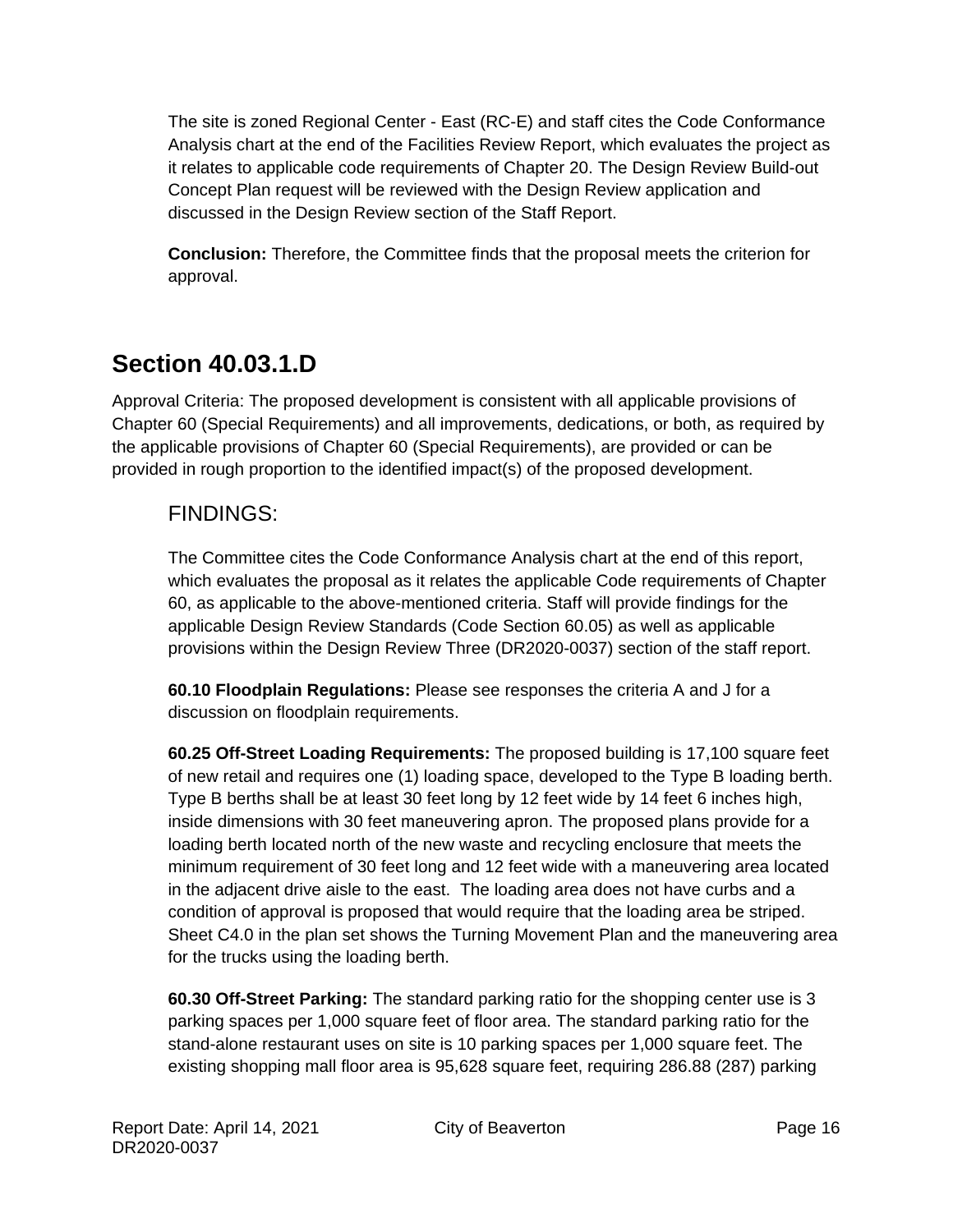spaces. The existing stand-alone restaurants floor area is 15,400 square feet, requiring 154 parking spaces. The total number of existing parking spaces located entirely on site is 584. With the construction of Building 1 there is a net loss of nine (9) parking spaces, for a total of 575 parking spaces. The total required parking for the existing uses is 441 parking spaces, which would result in 134 excess parking spaces.

The proposed project is for the construction of a 17,100 square foot building. The building would use the shopping center parking ratio of 3 parking spaces per 1,000 square feet, for a total parking requirement of 51.3 (51) parking spaces. The existing shopping center, stand-alone restaurants and the proposed building, would require, 492 parking spaces, where 575 parking spaces are located entirely on site. The parking for the proposed building would meet the parking requirements.

The applicant is also required to provide a Design Review Build-Out Concept Plan (DRBCP) to show how existing and future development will achieve the minimum Floor Area Ratio (FAR). Such projects must demonstrate in the submittal plans how future development of the site, to the minimum development standards established in this ordinance or greater, can be achieved at ultimate build out of the DRBCP. The applicant provided a plan showing a conceptual building and new parking areas located on top of existing parking, which would result in a net loss of one (1) parking space. The conceptual building has a floor area of 25,902.8 square feet that would ultimately meet the minimum FAR of 0.30 for the 11.79 acres site as reported by the applicant. The conceptual building of 25,902.8 square feet would require 77.7 (78) parking spaces. The total parking spaces needed on-site for the existing shopping center, existing standalone restaurants, proposed Building 1, and the conceptual building is 570 parking spaces, where 574 parking spaces are conceptually provided. The DRBCP demonstrates that the future build out of the site can be achieved as conceptually proposed.

The narrative also discusses parking and states that five (5) percent of the parking spaces are compact parking spaces. The plans show the compact parking spaces located on the southernmost portion of the lot adjacent to the SW Beaverton Hillsdale Highway, marked with "C" to delineate compact parking spaces. The plans provide for six, on-site compact parking spaces, and two, spaces located on the adjacent lot. Section 60.30.10.12 provided regulations for compact parking spaces and allows twenty percent (20%) of the required vehicle parking spaces for long term or designated employee parking lots may be compact spaces. The applicant proposes less than 20% of the parking spaces on site be compact, therefore meeting the requirement.

The Beaverton Town Square site has adequate standard sized parking spaces with the limited amount of compact parking spaces shown. The compact parking spaces are grouped together on the site adjacent to SW Beaverton Hillsdale Highway right of way.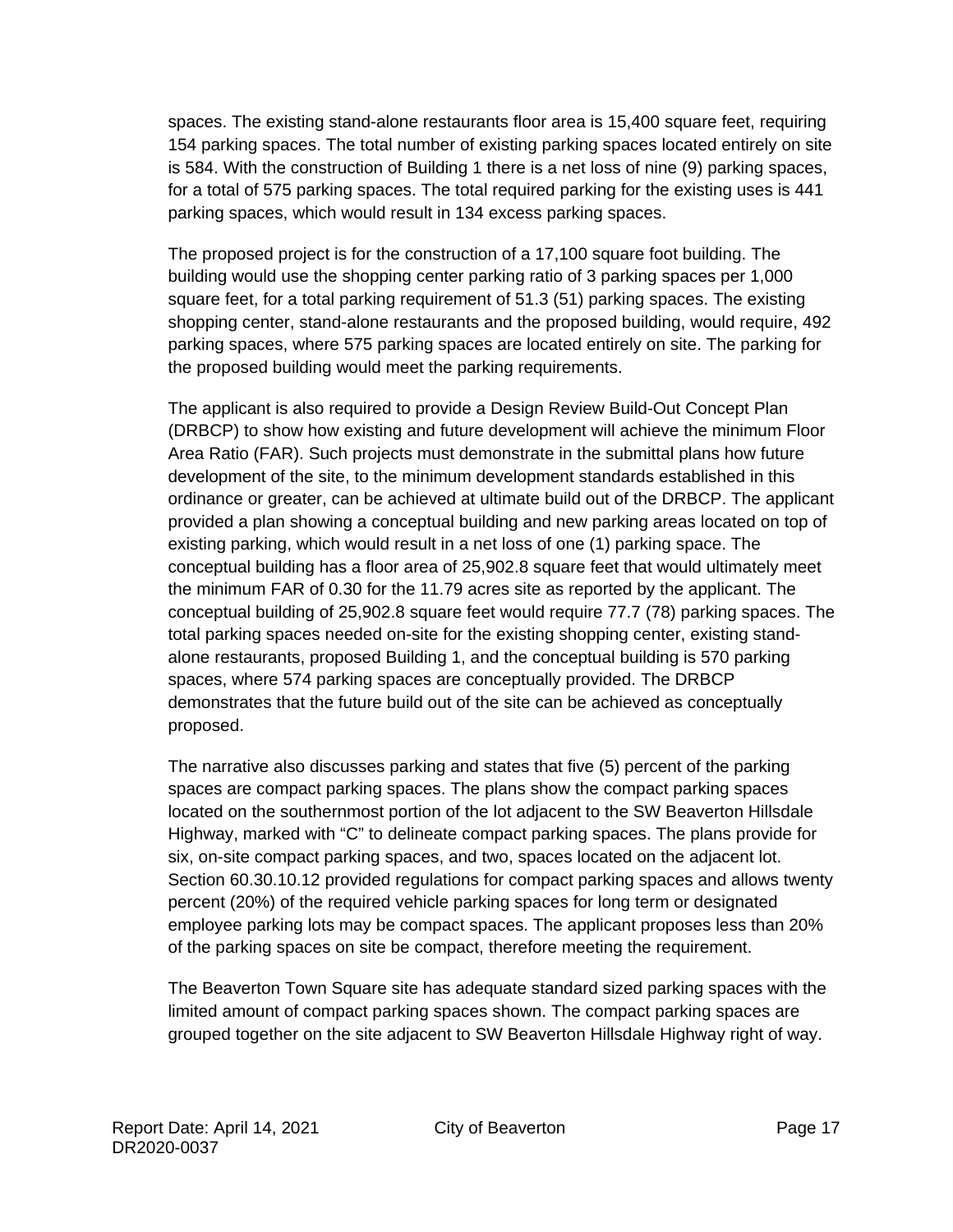**Transportation Facilities (Section 60.55):** Please see response to criteria A and B above, the subject site to adjacent to SW Beaverton Hillsdale Highway. Additionally, Section 60.55.30.3 states that, "Street trees shall be planted at a maximum linear spacing of 30 feet along street frontages or in accordance with an approved street tree plan approved by the City Arborist." The applicant's plans show proposed tree placement exceeds this maximum distance in some areas because of potential conflicts with the existing streetlight poles. Staff recommend a condition of approval requiring that the applicant submit a street tree plan approved by the City Arborist or modify their street tree planting plan to show conformance with the standard.

**Trees and Vegetation (Section 60.60):** No Protected Trees (Significant Individual Trees, Historic Trees, Mitigation Trees and trees within a Significant Natural Resource Area (SNRA) or Significant Grove) are found onsite. The applicant has submitted a Sensitive Area Pre-Screening Site Assessment conducted by Clean Water Services, dated November 11, 2019, which states that no site assessment or service letter is required. The applicant proposes to remove existing landscape trees to accommodate the proposed development. Landscape trees will be evaluated in the Design Review section of the staff report.

**Conclusion:** Therefore, the Committee finds that by meeting the conditions of approval the proposal meets the criterion for approval.

# **Section 40.03.1.E**

**Approval Criteria:** Adequate means are provided or can be provided to ensure continued periodic maintenance and necessary normal replacement of the following private common facilities and areas, as applicable: drainage facilities, roads and other improved rights-of-way, structures, recreation facilities, landscaping, fill and excavation areas, screening and fencing, ground cover, garbage and recycling storage areas, and other facilities not subject to maintenance by the City or other public agency.

### FINDINGS:

The property is a privately-owned commercial property that will be maintained by the property owners. The proposal, as designed, will not preclude adequate maintenance of the proposed facilities. The Committee finds that the design of the development does not preclude the continued maintenance of private common facilities. The Committee finds that adequate means can be provided to ensure continued and periodic maintenance.

**Conclusion:** Therefore, the Committee finds that the proposal meets the criterion for approval.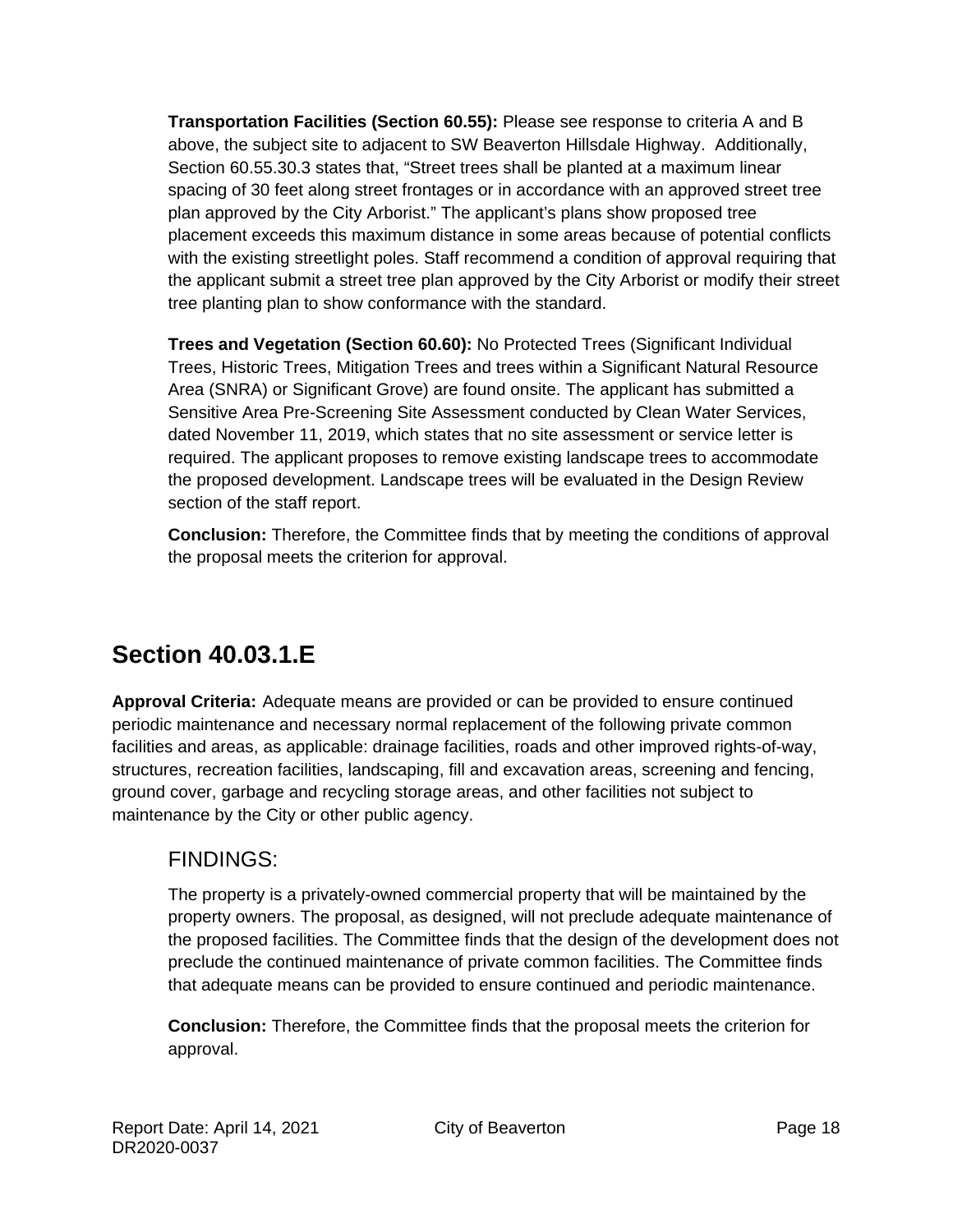# **Section 40.03.1.F**

**Approval Criteria:** There are safe and efficient vehicular and pedestrian circulation patterns within the boundaries of the development.

### FINDINGS:

In review of Criterion F, staff incorporates the findings prepared in response to A, B and D above. The existing vehicular and pedestrian circulation patterns will be maintained with the proposed project, because the building will be constructed on a building pad that was previously occupied by a building. Pedestrian circulation around the proposed building will provide safe and efficient access to the proposed building, a new walkway to the existing pedestrian walkway through the parking lot to the north and the public right of way. The vehicular circulation will be restriped in the existing asphalt parking lot and will continue to provide two-way drive aisles that tie in with the larger site's circulation pattern. The proposed drive aisle and parking spaces adjacent to the proposed building will be reconstructed and will provide safe and efficient circulation patterns to the proposed building that are compatible with the existing circulation patterns on site. There is an existing one-way drive aisle on the west side of the proposed building that is located on the adjacent property but provides access to on-site parking that will be maintained.

**Conclusion:** Therefore, the Committee finds that the proposal meets the criterion for approval.

# **Section 40.03.1.G**

**Approval Criteria:** The development's on-site vehicular and pedestrian circulation systems connect to the surrounding circulation systems in a safe, efficient, and direct manner.

### FINDINGS:

In review of Criterion G, staff incorporates the findings prepared in response to A, B, D and F above. The plans show that there are two existing driveways near the proposed building that will be maintained for vehicular access from SW Beaverton Hillsdale Highway. The existing driveway to the east is not included in the scope of the proposed project but provides access to the site. The driveway to the west will be in the same location as the existing driveway, but the pedestrian pathway across the driveway will be reconstructed with two new ADA ramps on either side. There is an existing pedestrian walkway on the east side of the existing building pad. The access location will be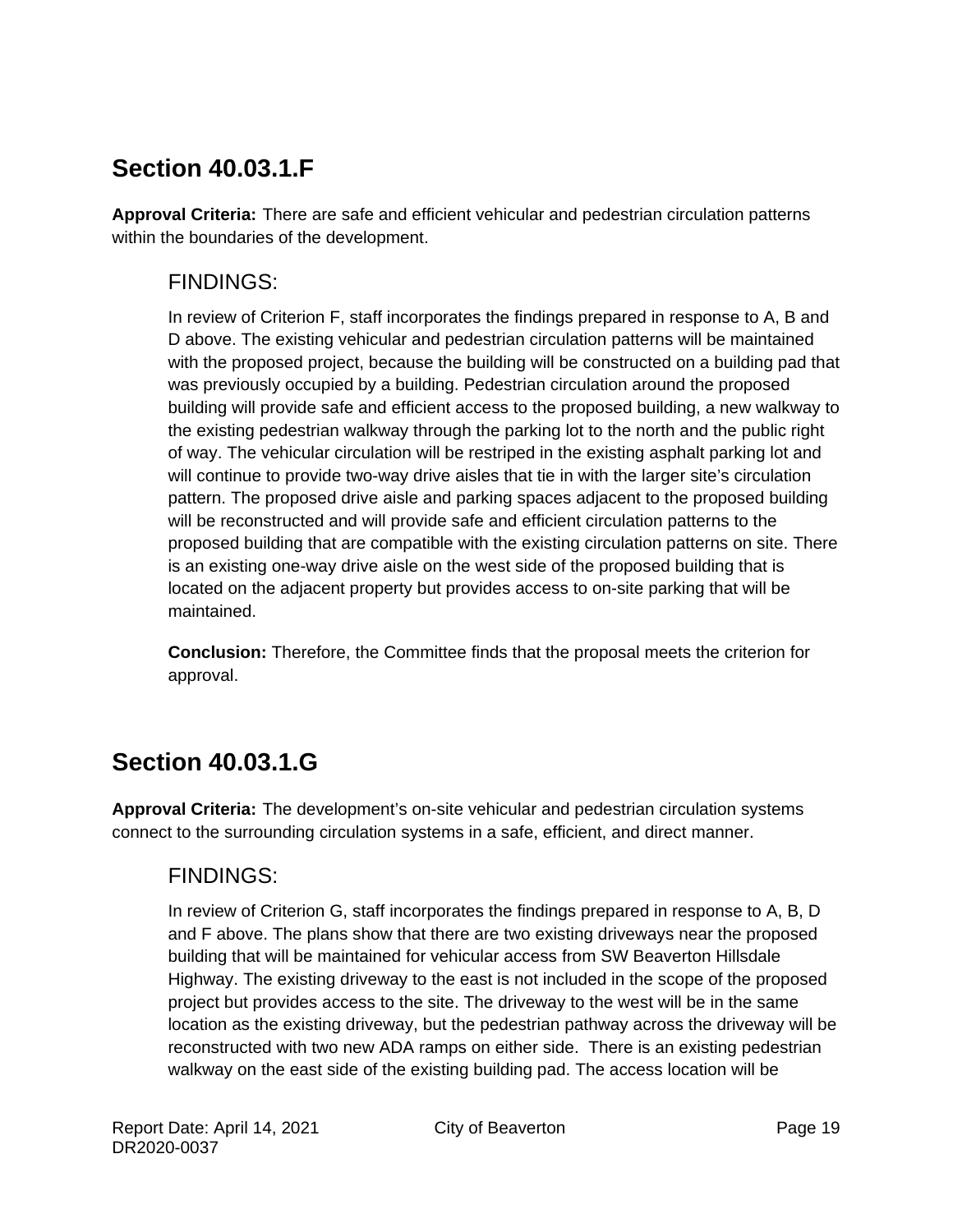maintained but reconstructed with the new project. An additional pedestrian walkway will be constructed adjacent to the west side of the proposed building. The two pedestrian walkways provide safe access to the proposed building and larger site from SW Beaverton Hillsdale Highway.

**Conclusion:** Therefore, the Committee finds that the proposal meets the criterion for approval.

# **Section 40.03.1.H**

**Approval Criteria:** Structures and public facilities serving the development site are designed in accordance with adopted City codes and standards and provide adequate fire protection, including, but not limited to, fire flow.

### FINDINGS:

Fire protection will be provided to the site by Tualatin Valley Fire and Rescue (TVF&R). TVF&R has reviewed the proposed development and did provide conditions of approval. The proposal will also need to show compliance to the City's Building Code Standards prior to issuance of site development and building permits, which includes compliance with other TVF&R standards. The TVF&R Fire Marshal has provided a Service Provide Letter dated April 22, 2020, approving the proposed fire access plan and elevations.

**Conclusion:** Therefore, the Committee finds that the proposal meets the criterion for approval.

### **Section 40.03.1.I**

**Approval Criteria:** Structures and public facilities serving the development site are designed in accordance with adopted City codes and standards and provide adequate protection from crime and accident, as well as protection from hazardous conditions due to inadequate, substandard or ill-designed development.

### FINDINGS:

The subject site is in the jurisdiction of the City of Beaverton Police Department. The property owner is responsible for providing maintenance and improvements that are not subject to maintenance by the city or other local agencies, including but not limited to: landscaping and garbage service.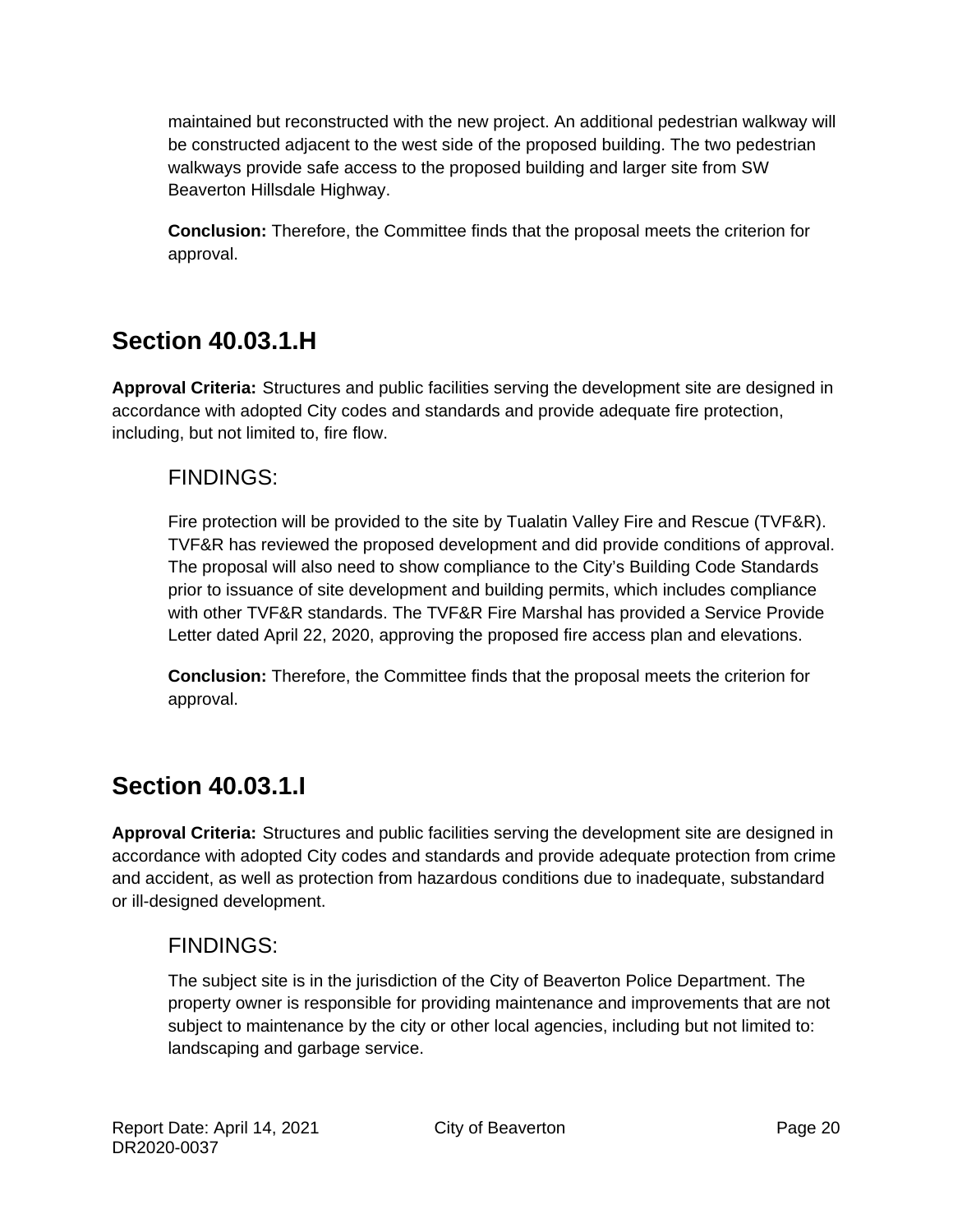The Committee finds that review of the construction documents at the Building and Site Development permit stages will ensure protection from hazardous conditions due to inadequate, substandard or ill-designed development.

**Conclusion:** Therefore, the Committee finds that the proposal meets the criterion for approval.

# **Section 40.03.1.J**

**Approval Criteria:** Grading and contouring of the development site is designed to accommodate the proposed use and to mitigate adverse effect(s) on neighboring properties, public right-of-way, surface drainage, water storage facilities, and the public storm drainage system.

### FINDINGS:

In review of Criterion J, staff incorporates the findings prepared in response to A above. The subject building area was previously developed with a building which was demolished. The existing building pad has an elevation from 181 on the west side of the building pad and 179 on the east side of the building pad. The finished floor height is proposed at 180.8 which requires minimal grading to flatten the building pad and raise the finished floor the required one (1) foot above base flood elevation of 179.8. The proposed grading is designed not to have a negative impact to neighboring properties, public right-of-way, surface drainage, water storage facilities, and the public storm drainage system.

**Conclusion:** Therefore, the Committee finds that the proposal meets the criterion for approval.

# **Section 40.03.1.K**

**Approval Criteria:** Access and facilities for physically handicapped people are incorporated into the development site and building design, with particular attention to providing continuous, uninterrupted access routes.

### FINDINGS:

The applicant will be required to meet all applicable accessibility standards of the Uniform Building Code, the Uniform Fire Code, and other standards as required by the American Disabilities Act (ADA). Conformance with the technical design standards for Code accessibility requirements are to be shown on the approved construction plans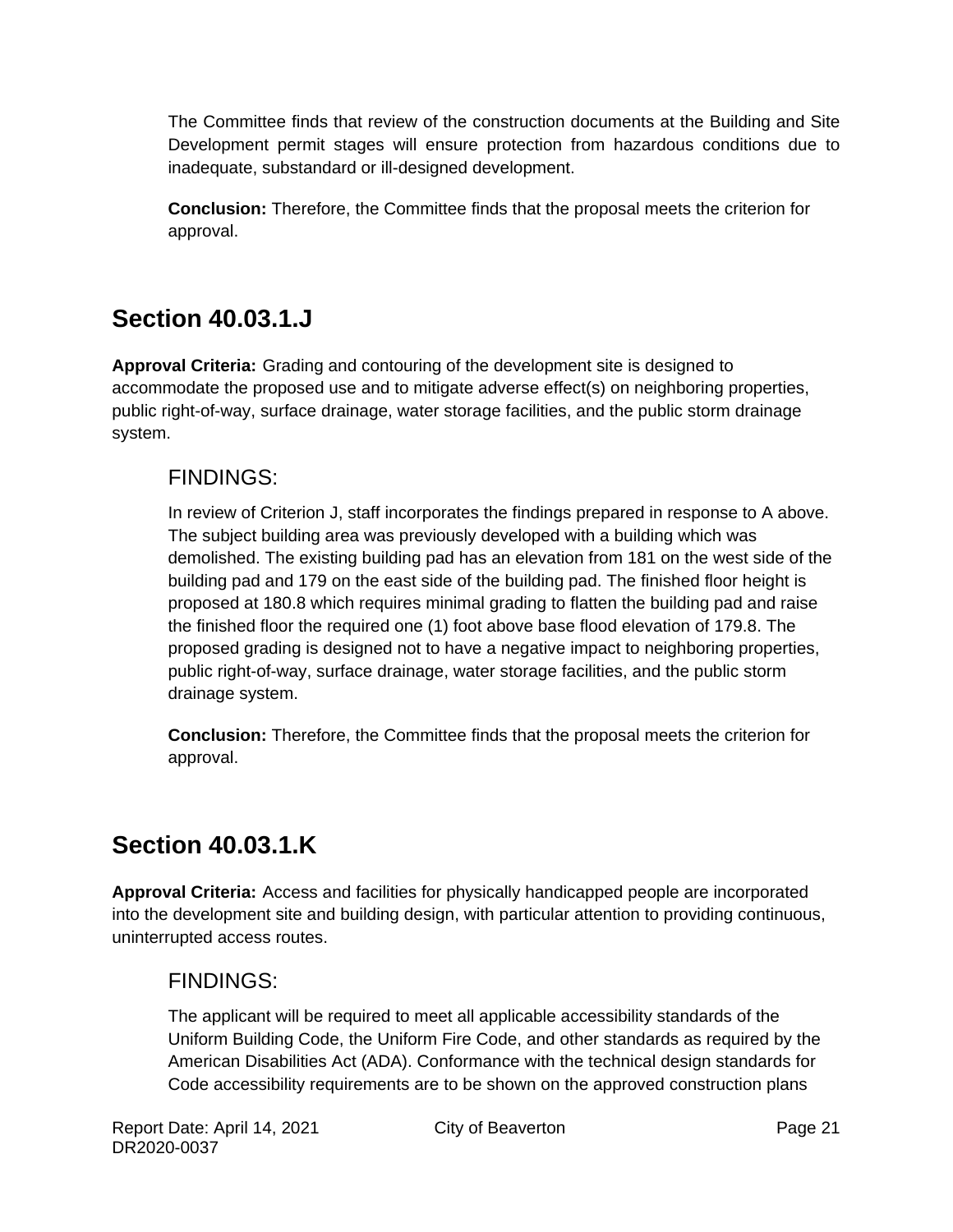associated with Site Development and Building Permit approvals. The Committee finds that as proposed, it appears that the general site layout can meet accessibility requirements. Accessibility is thoroughly evaluated through the site development and building permitting reviews. This requirement is in conformance with the Development Code.

**Conclusion:** Therefore, the Committee finds that the proposal meets the criterion for approval.

### **Section 40.03.1.L**

**Approval Criteria:** The application includes all required submittal materials as specified in Section 50.25.1. of the Development Code. [ORD 4265; October 2003]

#### FINDINGS:

The applications were submitted on January 18, 2021 and the project was deemed complete by the applicant on September 4, 2020.

**Conclusion:** Therefore, the Committee finds that the proposal meets the criterion for approval.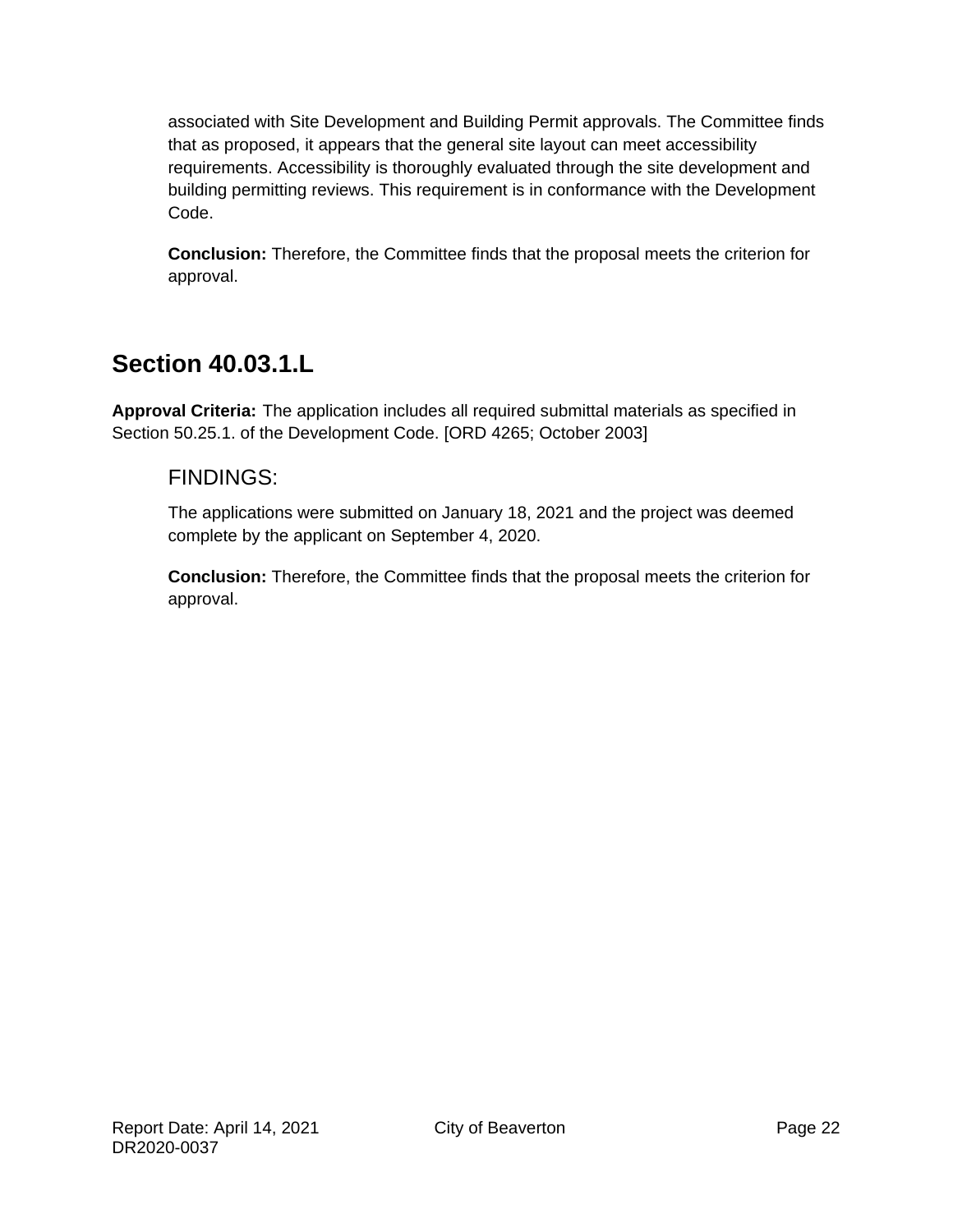**Table 4: Chapter 20 Use and Site Development Requirements Downtown Regional Center – East (RC-E) Zoning District**

| <b>CODE</b><br><b>STANDARD</b>               | <b>CODE</b><br><b>REQUIREMENT</b>                                          | <b>PROJECT PROPOSAL</b>                                                                                                                                                                                                                            | <b>MEETS</b><br>CODE?                                                                      |
|----------------------------------------------|----------------------------------------------------------------------------|----------------------------------------------------------------------------------------------------------------------------------------------------------------------------------------------------------------------------------------------------|--------------------------------------------------------------------------------------------|
|                                              |                                                                            | <b>Development Code Section 20.20.20</b>                                                                                                                                                                                                           |                                                                                            |
| Downtown<br>Regional Center -<br>East (RC-E) | Eating and Drinking<br>Establishments and<br>Retail are a permitted<br>use | <b>Shopping Center</b>                                                                                                                                                                                                                             | <b>Yes</b>                                                                                 |
|                                              |                                                                            | <b>Development Code Section 20.20.15</b>                                                                                                                                                                                                           |                                                                                            |
| Minimum Lot Area                             | None                                                                       | 513,463 square feet                                                                                                                                                                                                                                | <b>Yes</b>                                                                                 |
| <b>Minimum Density</b>                       | Minimum Density of<br>12 units per acre                                    | The proposal does not include<br>residential units.                                                                                                                                                                                                | N/A                                                                                        |
| <b>Maximum Density</b>                       | Maximum Density of<br>40 units per acre                                    | The proposal does not include<br>residential units.                                                                                                                                                                                                | N/A                                                                                        |
| Minimum Floor<br>Area Ratio                  | 0.30 for full build out<br>and 0.20 for proposed<br>project with a DRBCP   | FAR of 0.24 for existing and<br>proposed building-based lot size.<br>The applicant is proposing a DRBCP<br>to show how the full FAR can be built<br>out in the future. The DRBCP will be<br>evaluated with the Design Review<br>Three application. | <b>See</b><br><b>DR2020-</b><br>0037<br><b>Section of</b><br><b>Staff</b><br><b>Report</b> |
| Lot Dimensions                               | None                                                                       | Minimum depth and width is not<br>modified.                                                                                                                                                                                                        | N/A                                                                                        |
| <b>Setbacks</b>                              | Front on Major Ped                                                         | Minimum Front: 0 feet The building is setback 10 feet, 6<br>inches from SW Beaverton Hillsdale                                                                                                                                                     | <b>Yes</b>                                                                                 |
| Report Date: April 14, 2021                  |                                                                            | City of Beaverton                                                                                                                                                                                                                                  | Page 23                                                                                    |

DR2020-0037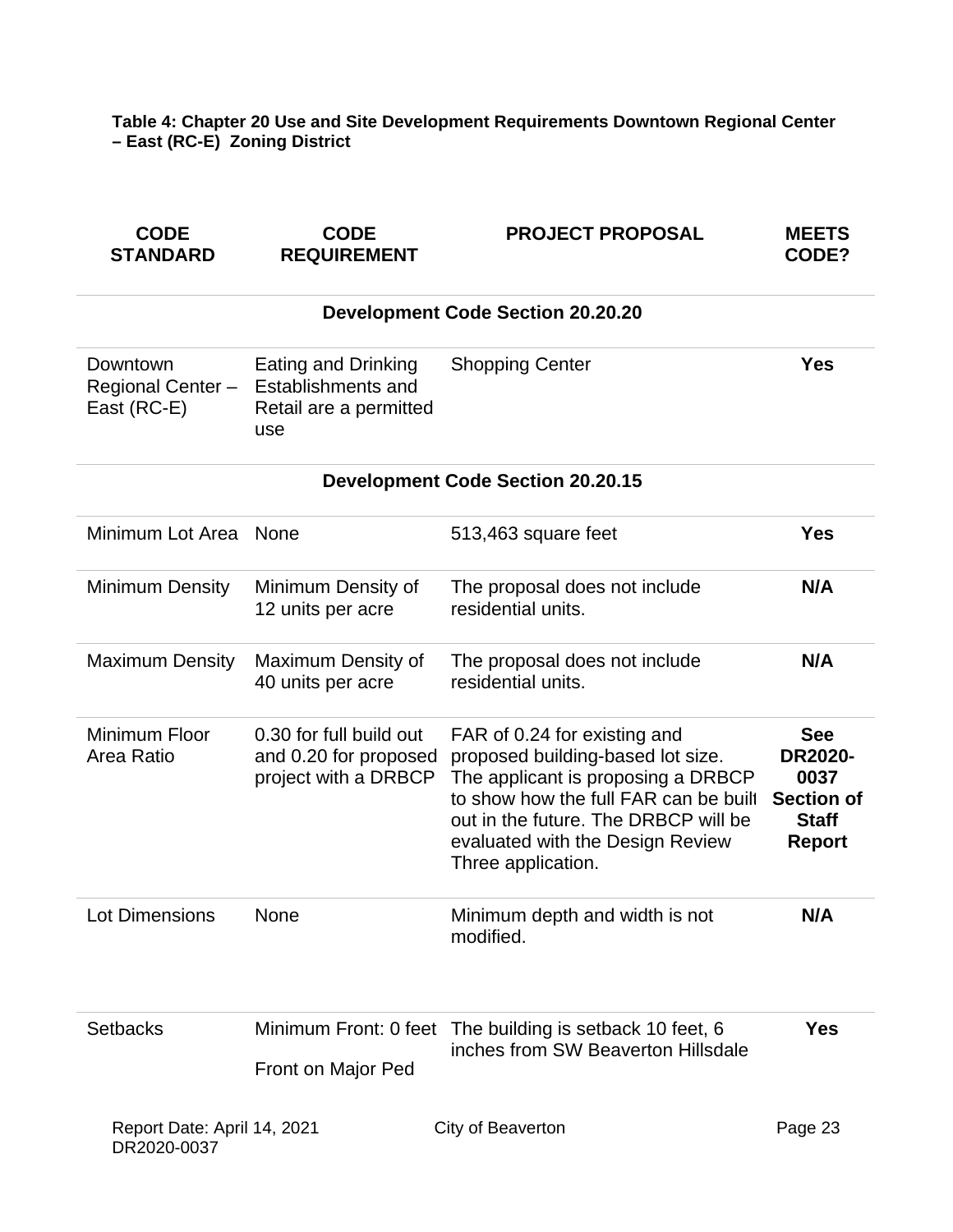Route: no further than 20 feet Highway frontage.

Side: none

Rear: none

Maximum Building Height

80 feet 27 feet **Yes**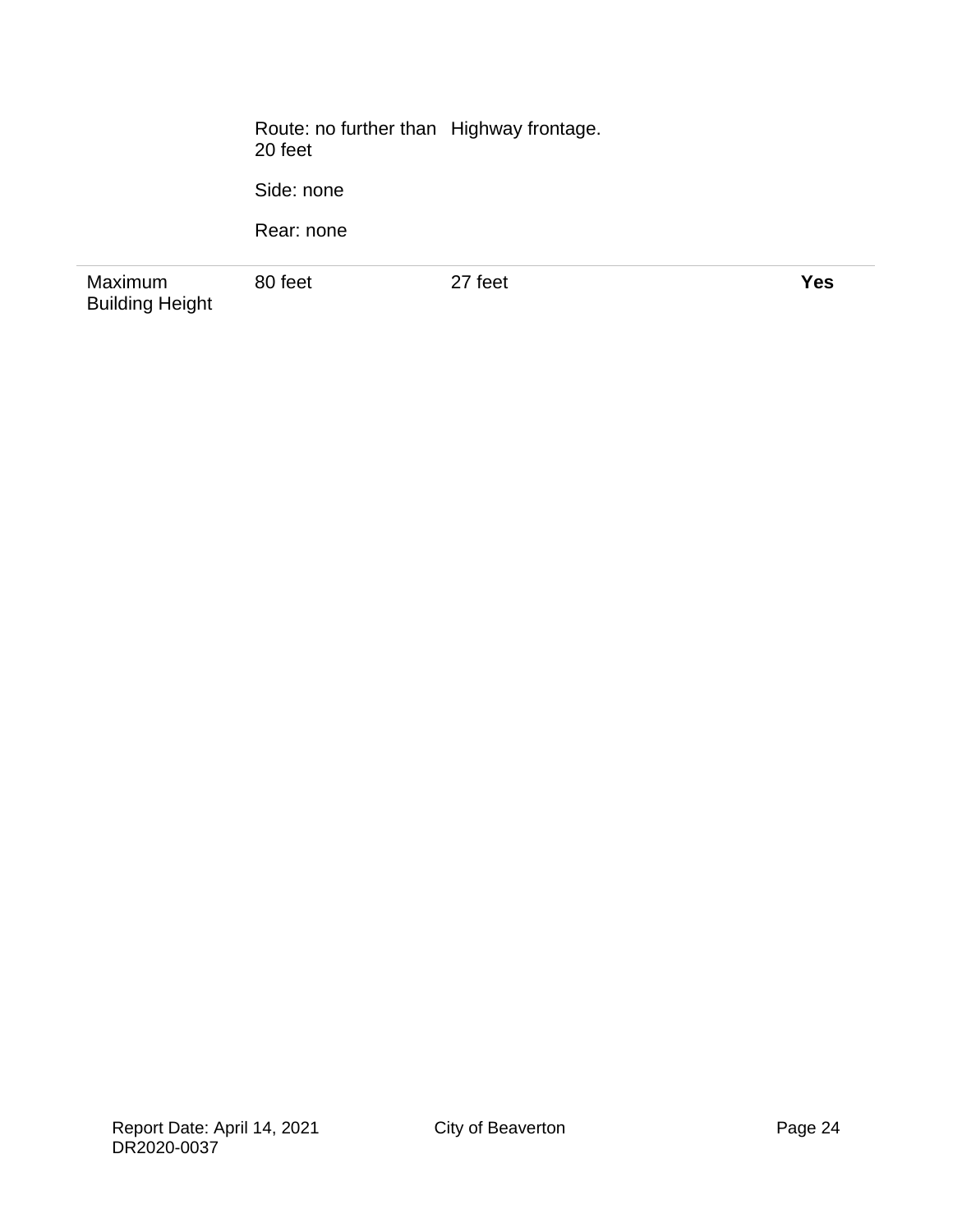| <b>CODE</b><br><b>STANDARD</b>                                      |                                                                                | <b>CODE REQUIREMENT PROJECT PROPOSAL</b>                                                                                                                                                                                                                                | <b>MEETS</b><br>CODE?                                                            |  |
|---------------------------------------------------------------------|--------------------------------------------------------------------------------|-------------------------------------------------------------------------------------------------------------------------------------------------------------------------------------------------------------------------------------------------------------------------|----------------------------------------------------------------------------------|--|
|                                                                     |                                                                                | <b>Development Code Section 60.05</b>                                                                                                                                                                                                                                   |                                                                                  |  |
| Design Review<br>Principles,<br>Standards, and<br><b>Guidelines</b> | Requirements for<br>construction on a<br>new commercial<br>building            | The applicant is being review<br>pursuant to standards and<br>Design Review Three is<br>required for the DRBCP.                                                                                                                                                         | <b>See</b><br><b>DR2020-</b><br>0037<br><b>Section of</b><br><b>Staff Report</b> |  |
|                                                                     | <b>Development Code Section 60.10</b>                                          |                                                                                                                                                                                                                                                                         |                                                                                  |  |
| Floodplain Regulations Requirements for                             | development within<br>floodplains.                                             | The subject lot is located<br>within a floodplain and the<br>finished floor elevations is<br>one-foot above the base flood<br>elevation.                                                                                                                                | <b>Yes</b>                                                                       |  |
|                                                                     | <b>Development Code Section 60.15</b>                                          |                                                                                                                                                                                                                                                                         |                                                                                  |  |
| <b>Land Division</b><br><b>Standards</b>                            | Grading and tree<br>protection standards<br>pertaining to land<br>divisions.   | The existing lot is not<br>proposed to be divided.                                                                                                                                                                                                                      | N/A                                                                              |  |
| <b>Development Code Section 60.25</b>                               |                                                                                |                                                                                                                                                                                                                                                                         |                                                                                  |  |
| <b>Off Street Loading</b><br>Requirements                           | berth for retail<br>establishments<br>between 7,000 and<br>24,000 square feet. | One (1), Type B loading A new loading berth to the<br>Type B standards is<br>proposed north of the<br>proposed trash enclosure in<br>the parking lot. A condition of<br>approval is proposed to<br>require that the area be<br>striped for no parking,<br>loading zone. | Yes,<br>pursuant to<br>a condition<br>of approval.                               |  |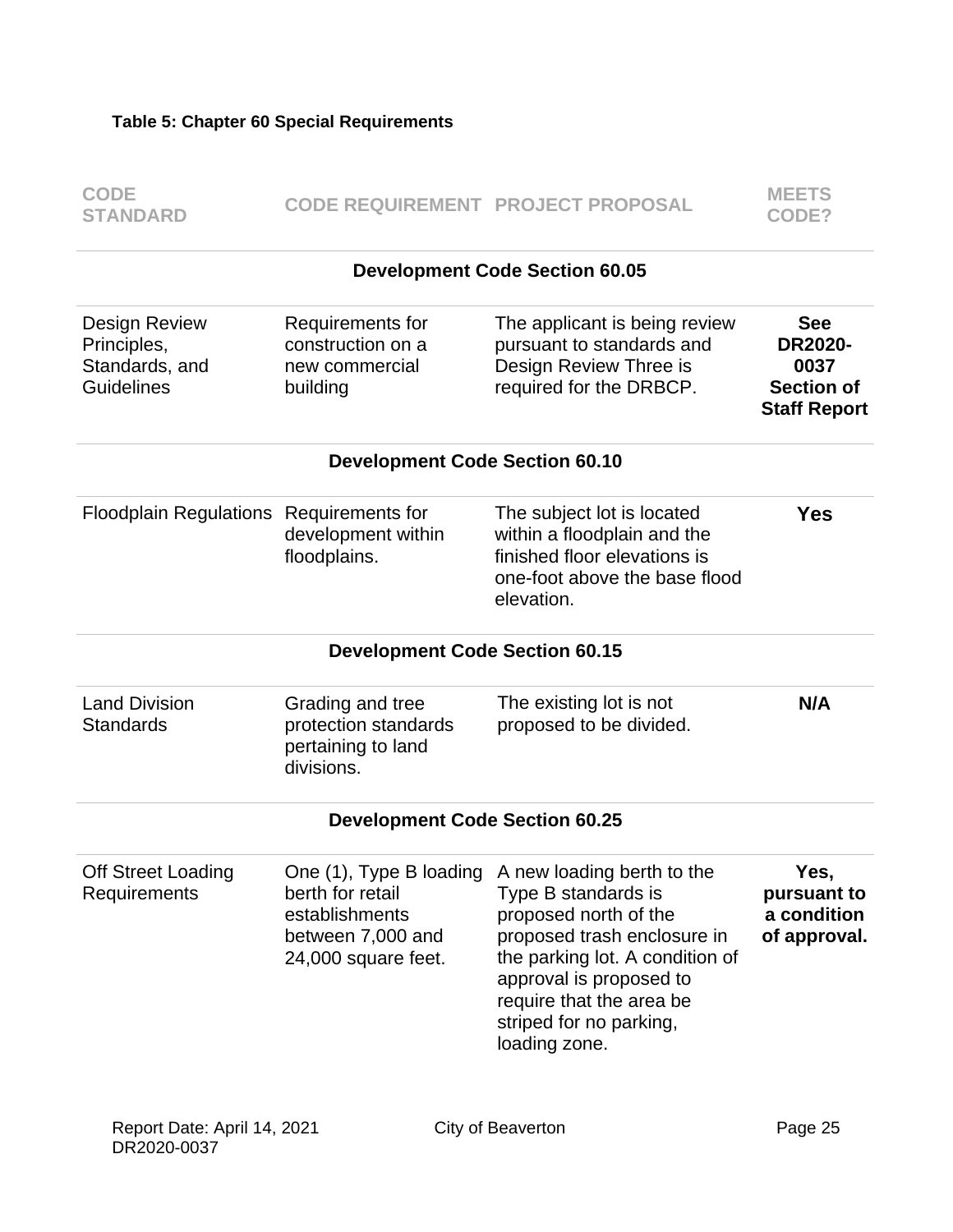| Off-street motor<br>vehicle parking                                      | Shopping Center = $3$<br>parking spaces for<br>every 1,000 square feet<br>Restaurant = $10$<br>parking spaces for<br>every 1,000 square feet | The site has 575 parking<br>spaces, where 492 parking<br>spaces are required for the<br>existing and proposed<br>development.                 | Yes, for the<br>proposed<br>project.               |
|--------------------------------------------------------------------------|----------------------------------------------------------------------------------------------------------------------------------------------|-----------------------------------------------------------------------------------------------------------------------------------------------|----------------------------------------------------|
|                                                                          |                                                                                                                                              | The site provides enough<br>parking spaces for the<br>proposed DRBCP with 574<br>parking spaces where 570 are<br>required.                    | Yes, for the<br>DRBCP.                             |
| <b>Required Bicycle</b><br>Parking<br>Short Term and Long<br>Term        | Retail, including<br>shopping center<br>Short Term - 2 spaces<br>Long Term - 2 spaces                                                        | There are three bicycle<br>racks provided at the<br>front of the proposed<br>building for either<br>short- or long-term<br>bicycle parking. A | Yes,<br>pursuant to<br>a condition<br>of approval. |
|                                                                          |                                                                                                                                              | condition of approval<br>has been added to<br>address the bicycle<br>parking requirements.                                                    |                                                    |
|                                                                          |                                                                                                                                              | <b>Development Code Section 60.33</b>                                                                                                         |                                                    |
| <b>Park and Recreation</b><br><b>Facilities and Service</b><br>Provision | <b>Annexation to THPRD</b>                                                                                                                   | The property is located within<br><b>THPRDs district therefore</b><br>annexation is not necessary.                                            | N/A                                                |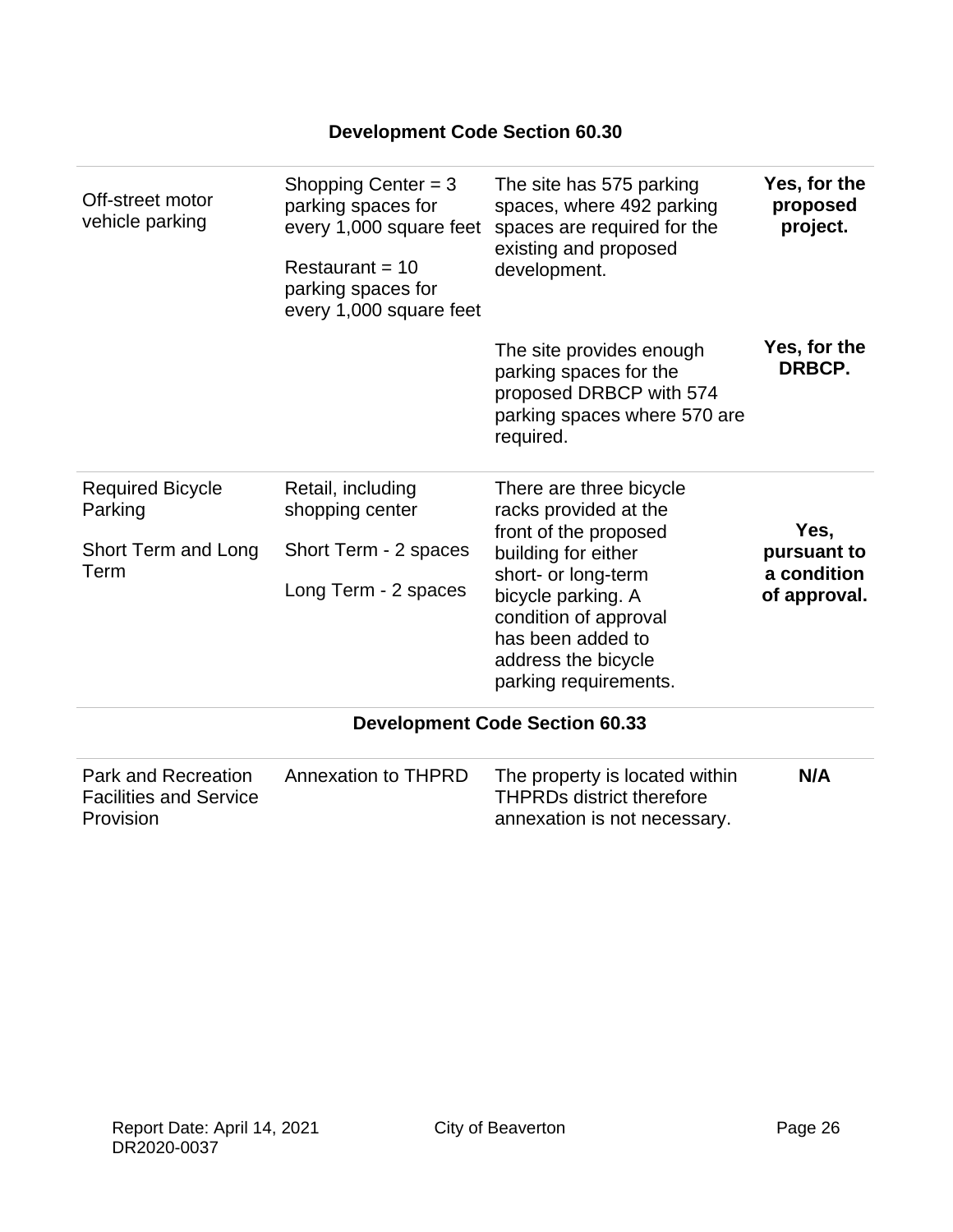#### **Transportation Facilities Regulations** pertaining to the construction or reconstruction of transportation facilities. Refer to Facilities Review Committee findings herein. **Yes, pursuant to conditions of approval. Development Code Section 60.60** Trees & Vegetation Regulations pertaining to the removal and preservation of trees. No Protected Trees are present on the subject site. The proposal includes the removal of 11 landscape trees with a total combined DBH of 173 inches. The applicant's plans show 22 new landscape trees throughout the development area. Landscape Tree removal is addressed in the Design Review section of the staff report. **See DR2020- 0037 Section of Staff Report**

**Development Code Section 60.55**

#### **Development Code Section 60.65**

| Utility Undergrounding | All existing overhead<br>utilities and any new<br>utility service lines<br>within the project and<br>along any existing<br>frontage, except high<br>voltage lines (>57kV)<br>must be placed<br>underground. | All utilities are required to be<br>placed underground in<br>accordance with standards<br>identified in Section 60.65. | Yes,<br>pursuant to<br>a condition<br>of approval |
|------------------------|-------------------------------------------------------------------------------------------------------------------------------------------------------------------------------------------------------------|------------------------------------------------------------------------------------------------------------------------|---------------------------------------------------|
|------------------------|-------------------------------------------------------------------------------------------------------------------------------------------------------------------------------------------------------------|------------------------------------------------------------------------------------------------------------------------|---------------------------------------------------|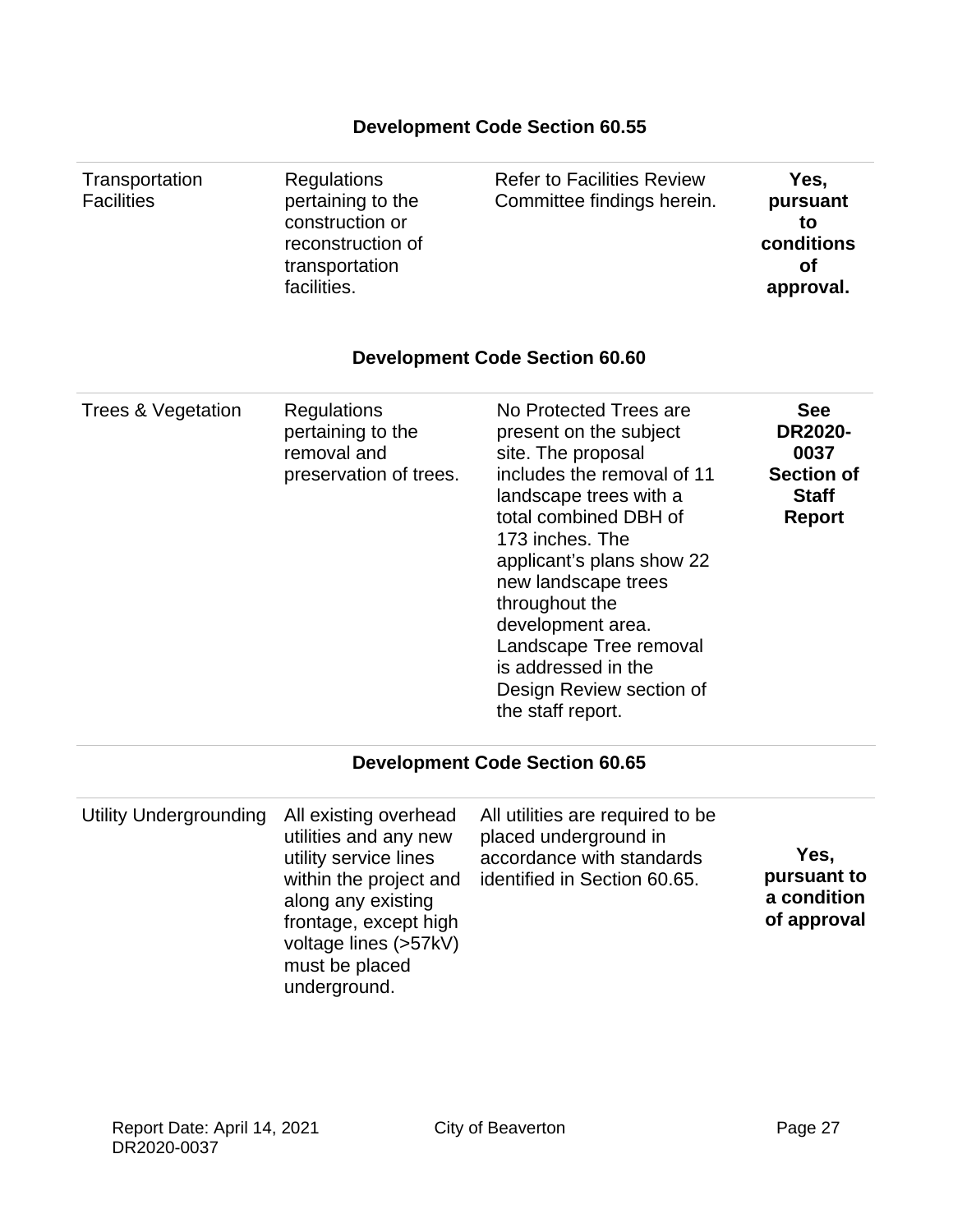### **Development Code Section 60.67**

| Regulations<br><b>Significant Natural</b><br>pertaining to<br><b>Resources</b><br><b>Significant Natural</b><br><b>Resources</b> | <b>Significant Natural Resources</b><br>are not found on site. | N/A |
|----------------------------------------------------------------------------------------------------------------------------------|----------------------------------------------------------------|-----|
|----------------------------------------------------------------------------------------------------------------------------------|----------------------------------------------------------------|-----|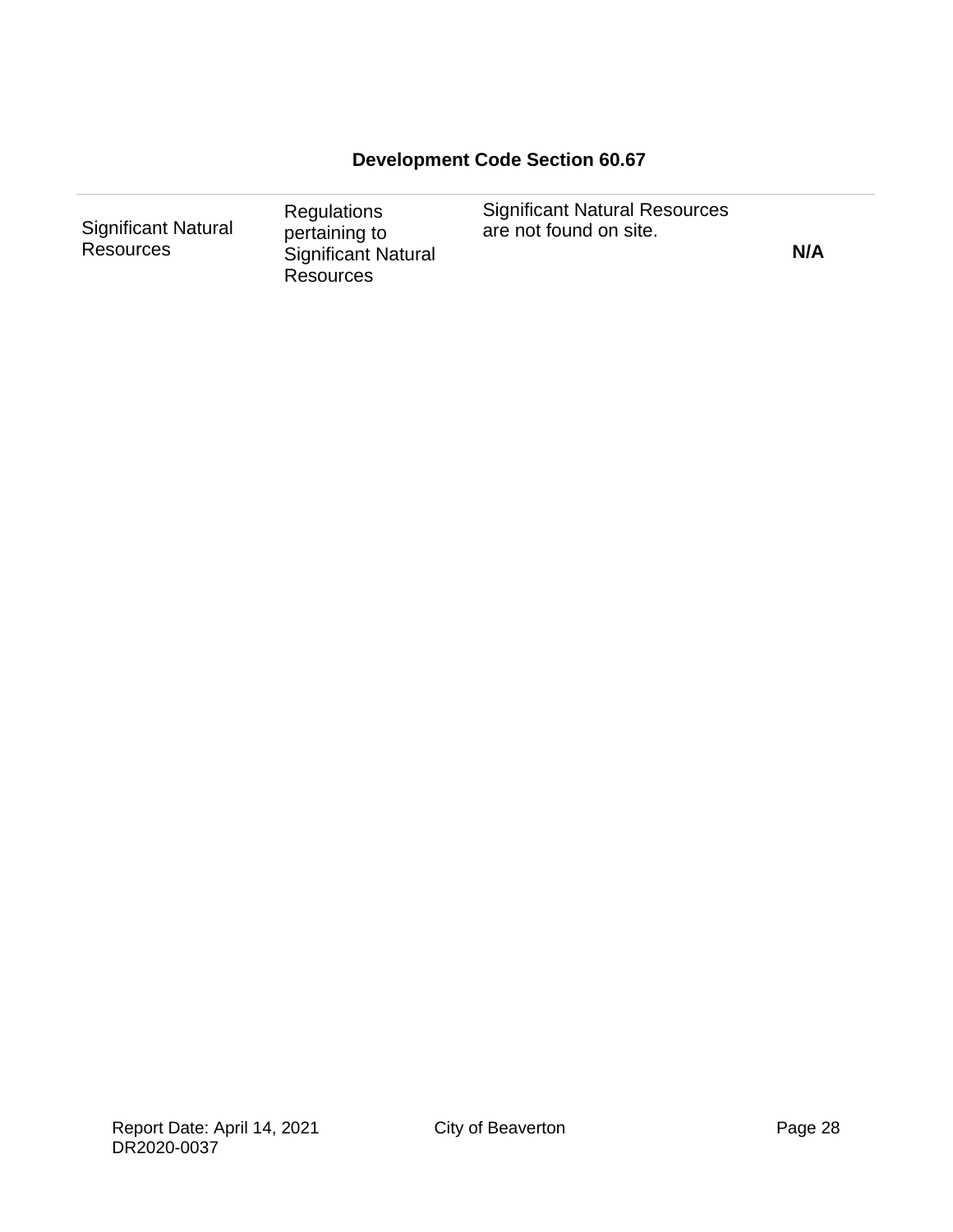# <span id="page-28-0"></span>**Attachment B: DR2020-0037**

### ANALYSIS AND FINDINGS FOR DESIGN REVIEW THREE APPROVAL

**Recommendation:** Based on the facts and findings presented below, staff recommends **APPROVAL** of **DR2020-0037**, subject to the applicable conditions identified in Attachment C.

# Section 40.03.1 Facilities Review Approval Criteria:

The applicant for development must establish that the application complies with all relevant standards in conformance with Section 50.25.1.B, and all the following criteria have been met:

# **Facilities Review Approval Criteria Section 40.03.1.A-L**

### FINDING:

Staff has reviewed the applicable Facilities Review criteria in Attachment A to this report. Staff cites the findings presented in Attachment A in response to the Facilities Review approval criteria. As identified in Attachment A, above, the proposal meets Criteria A-L, and therefore meets the criterion for approval.

**Conclusion:** Therefore, the Committee finds that by meeting the conditions of approval the proposal meets the criteria.

# Section 40.20.05 Purpose:

The purpose of Design Review is to promote Beaverton's commitment to the community's appearance, quality pedestrian environment, and aesthetic quality. It is intended that monotonous, drab, unsightly, dreary, and inharmonious development will be discouraged. Design Review is also intended to conserve the City's natural amenities and visual character by ensuring the proposals are properly related to their sites and to their surroundings by encouraging compatible and complementary development. The purpose of Design Review as summarized in this Section is carried out by the approval criteria listed herein.

# Section 40.20.10. Applicability:

# **Section 40.20.10.5**

Design Review approval is required for all applicable new and existing developments. The City recognizes, however, that meeting minimum Floor Area Ratio (FAR) in an early phase of a multi-phased development on a large site may be difficult. The City also recognizes that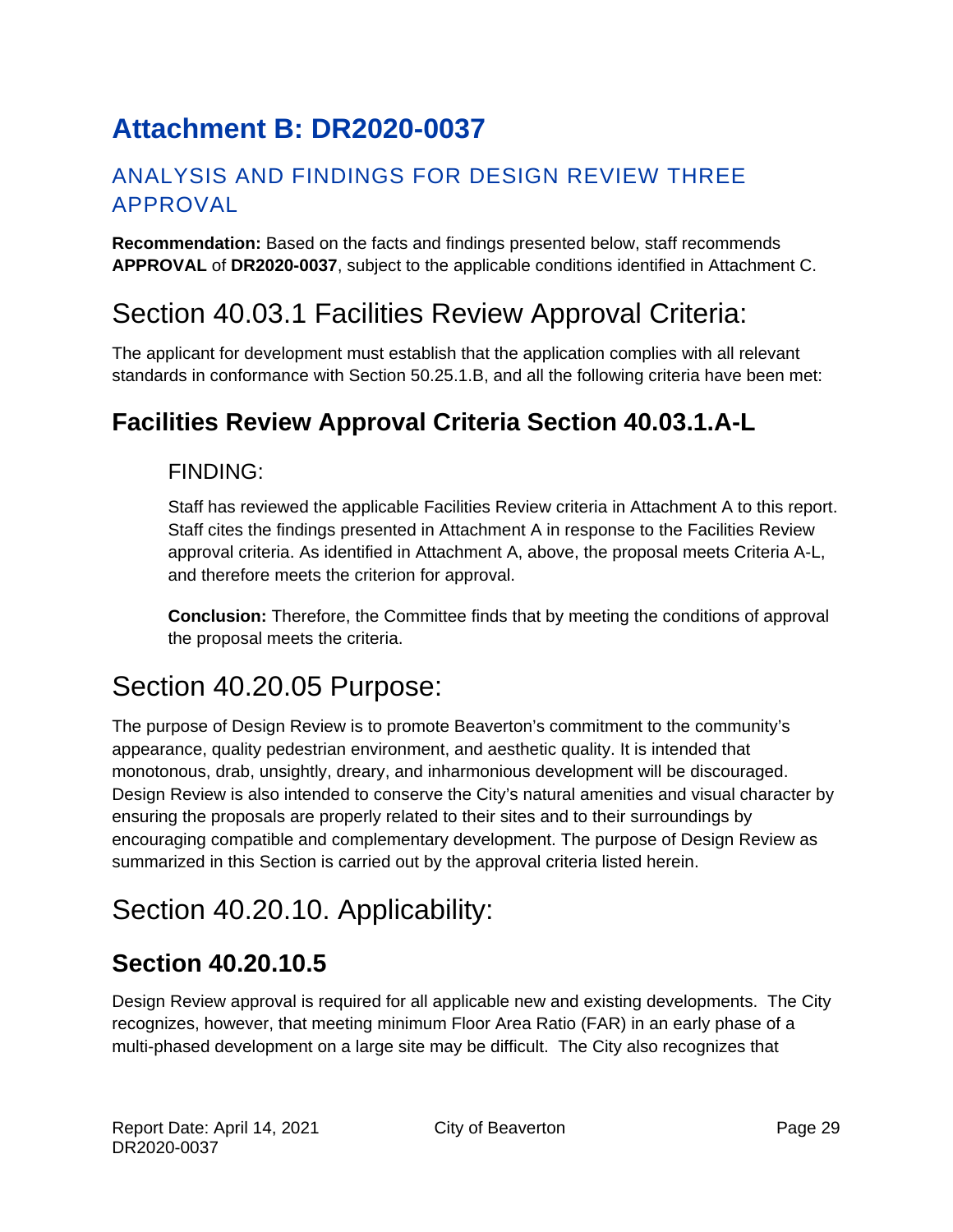creating high quality pedestrian environments along public streets is a priority. In recognition of these and other issues, the following options are available.

# **Section 40.20.10.5.A**

Projects may use a Design Review Build-out Concept Plan (DRBCP), approved through a Type 3 process, to develop a site by demonstrating conceptually full compliance at build-out with the design review standards and/or guidelines established in Section 60.05. Such projects shall demonstrate in a DRBCP how future development of the site, to the minimum applicable floor area ratio (FAR), while meeting the development standards contained in Chapter 20 of the Beaverton Development Code and to the minimum applicable design standards contained in Section 60.05. or greater, can be achieved at ultimate build out of the DRBCP.

#### A DRBCP shall:

1. Include a plan and narrative intended to address feasibility of constructing future phases, consistent with applicable development standards of the Development Code within the total site area where the project is proposed, and may include abutting properties if under same ownership;

2. Not rely on the removal of a structure in an early phase in order to demonstrate compliance in later phases.

3. Compliance with any applicable Design Standards and/or Guidelines shall not be deferred to future phases of a DRBCP.

### FINDING:

The minimum floor area ratio in the subject zone (RC-E) is 0.3. The subject site is approximately 513,436 square feet in size and is developed as a shopping center with an existing gross floor area of approximately 111,028 square feet. The applicant proposes a new commercial building 17,100 square feet in size, bringing the total floor area to 0.24 (128,128 square feet). If using the DRBCP process, a minimum floor area of 0.20 must be proposed. The applicant has submitted plans demonstrating how the site could accommodate future intensification and achieve the 0.30 floor area ratio by constructing a 25,902.8 square foot building. The applicant's plans show the building is located in an area of the site that does not require additional building demolition. The applicant's parking plan also demonstrates how adequate parking could be provided on site for the existing uses, proposed building and future intensification. Compliance with applicable Design Standards for the proposed building have not been deferred to future phases of development and are addressed herein.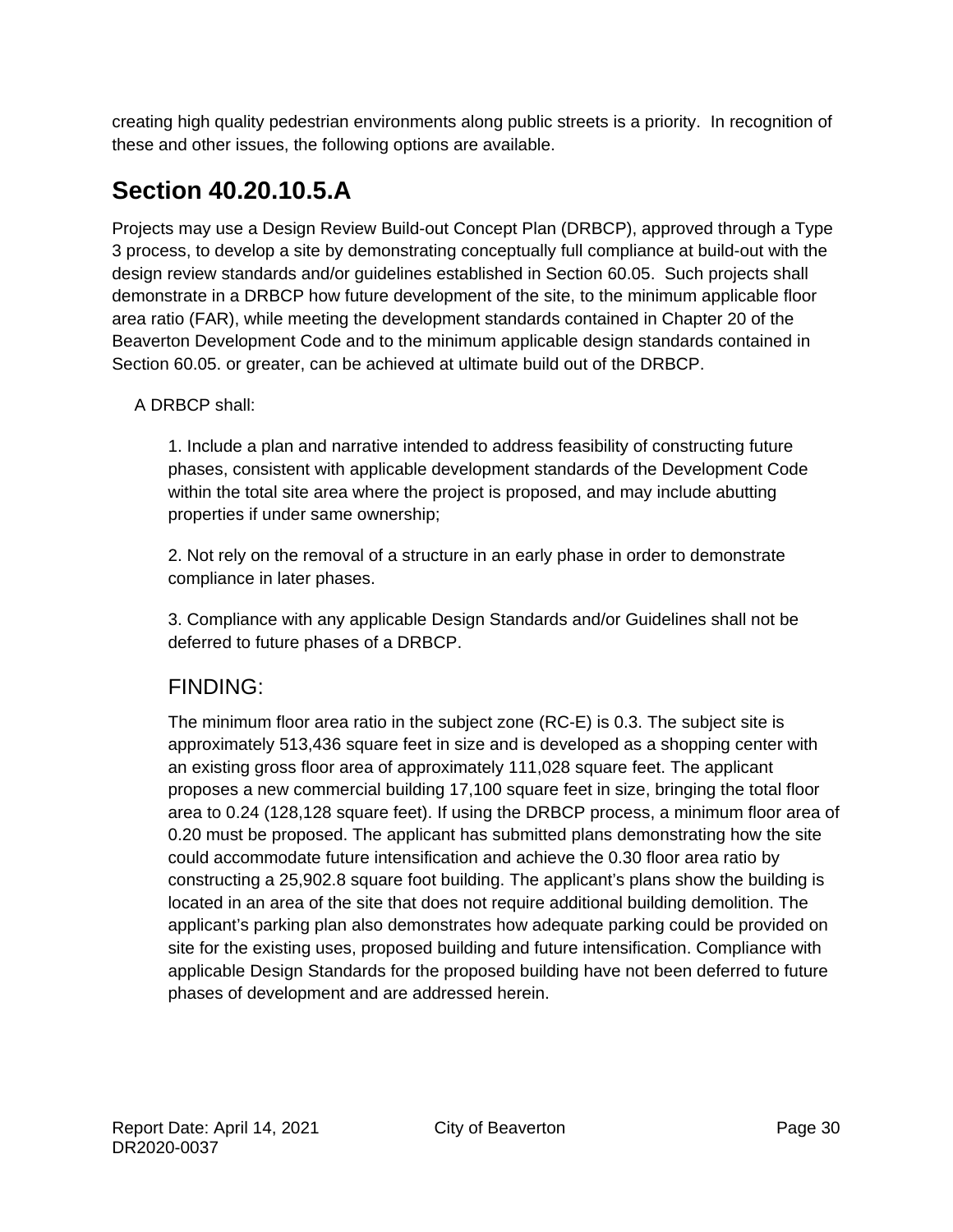# Planning Commission Standards for Approval:

Section 40.20.15.3.C of the Development Code provides standards to govern the decisions of the Planning Commission as they evaluate and render decisions on Design Review Applications. The Planning Commission will determine whether the application as presented, meets the Design Review Three approval criteria. In this portion of the report, staff evaluates the application in accordance with the criteria for Type 3 Design Review.

In order to approve a Design Review Three application, the decision-making authority shall make findings of fact based on evidence provided by the applicant demonstrating that all the following criteria are satisfied:

# **Section 40.20.15.3.C.1**

The proposal satisfies the threshold requirements for a Design Review Three application.

### FINDING:

The applicant proposes a new commercial building, approximately 17,100 square feet in size, with associated site improvements, within an existing shopping center site. However, the applicant is also proposing to utilize the Design Review Build-out Concept Plan (40.20.10.5.) which meets threshold 6 of the Design Review Three application.

**Conclusion:** Therefore, staff finds the proposal meets the criterion for approval.

# **Section 40.20.15.3.C.2**

All City application fees related to the application under consideration by the decision making authority have been submitted.

### FINDING:

The City of Beaverton received the appropriate fee for a Design Review Three application.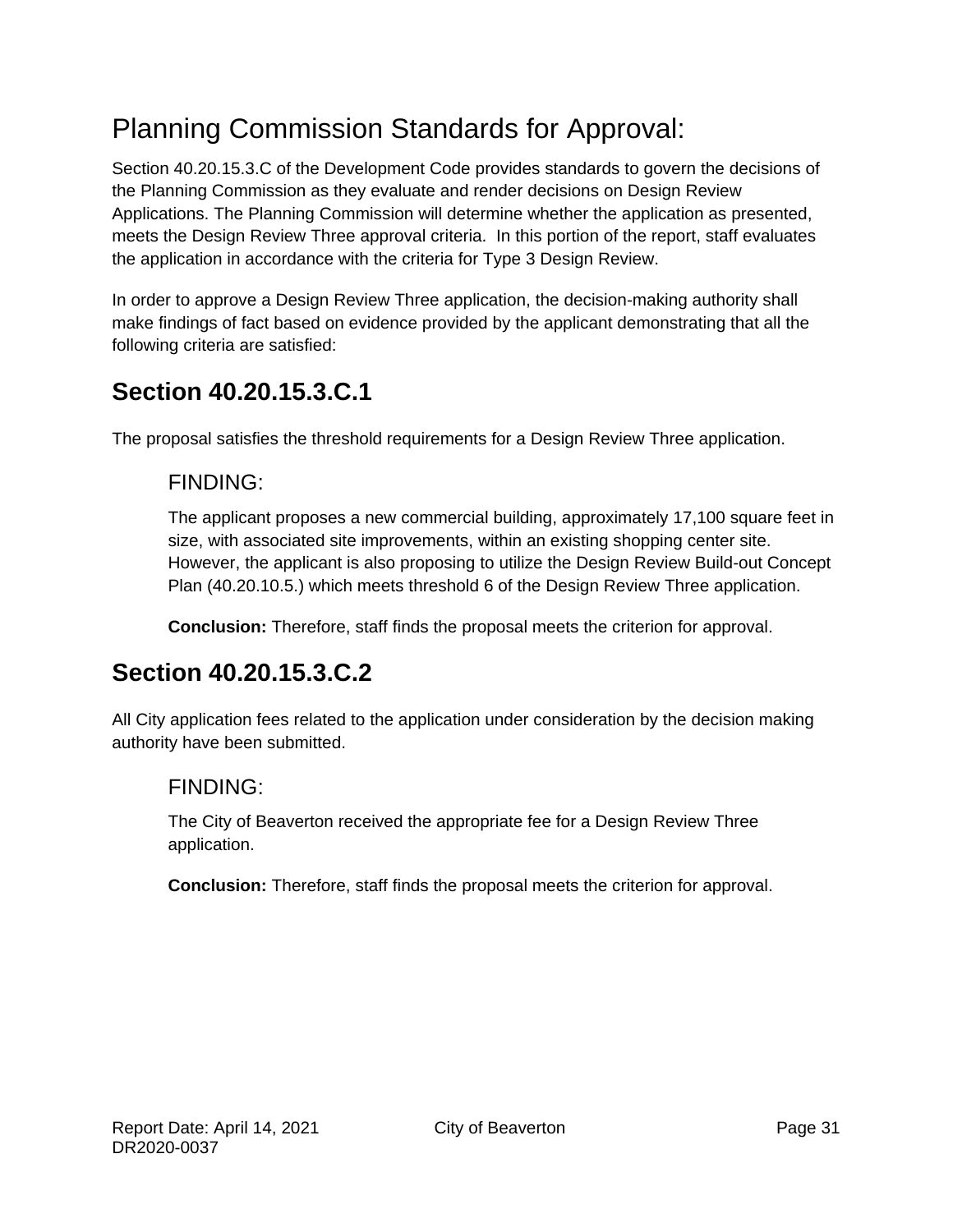# **Section 40.20.15.3.C.3**

For proposals meeting Design Review Three application thresholds numbers 1 through 6, the proposal is consistent with all applicable provisions of Sections 60.05.35 through 60.05.50 (Design Guidelines).

### FINDING:

The proposal meets threshold 6 therefore provisions of Section 60.05.35 through 60.05.50 (Design Guidelines) apply. Compliance with all applicable Design Review Guidelines is evaluated in detail in the Design Guideline analysis herein.

**Conclusion:** Therefore, the Committee finds that by meeting the conditions of approval the proposal meets the criterion for approval.

# **Section 40.20.15.3.C.4**

For additions to or modifications of existing development, the proposal is consistent with all applicable provisions of Sections 60.05.35 through 60.05.50 (Design Guidelines) or can demonstrate that the additions or modifications are moving towards compliance with specific Design Guidelines if any of the following conditions exist:

- a. A physical obstacle such as topography or natural feature exists and prevents the full implementation of the applicable guideline; or
- b. The location of existing structural improvements prevent the full implementation of the applicable guideline; or
- c. The location of the existing structure to be modified is more than 300 feet from a public street.

### FINDING:

The proposal is for the construction of a new building and not an addition.

**Conclusion:** Therefore, staff finds the criterion does not apply.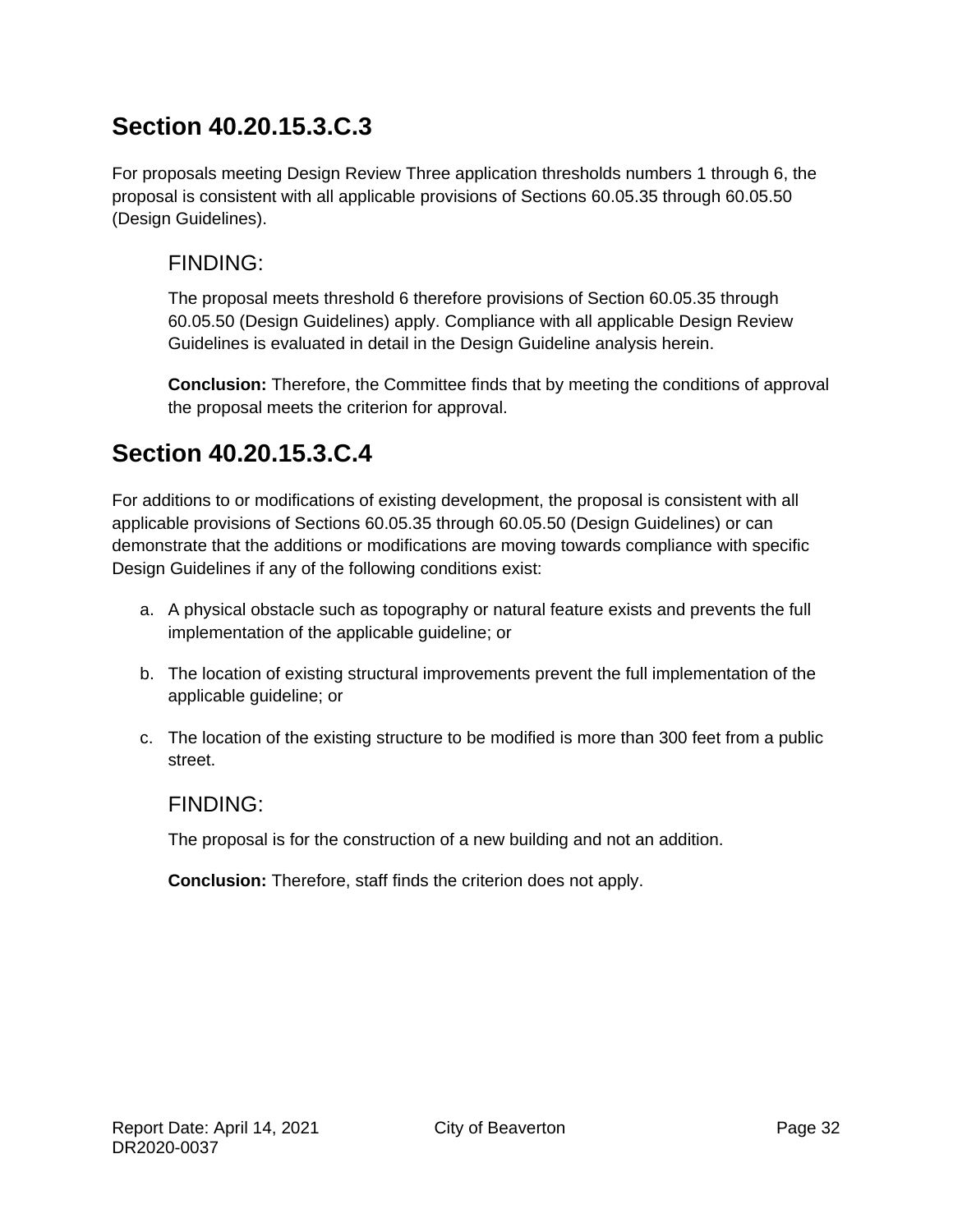# **Section 40.20.15.3.C.5**

The proposal complies with the grading standards outlined in Section 60.15.10 or approved with an Adjustment or Variance. [ORD 4782; April 2020].

### FINDING:

The grading standards outlined in Section 60.15.10 are applicable to developments that proposes grading within 25 feet of a property or abutting any residentially zoned property. The subject site is located within a Multiple Use zone and does not abut any residential zoning districts.

**Conclusion:** Therefore, staff finds the criterion does not apply.

# **Section 40.20.15.3.C.6**

For DRBCP proposals which involve the phasing of required floor area, the proposed project shall demonstrate how future development of the site, to the minimum development standards established in the Development Code or greater, can be realistically achieved at ultimate build out of the DRBCP. [ORD 4584; June 2012]

### FINDING:

The applicant's plans include DRBCP and proposed phasing of required floor area. The current proposed building (17,100 square feet) brings the site's floor area ratio (FAR) to 0.24 where 0.3 is required. Therefore, the applicant has submitted plans, demonstrating how the 0.3 FAR can be achieved by adding a two-story 25,902.8 square foot building on the site. The maximum height within the RC-E zone is 80 feet, therefore, a two-story building is within the standard of the zone. The subject site is already developed with access to four rights-of-way; SW Beaverton-Hillsdale Highway, SW Lombard Avenue, SW Broadway Street and SW Canyon Road. Sewer, water and storm facilities are located within the vicinity of the site and conceptual building location. The applicant's plans also show how on-site parking could accommodate the existing development, proposed building and future intensification.

**Conclusion:** Therefore, staff finds the proposal meets the criterion for approval.

# **Section 40.20.15.3.C.7**

For proposals meeting Design Review Three application Threshold numbers 7 or 8, where the applicant has decided to address a combination of standards and guidelines, the proposal is consistent with all applicable provisions of Sections 60.05.15 through 60.05.30 (Design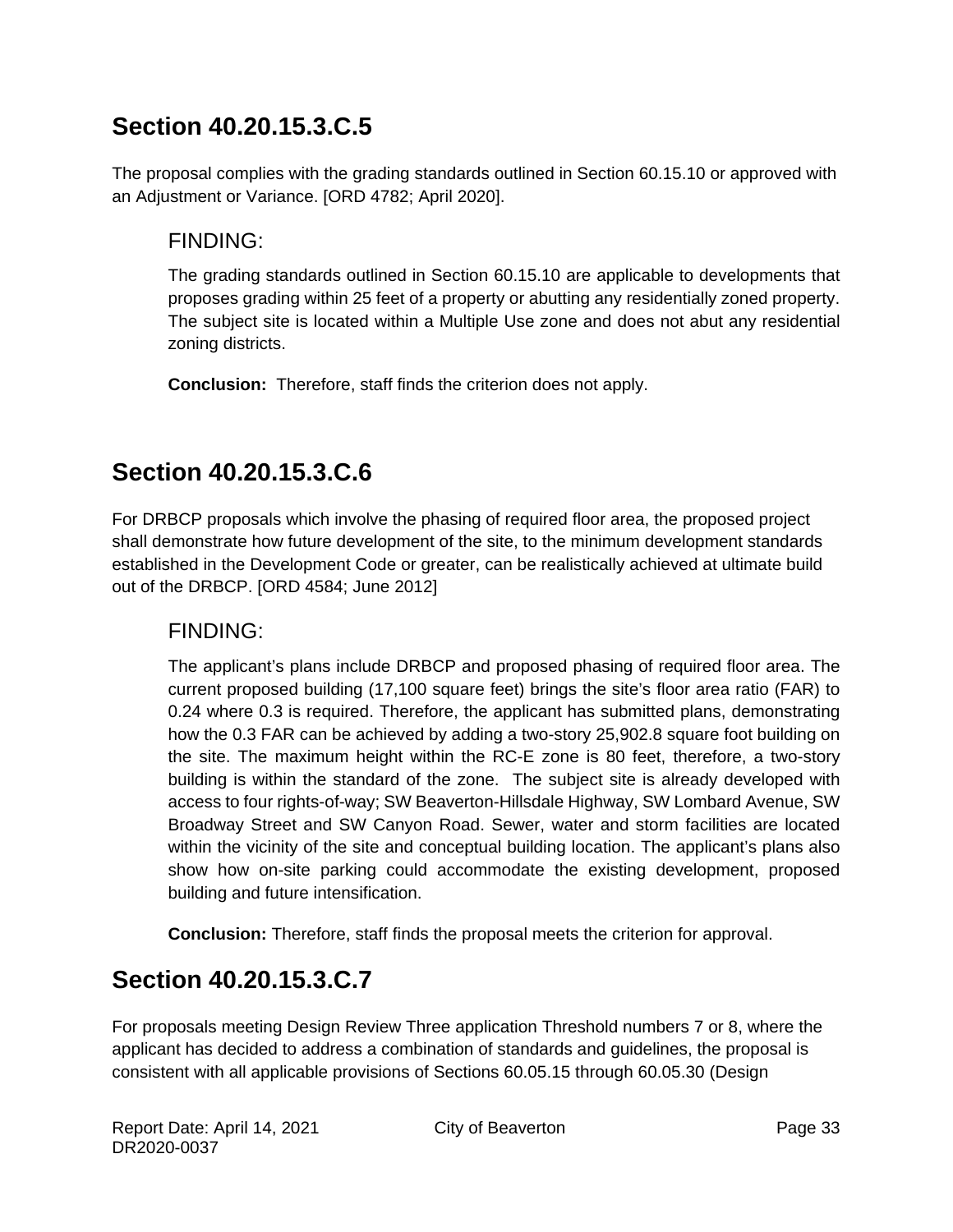Standards) except for the Design Standard(s) where the proposal is instead subject to the applicable corresponding Design Guideline(s). [ORD 4531; April 2010]

### FINDING:

The proposal meets threshold 6 for the Design Review three application.

**Conclusion:** Therefore, staff finds the criterion does not apply.

# **Section 40.20.15.3.C.8**

For proposals meeting Design Review Three application Threshold numbers 7 or 8, where the applicant has decided to address Design Guidelines only, the proposal is consistent with the applicable provisions of Sections 60.05.35 through 60.05.50 (Design Guidelines). [ORD 4531; April 2010]

### FINDING:

The proposal meets threshold 6 for the Design Review Three application.

**Conclusion:** Therefore, staff finds the criterion does not apply.

# **Section 40.20.15.3.C.9**

Applications and documents related to the request, which will require further City approval, shall be submitted to the City in the proper sequence.

### FINDING:

All required application materials and documents related to the Design Review Three request have been submitted to the City in the property sequence.

**Conclusion:** Therefore, staff finds the proposal meets the criterion for approval.

# **CONCLUSION & RECOMMENDATION**

Based on the facts and findings presented, staff recommends APPROVAL of DR2020-0037 Beaverton Town Square Building 1 subject to the conditions of approval identified in Attachment C of this report.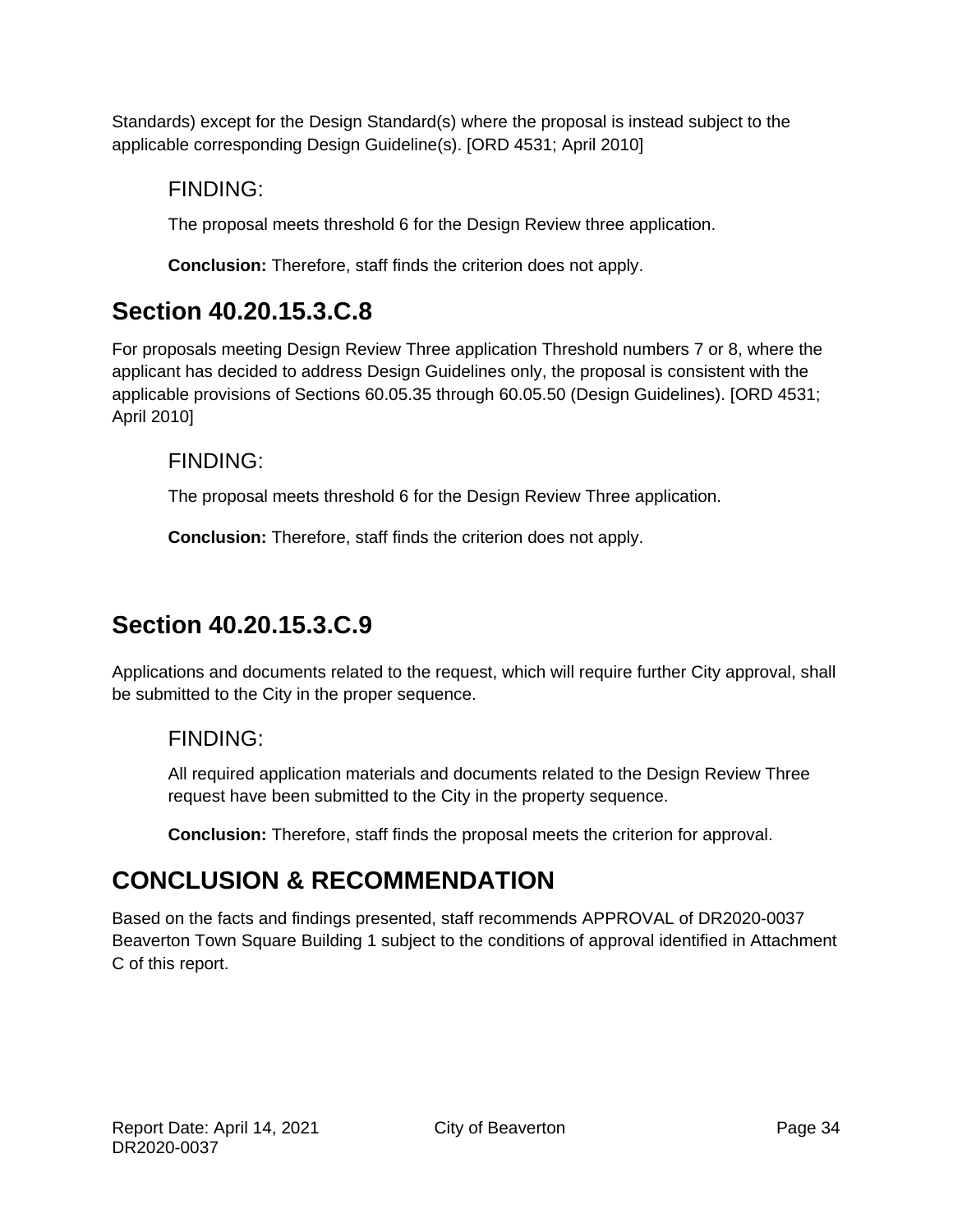# Design Review Guidelines Analysis:

**60.05.35 Building Design and Orientation Guidelines.** Unless otherwise noted, all guidelines apply in all zoning districts.

# **1. Building articulation and variety.**

### **Section 60.05.35.1.B**

Building elevations should be varied and articulated to provide visual interest to pedestrians. Within larger projects, variations in architectural elements such as: building elevations, roof levels, architectural features, and exterior finishes should be provided. (Standards 60.05.15.1.A and B)

#### FINDING:

The applicant's plans show pedestrian visual interest is achieved by providing windows on all elevations, varying roof levels, off-set walls and a variety of materials such as brick, cement plaster and wood panels.

**Conclusion:** Therefore, staff finds the proposal meets the criterion for approval.

# **Section 60.05.35.1.C**

To balance horizontal features on longer building elevations, vertical building elements, such as building entries, should be emphasized. (Standard 60.05.15.1.B)

### FINDING:

The applicant's plans show horizontal breaks are provided through change of materials, off-set walls and by emphasizing primary building entrances by varying storefront heights. The applicant states that the storefronts are vertically emphasized with wood panels above the windows and balance the horizontal nature of the north and south elevations.

**Conclusion:** Therefore, staff finds the proposal meets the criterion for approval.

# **Section 60.05.35.1.D**

Buildings should promote and enhance a comfortable pedestrian scale and orientation. This guideline does not apply to buildings in Industrial districts where the principal use of the building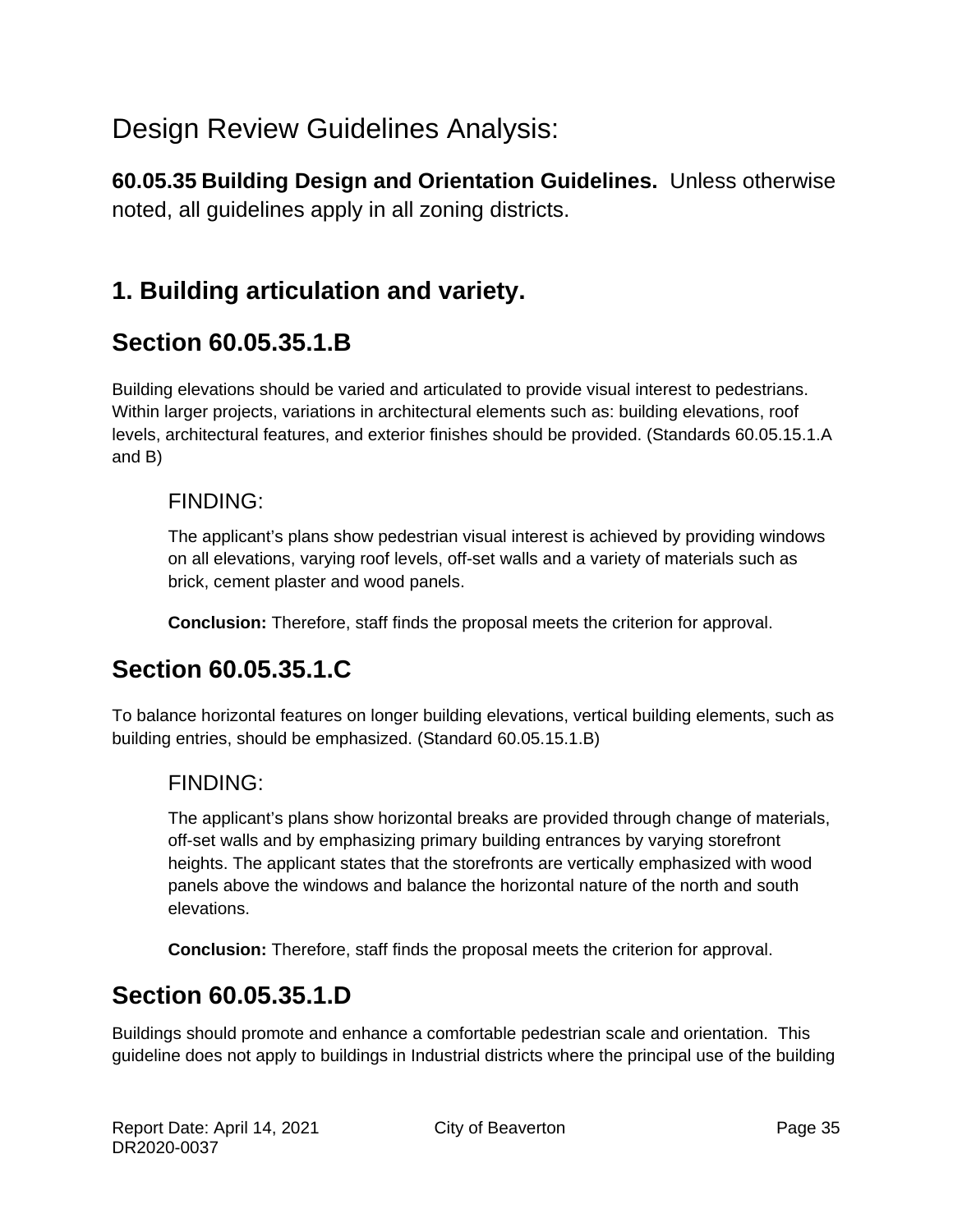is manufacturing, assembly, fabricating, processing, packing, storage, wholesale or distribution activities. (Standard 60.05.15.1.B)

### FINDING:

The applicant states that human scale is promoted through the use of material changes, smaller scaled textures of materials, and use of overhead weather protection (with arcades, trellis and canopy elements). The applicant's plans show the proposed building is located within close proximity to the adjacent Class II Major Pedestrian Route, SW Beaverton-Hillsdale Highway. This southern facing elevation also includes a primary building entrance with a dinning terrace/patio between the entrance and adjacent street.

**Conclusion:** Therefore, staff finds the proposal meets the criterion for approval.

# **Section 60.05.35.1.E**

Building elevations visible from and within 200 feet of an adjacent street or major parking area should be articulated with architectural features such as windows, dormers, off-setting walls, alcoves, balconies or bays, or by other design features that reflect the building's structural system. Undifferentiated blank walls facing a street, common green, shared court, or major parking area should be avoided. (Standards 60.05.15.1.B, C, and D)

### FINDING:

The southern elevation of the proposed building faces SW Beaverton-Hilldale Highway, and the northern elevation faces the on-site parking lot. The east and west elevations, though visible from the SW Beaverton-Hillsdale Highway, do not face a street. The applicant's plans show that all four building elevations include windows. In addition to windows, other architectural features are incorporated into the north and south elevations such as off-set walls, varying façade heights and canopies.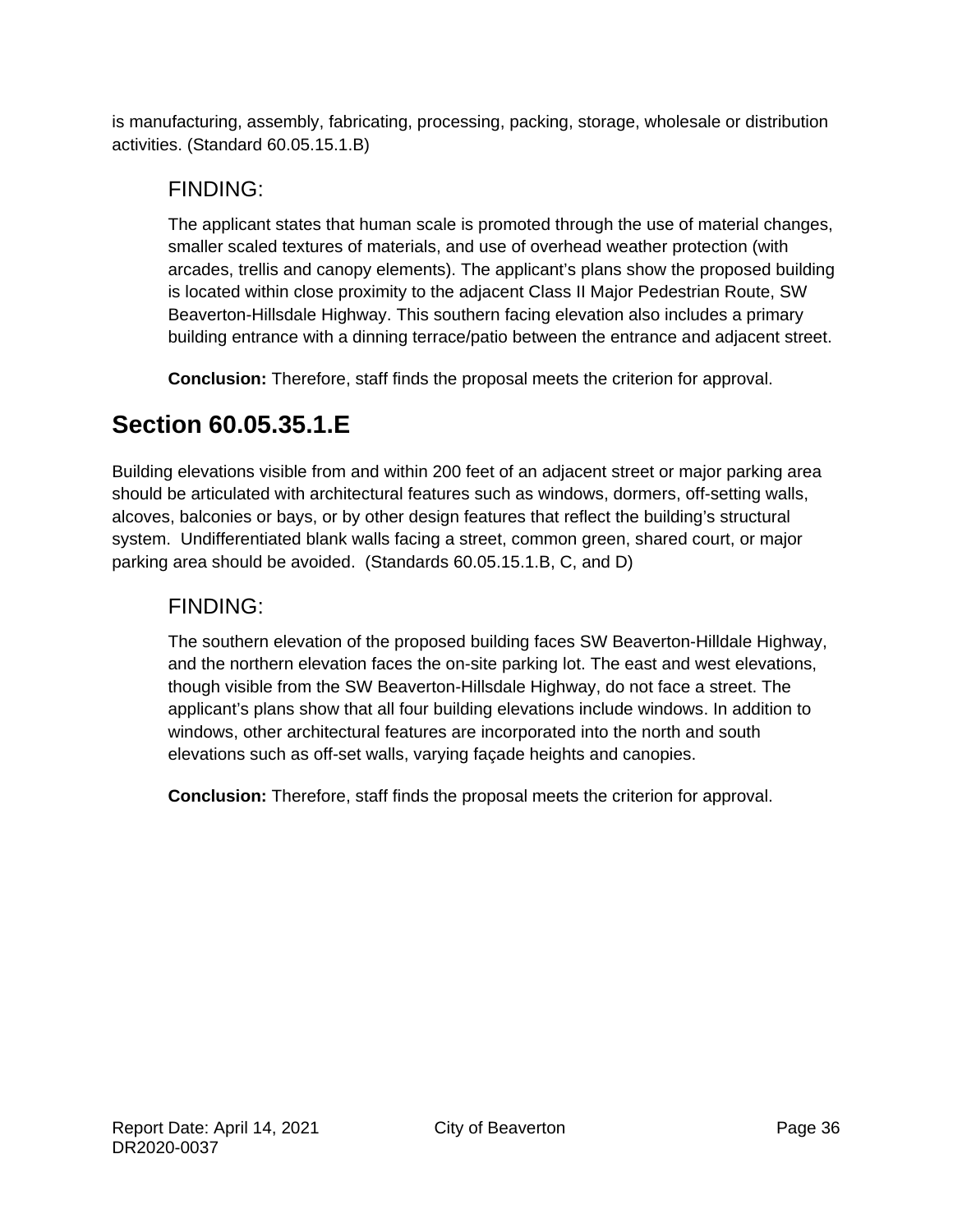# **2.Roof Forms**

# **Section 60.05.35.2.A**

Roof forms should be distinctive and include variety and detail when viewed from the street. Sloped roofs should have a significant pitch and building focal points should be emphasized. (Standards 60.05.15.2.A and B)

### FINDING:

The applicant states that the roof forms are flat, but that the changes in height of the cornices as well as the projection of the canopy at the south-east corner of the building provides distinction and variety to the building façade and roof profile. The applicant's plans show a roof line that varies in height. The off-set walls also affect the roof line, adding additional interest. Furthermore, the cornices include some variety in width, breaking up the roof line more.

**Conclusion:** Therefore, staff finds the proposal meets the criterion for approval.

# **Section 60.05.35.2.B**

Flat roofs should include a roofline that provides visual interest such as cornice treatments. (Standard 60.05.15.2.C)

### FINDING:

The applicant states that the building cornice is articulated with changes in height and that the material changes add to architectural interest. The applicant's plans show roofline visual interest is provided through varying heights and off-set walls which affect the roofline, and the tops of some walls include a soldier coursing brick pattern which helps define the roofline and add visual interest.

**Conclusion:** Therefore, staff finds the proposal meets the criterion for approval.

# **3.Primary Building Entrances.**

# **Section 60.05.35.3.A**

The design of buildings should incorporate features such as arcades, roofs, porches, alcoves, porticoes, awnings, and canopies to protect pedestrians from the rain and sun. This guideline does not apply to buildings in Industrial districts where the principal use of the building is manufacturing, assembly, fabricating, processing, packing, storage, wholesale or distribution activities. (Standard 60.05.15.3)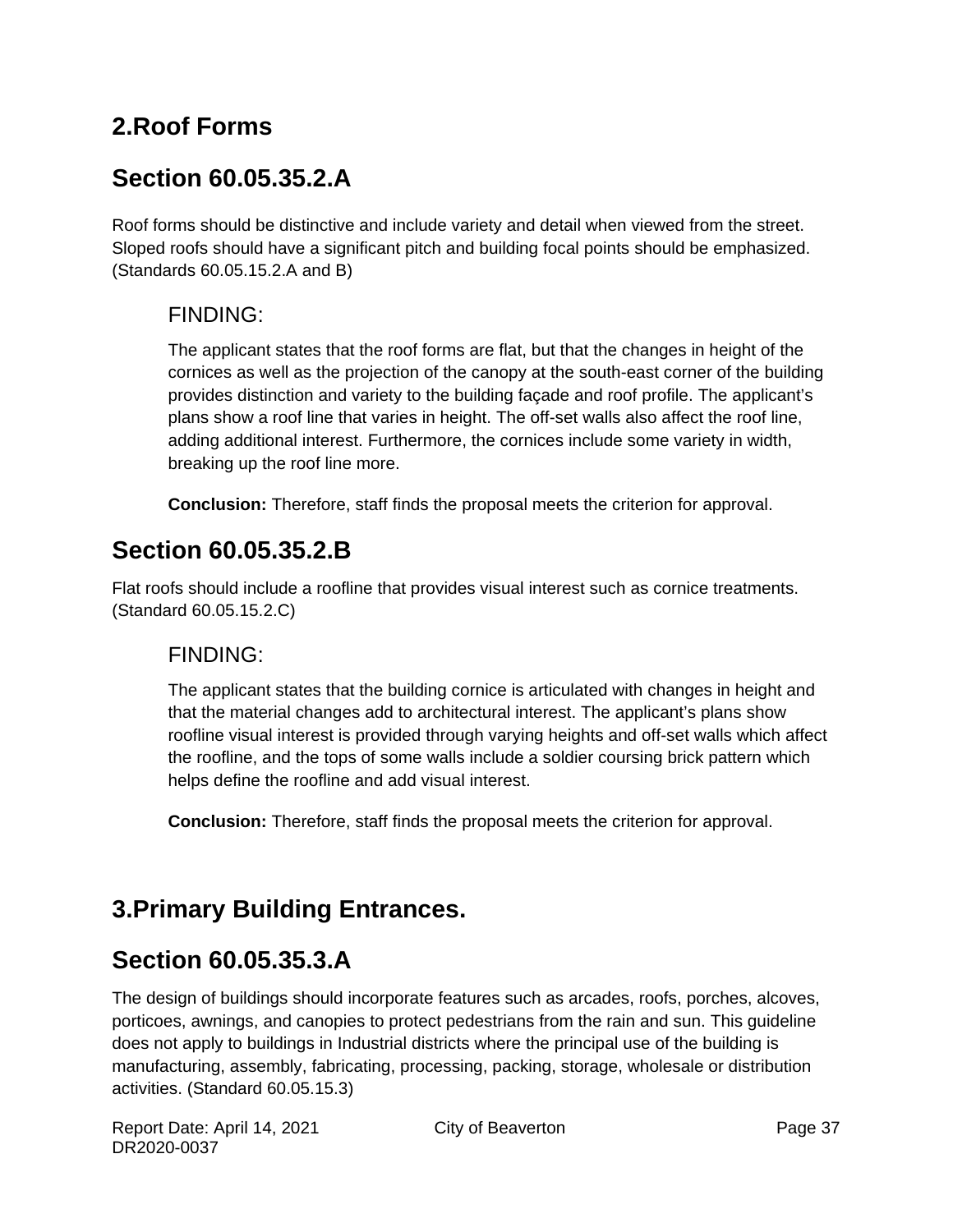### FINDING:

The applicant's plans show all primary entrances include pedestrian weather protection features. The applicant states that primary entrances incorporate arcades, awnings and canopies for weather protection.

**Conclusion:** Therefore, staff finds the proposal meets the criterion for approval.

### **Section 60.05.35.3.B**

Special attention should be given to designing a primary building entrance that is both attractive and functional. Primary entrances should incorporate changes in mass, surface, or finish to emphasize the entrance. (Standard 60.05.15.3)

#### FINDING:

The applicant states that the primary entrances incorporate changes in mass, materials and surface articulations to emphasize the entries along with additional storefront glazing. Primary entrances are located on the northern, southern and eastern elevations. The applicant's plans show various approaches to emphasizing the primary entrances including taller facades, changing materials, and incorporating features such as an arcade to distinguish the multiple entrances. Weather protection is proposed above the primary entrances and they are adjacent to wider walkways, making them more functional as well.

**Conclusion:** Therefore, staff finds the proposal meets the criterion for approval.

# **4.Exterior Building Materials.**

# **Section 60.05.35.4.A**

Exterior building materials and finishes should convey an impression of permanence and durability. Materials such as masonry, stone, wood, terra cotta, and tile are encouraged. Windows are also encouraged, where they allow views to interior activity areas or displays. (Standards 60.05.15.4.A and B)

### FINDING:

The applicant states that the exterior materials are all high quality, durable commercial systems, including brick veneer, metal panel, wood panel rainscreen, real cement plaster veneer and storefront glazing systems. The applicant's plans also show windows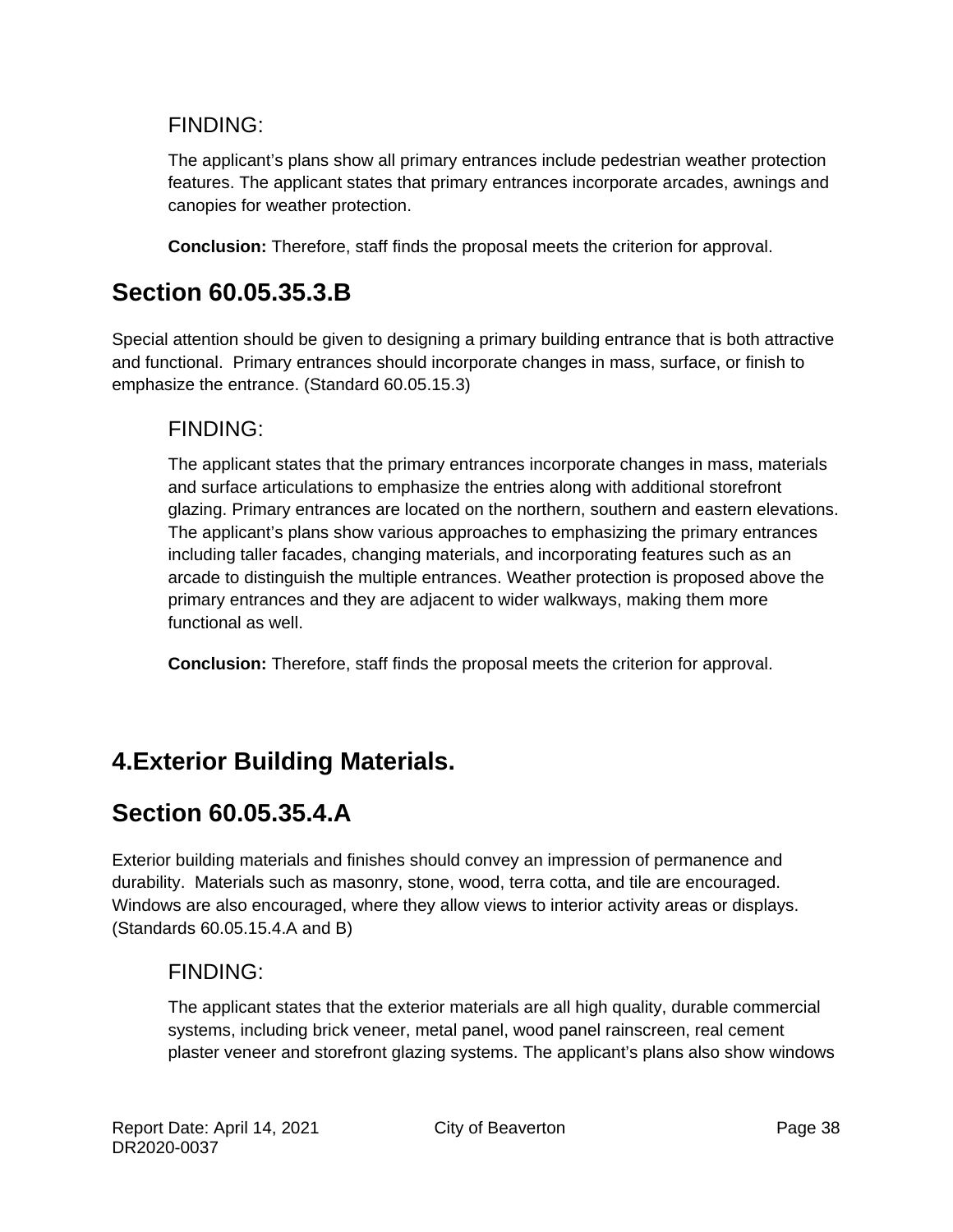on all elevations, allowing views into the building. The proposed materials and finishes convey an impression of permanence and durability.

**Conclusion:** Therefore, staff finds the proposal meets the criterion for approval.

# **Section 60.05.35.4.B**

Where masonry is used, decorative patterns (other than running bond pattern) should be provided, especially at entrances, building corners and at the pedestrian level. These decorative patterns may include multi-colored masonry units, such as brick, tile, stone, or cast stone, in a layered or geometric pattern, or multi-colored ceramic tile bands used in conjunction with materials such as concrete. This guideline does not apply to development in Industrial zones, where masonry is used for exterior finishes. (Standards 60.05.15.4.B and C)

### FINDING:

The applicant's plans show that multi-colored brick and masonry units are used, and that a soldier coursing brick pattern is proposed on every elevation, particularly around the windows, doors and near the top of the walls.

**Conclusion:** Therefore, staff finds the proposal meets the criterion for approval.

# **5.Screening of Equipment.**

# **Section 60.05.35.5**

Screening of equipment. All roof, surface, and wall-mounted mechanical, electrical, communications, and service equipment should be screened from view from adjacent public streets by the use of parapets, walls, fences, enclosures, dense evergreen foliage, or by other suitable means. (Standards 60.05.15.5.A through C)

### FINDING:

The applicant states mechanical units are located on the roof top and screened from the view of public street by parapets. The applicant's plans show parapet walls ranging from 5 feet to 10 feet. Equipment needs may vary based on tenant therefore screening of equipment will be verified at the time of building permit issuance.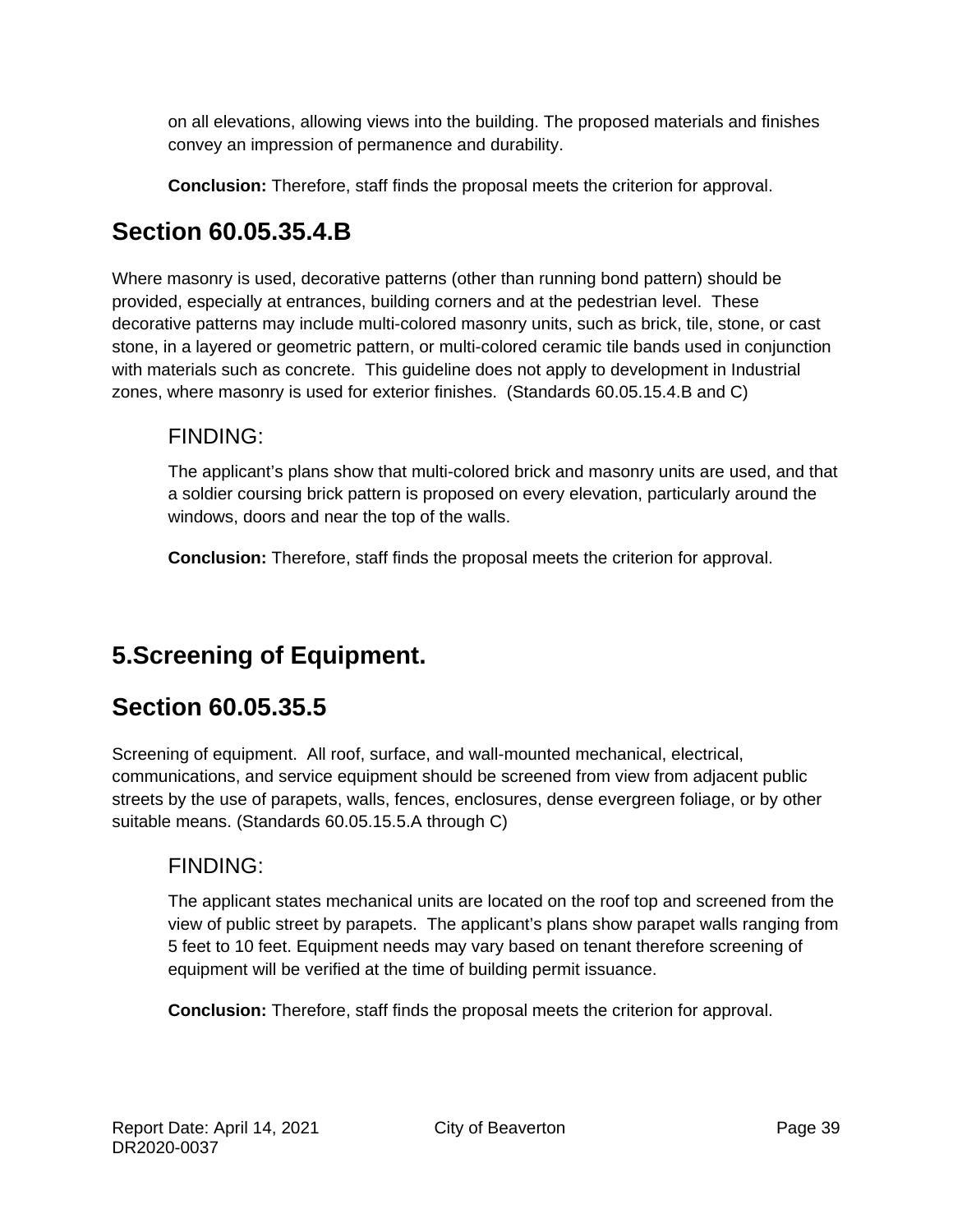# **6. Building location and orientation in Commercial and Multiple Use zones.**

# **Section 60.05.35.6.A**

Buildings should be oriented toward and located within close proximity to public streets and public street intersections. The overall impression should be that architecture is the predominant design element over parking areas and landscaping. Property size, shape and topographical conditions should also be considered, together with existing and proposed uses of the building and site, when determining the appropriate location and orientation of buildings. (Standards 60.05.15.6.A and B)

### FINDING:

The proposed building is located 10 feet from the nearest adjacent public street, along SW Beaverton- Hillsdale Highway. The applicant's plans show a primary building entrance is oriented toward SW Beaverton Hillsdale Highway and includes an outdoor patio between the street and building. Parking is located to the side and behind the building, providing an overall impression that the building is the predominate feature, over landscaping and parking areas.

**Conclusion:** Therefore, staff finds the proposal meets the criterion for approval.

# **Section 60.05.35.6.D**

Primary building entrances should be oriented toward and located in close proximity to public streets and public street intersections. Property size, shape and topographical conditions should also be considered. (Standard 60.05.15.6.E)

### FINDING:

The applicant's plans show one primary entrance is oriented toward the street, and another entrance is located on the eastern elevation, also within close proximity to the street. The proposed building is part of a large shopping center, with on-site parking. Other primary entrances are oriented towards the parking lot. By providing entrances along three elevations, users will be able to access the building from the street and internal parking area.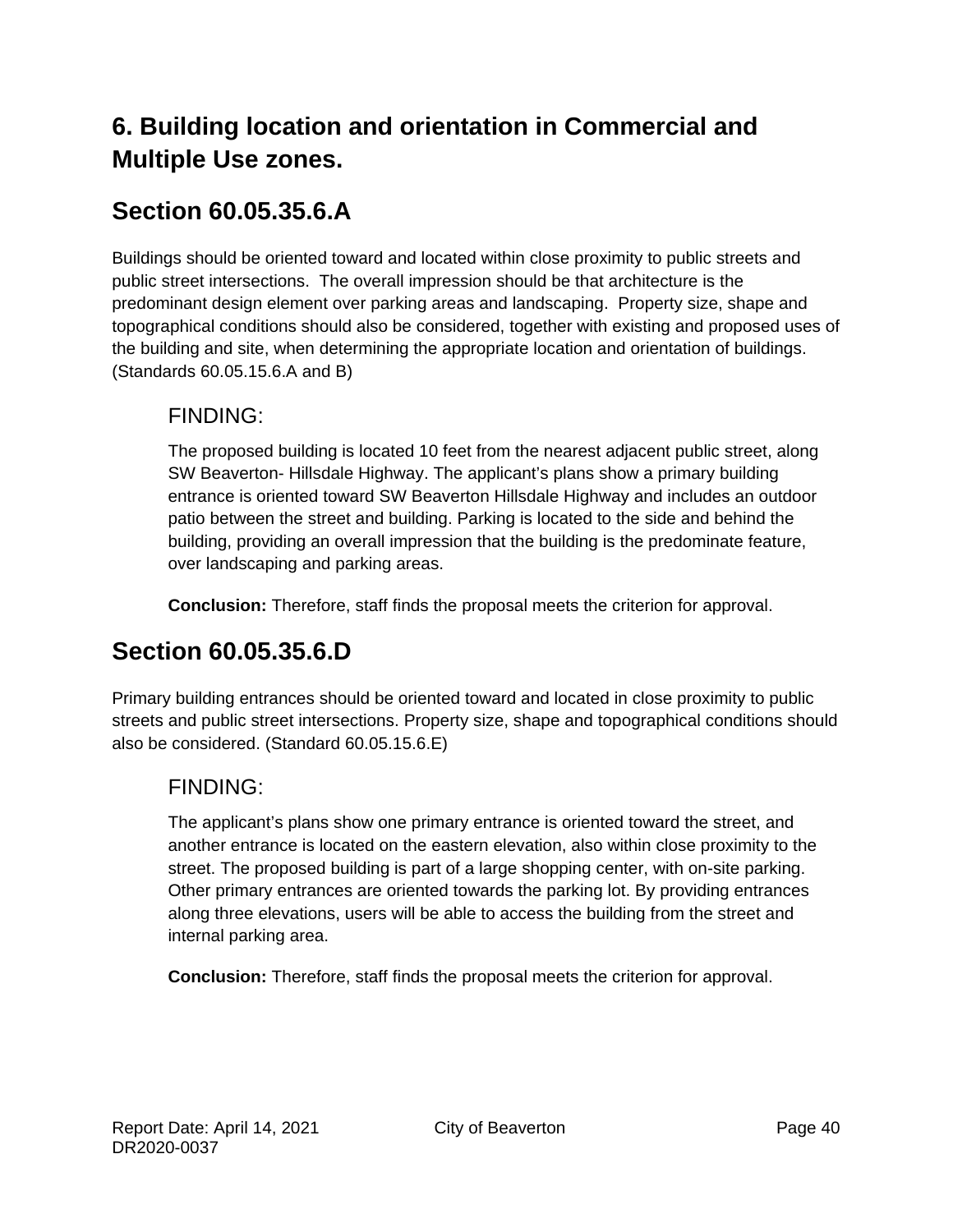# **7. Building scale along Major Pedestrian Routes.**

# **Section 60.05.35.7.A**

Architecture helps define the character and quality of a street. Along Major Pedestrian Routes, low height, single story buildings located at the right-of-way edge are discouraged except where detached single-family dwellings are permitted. (Standards 60.05.15.7.A and B)

### FINDING:

This Guideline is intended to encourage pedestrian scale development while balancing the presence that can be created by larger buildings. For reference, the corresponding Design Review Standards, 60.05.15.7.A and B, identifies the height range for accomplishing this balance is between 22 feet and 60 feet in height. The proposed building, although a single-story building, ranges in height between 22 feet and 27 feet. The applicant explains that it's a taller single story building and that the architecture (materials, articulation and massing) along the street elevation supports a character that helps to define a varied pedestrian scale through the cornice heights/mechanical screening, weather protection, sidewalk connections, landscaping and dining activity terrace.

**Conclusion:** Therefore, staff finds the proposal meets the criterion for approval.

# **Section 60.05.35.7.B**

Building heights at or near the street should help form a sense of enclosure but should not create an undifferentiated high wall out of scale with pedestrians. Building heights at the street edge should be no higher than sixty (60) feet without the upper portions of the building being set back from the vertical building line of the lower building stories. (Standard 60.05.15.7.A)

### FINDING:

The proposed building is less than 60 feet in height. Wall heights vary from approximately 22 feet to 27 feet above grade.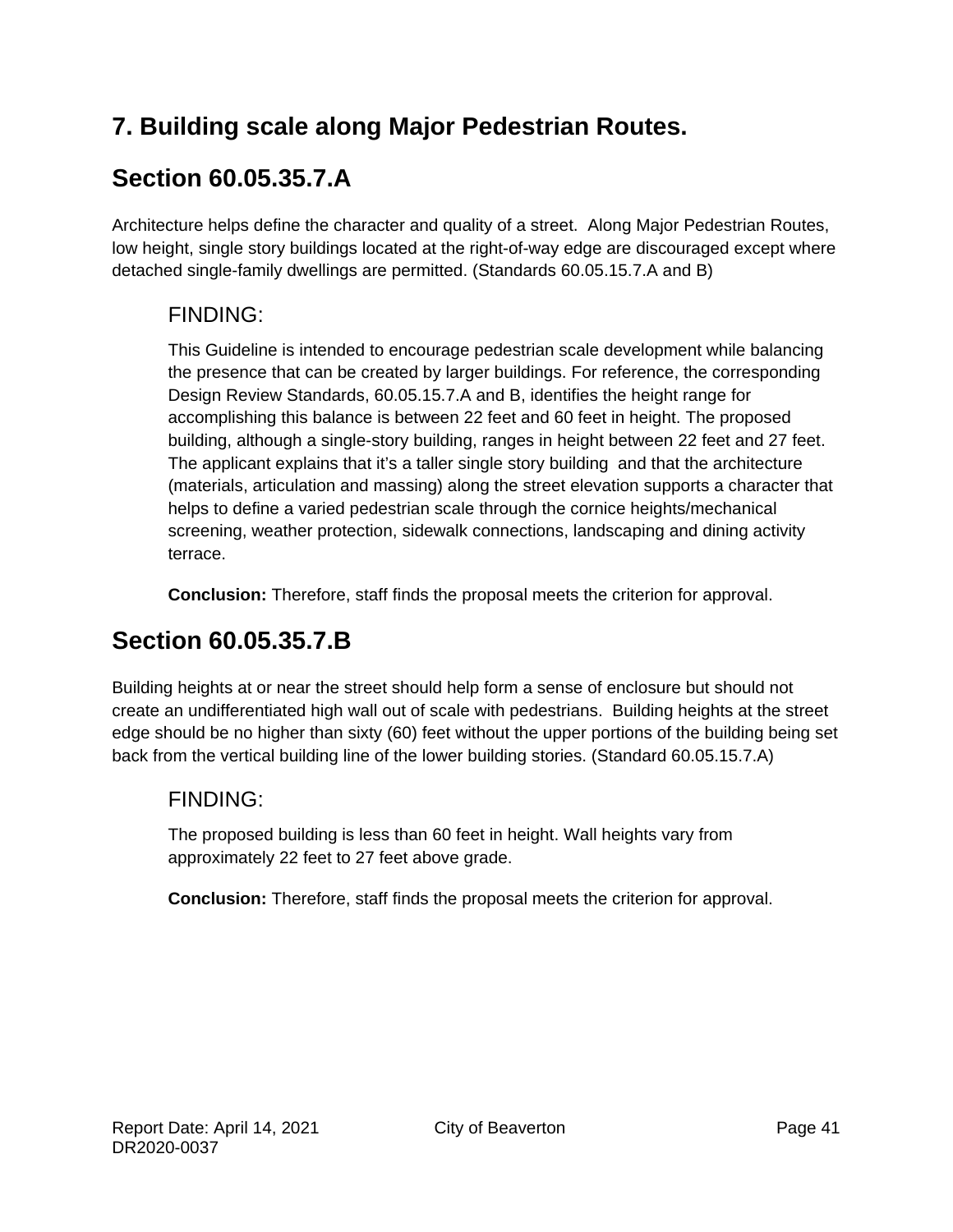# **8. Ground floor elevations on commercial and multiple use buildings.**

# **Section 60.05.35.8.A**

Excluding residential only development, ground floor building elevations should be pedestrian oriented and treated with windows, display areas or glass doorway openings to the extent possible and where appropriate to the design and use of the building. This guideline particularly applies to ground floor building elevations situated along Major Pedestrian Routes. (Standard 60.05.15.8.A)

### FINDING:

The proposed single-story building is located along a Class II Major Pedestrian Route. The applicant's plans show various architectural features are proposed on all elevations. The southern elevation faces the Major Pedestrian Route and is treated with windows and glass doorway openings.

**Conclusion:** Therefore, staff finds the proposal meets the criterion for approval.

**60.05.40.1 Circulation and Parking Design Guidelines.** Unless otherwise noted, all guidelines apply in all zoning districts.

# **1.Connections to public street system**

# **Section 60.05.40.1**

Connections to public street system. The on-site pedestrian, bicycle, and motor vehicle circulation system and the abutting street system should provide for efficient access and circulation and should connect the project to abutting streets in accordance with connections identified in Tables 6.1 through 6.6 and Figures 6.1 through 6.23 of the Comprehensive Plan. (Standard 60.05.20.1)

### FINDING:

The proposed development is part of a larger site that is already developed with an onsite circulation system that connects to the existing surrounding transportation system. The proposal shows connections to both the on-site and public systems. The applicant proposes to improve the adjacent sidewalk along SW Beaverton-Hillsdale Highway to a 10-foot wide sidewalk. From this sidewalk, the applicant's plans show three walkways (two without stairs) connecting to the on-site pedestrian and bicycle circulation system. An existing two-way driveway is located east of the building and another existing right-in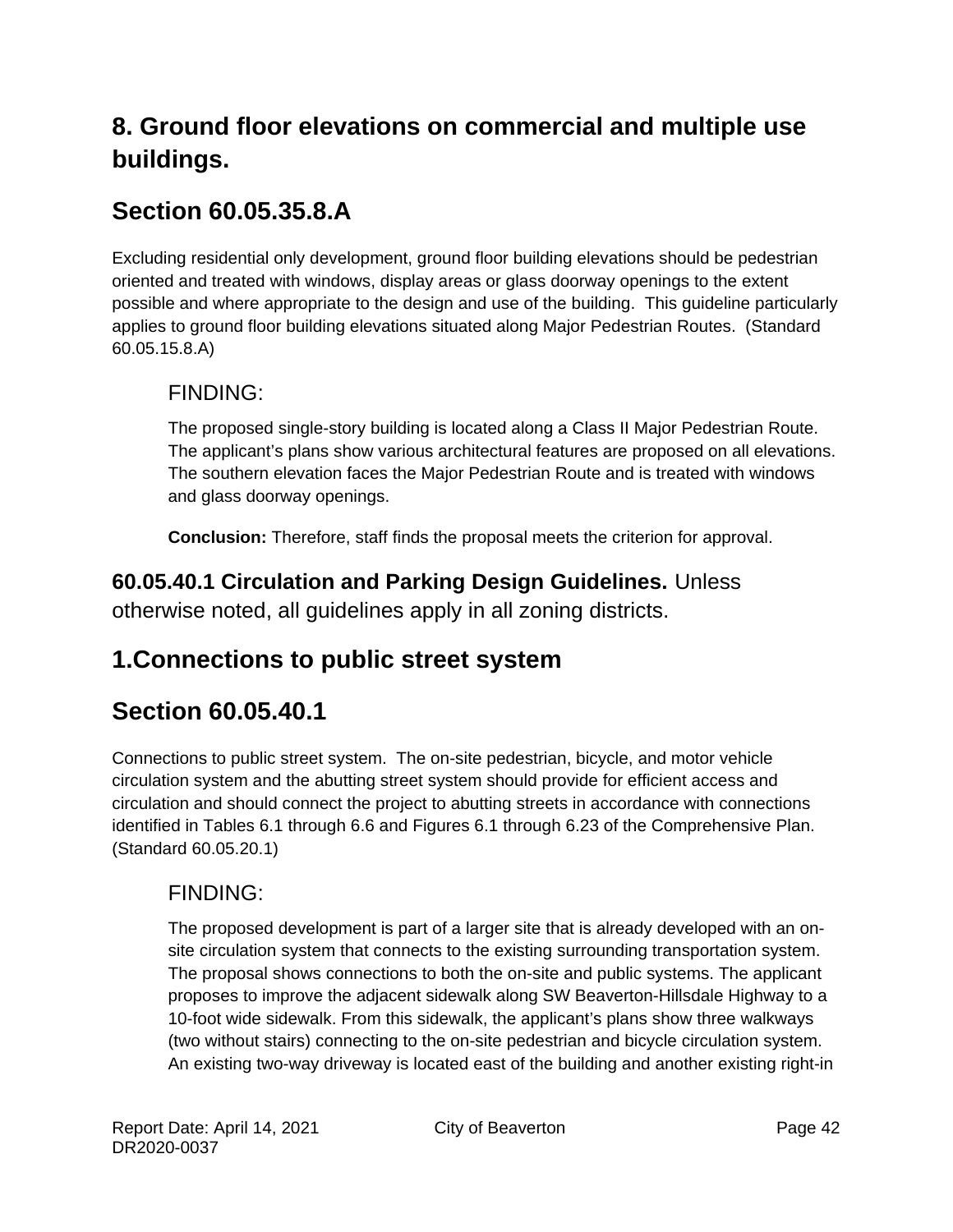only driveway is located west of the proposed building. Both driveways connect the site and proposed building the abutting street system.

**Conclusion:** Therefore, staff finds the proposal meets the criterion for approval.

# **2. Loading area, solid waste facilities, and similar improvements.**

# **Section 60.05.35.2.A**

On-site service, storage and similar activities should be designed and located so that these facilities are screened from an abutting public street. (Standard 60.05.20.2)

### FINDING:

The applicant's plans show an 8-foot tall CMU block trash enclosure is located north of the proposed building, screening the activity from the abutting street.

**Conclusion:** Therefore, staff finds the proposal meets the criterion for approval.

# **Section 60.05.35.2.B**

Except in Industrial districts, loading areas should be designed and located so that these facilities are screened from an abutting public street, or are shown to be compatible with local business operations. (Standard 60.05.20.2)

### FINDING:

The applicant's plans show one loading berth located north of the proposed building, within the parking area. Staff finds that the location of the loading berth, approximately 142 feet away from the right-of-way and within a parking lot, is shown to be compatible with local business operations of a shopping center site. Additionally, other features on the site such as the proposed building and landscaping, will help minimize the visual impact of the loading area from the abutting street.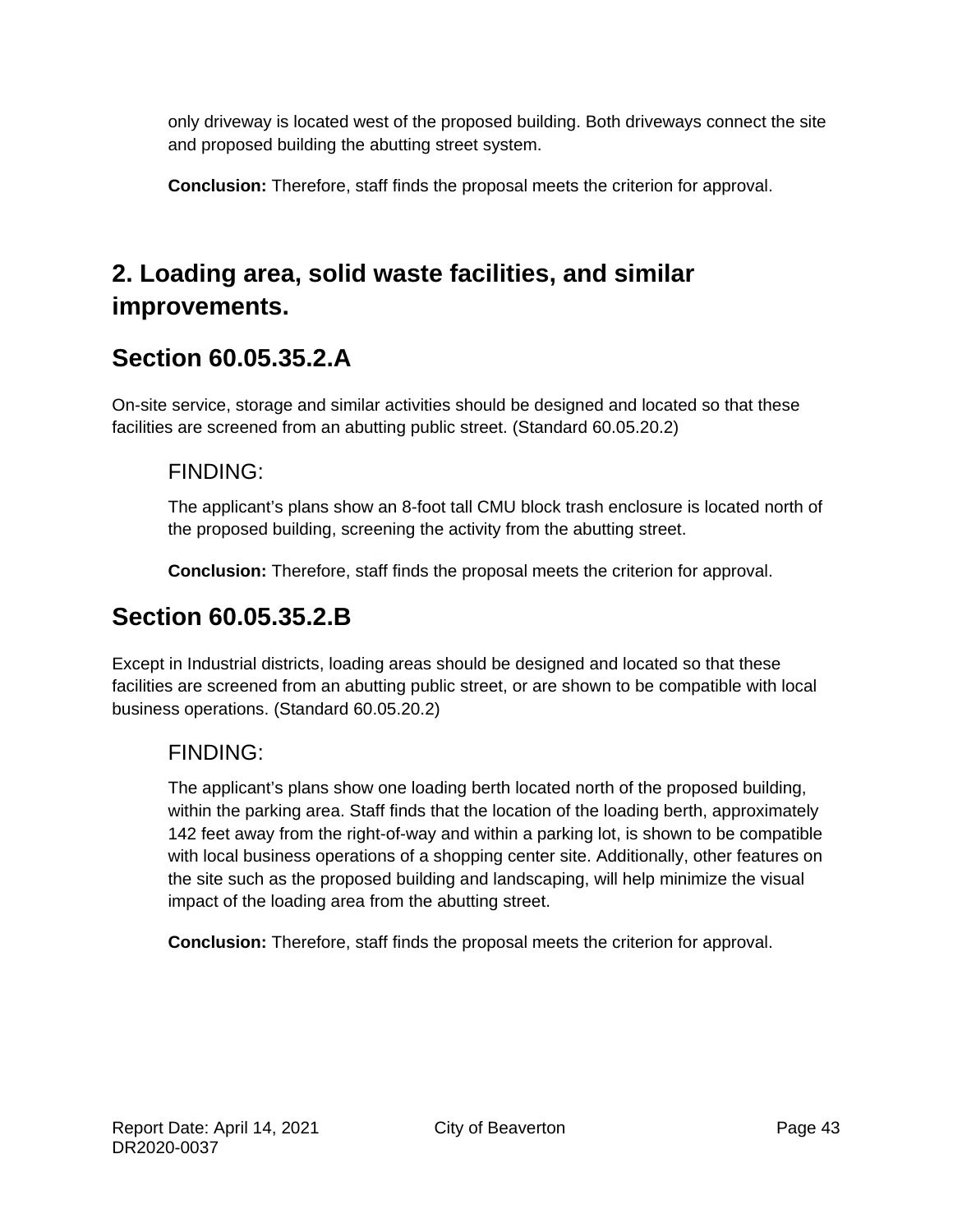# **3. Pedestrian Circulation.**

# **Section 60.05.40.3.A**

Pedestrian connections should be made between on-site buildings, parking areas, and open spaces. (Standard 60.05.20.3.A)

### FINDING:

The applicant's plans show pedestrian connections are proposed between the proposed building, parking areas, loading berth and open spaces. The applicant explains that a pedestrian connection through the parking to the north side of the town center is provided and that the sidewalks around the building connect to the public sidewalk on SW Beaverton-Hillsdale Highway.

**Conclusion:** Therefore, staff finds the proposal meets the criterion for approval.

# **Section 60.05.40.3.B**

Pedestrian connections should connect on-site facilities to abutting pedestrian facilities and streets unless separated by barriers such as natural features, topographical conditions, or structures. (Standard 60.05.20.3.A)

### FINDING:

The applicant's plans show the proposed internal pedestrian circulation system connects to the abutting public circulation system, providing a link between on-site facilities and abutting pedestrian facilities.

**Conclusion:** Therefore, staff finds the proposal meets the criterion for approval.

# **Section 60.05.40.3.C**

Pedestrian connections should link building entrances to nearby streets and other pedestrian destinations. (Standard 60.05.20.3.B)

### FINDING:

The applicant's plans show the proposed pedestrian circulation system on site links building entrances to the abutting SW Beaverton-Hillsdale Highway and the rest of the shopping center on the subject site and abutting the site.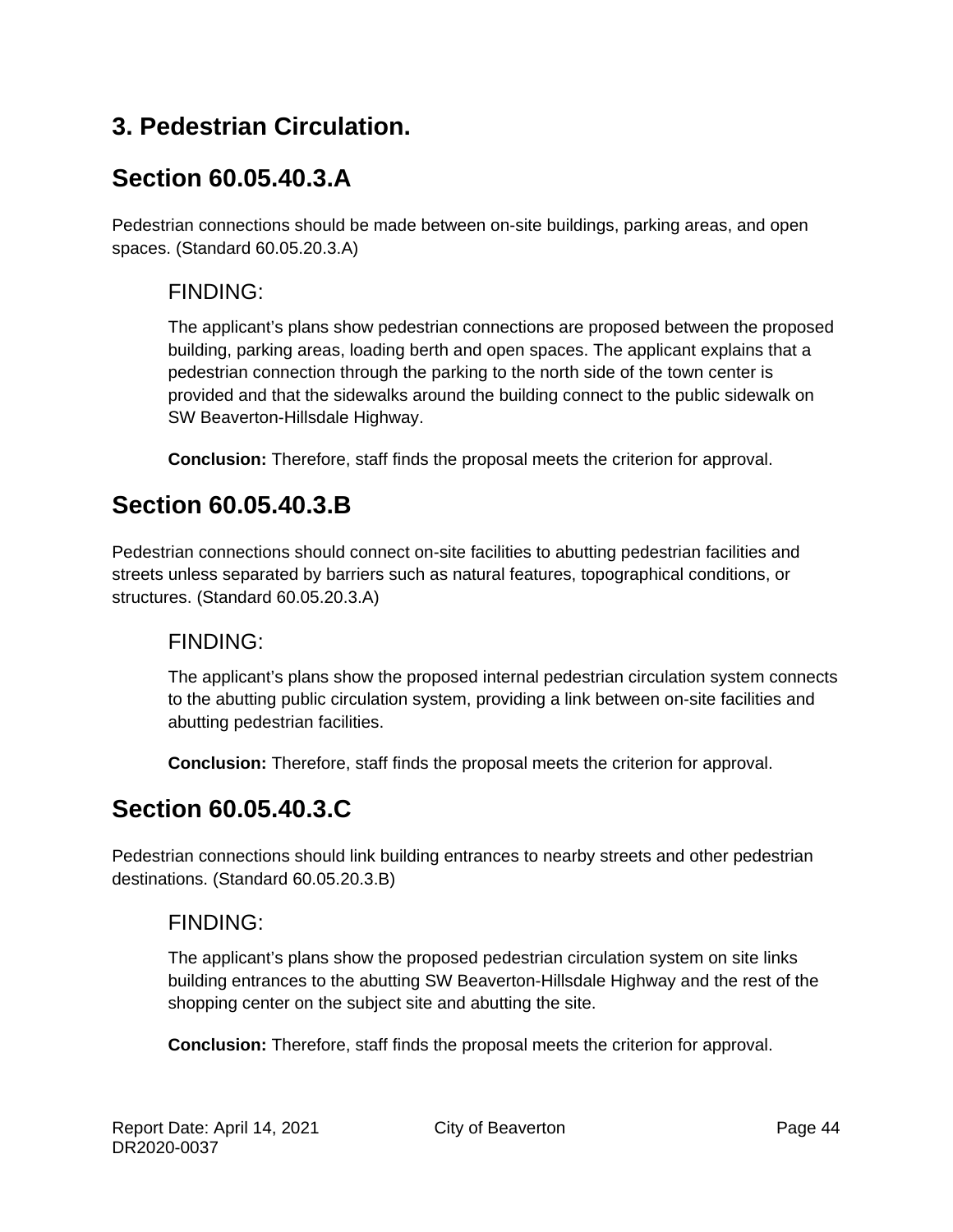# **Section 60.05.40.3.E**

Excluding manufacturing, assembly, fabricating, processing, packing, storage and wholesale and distribution activities which are the principle use of a building in Industrial districts, pedestrian connections designed for high levels of pedestrian activity should be provided along all streets. (Standards 60.05.20.3.A through H)

### FINDING:

The proposal includes sidewalk improvements to SW Beaverton-Hillsdale Highway, which will enhance the pedestrian experience along this portion of the street. The proposal also includes three walkways to the building from the adjacent street. Internal to the site, the applicant's plans show wide walkways along all primary entrances and an outdoor patio/terrace at the southeast corner of the building, near the adjacent street.

**Conclusion:** Therefore, staff finds the proposal meets the criterion for approval.

# **Section 60.05.40.3.F**

Pedestrian connections should be designed for safe pedestrian movement and constructed of hard durable surfaces. (Standards 60.05.20.3.F through G)

#### FINDING:

The applicant states that pedestrian connections will include lighting and be paved with concrete for pedestrian safety.

**Conclusion:** Therefore, staff finds the proposal meets the criterion for approval.

# **4.Street Frontage and Parking Areas.**

### **Section 60.05.40.4**

Street frontages and parking areas. Landscape or other screening should be provided when surface parking areas are located along public streets. (Standard 60.05.20.4)

### FINDING:

The proposed parking is setback approximately 25 feet (east of the proposed building) and approximately 40 feet (west of the proposed building) from SW Beaverton-Hillsdale Highway. Landscaping is proposed between the on-site parking and public street. Staff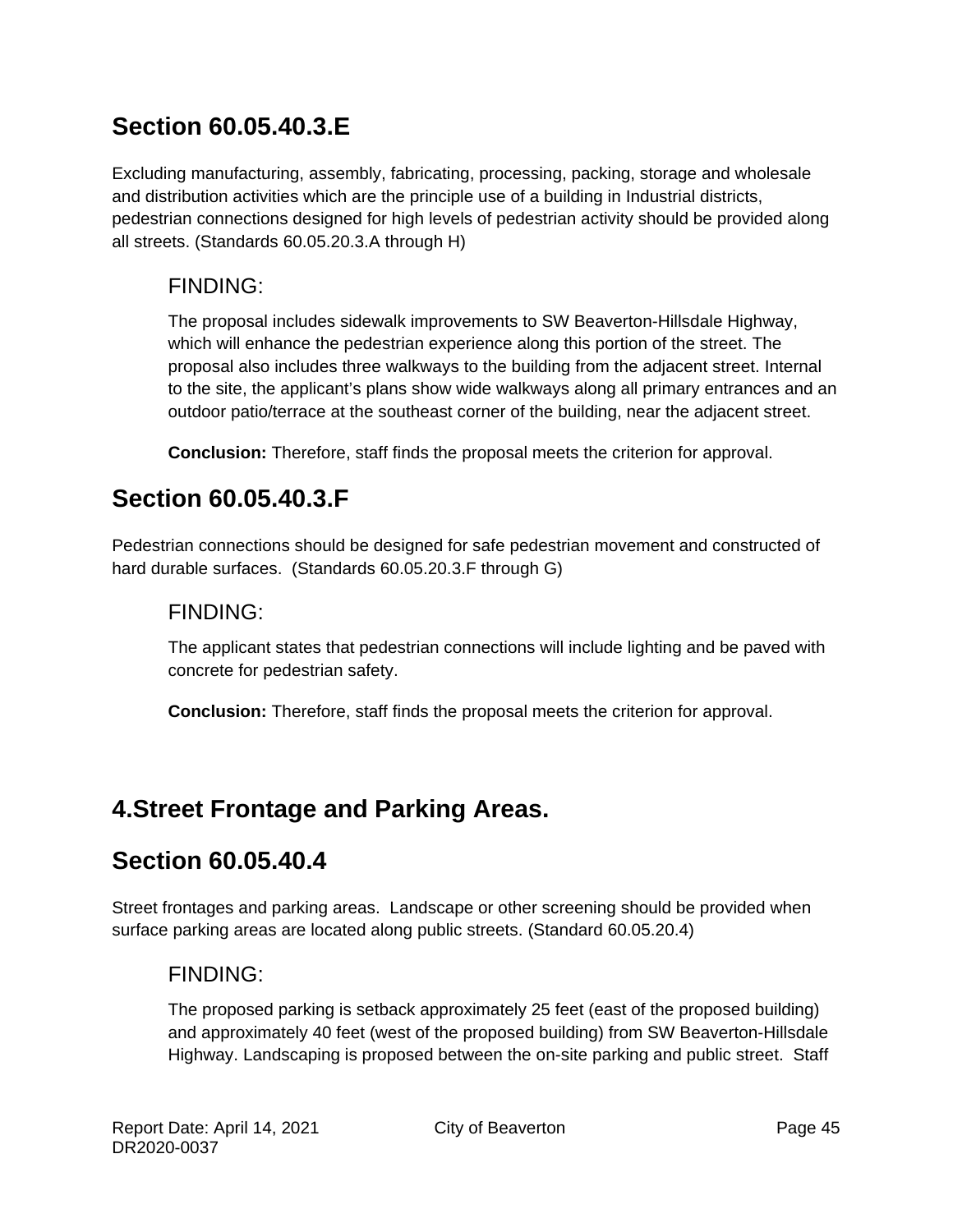finds the combination of distance and landscaping helps screen the parking areas located at the sides of the building.

**Conclusion:** Therefore, staff finds the proposal meets the criterion for approval.

# **5.Parking Area Landscaping.**

# **Section 60.05.40.5**

Parking area landscaping. Landscape islands and a tree canopy should be provided to minimize the visual impact of large parking areas. (Standards 60.05.20.5.A through D)

#### FINDING:

The applicant's plans show landscape islands with trees are proposed for every 10 parking spaces or less, minimizing the visual impact of the on-site parking area.

**Conclusion:** Therefore, staff finds the proposal meets the criterion for approval.

# **6. Off-Street Parking Frontages in Multiple Use Zones.**

### **Section 60.05.40.6.A**

Surface parking should occur to the side or rear of buildings and should not occur at the corner of two Major Pedestrian Routes. (Standard 60.05.20.6)

### FINDING:

The applicant's plans show parking is proposed to the sides and north of the building. Furthermore, the site is not located at the corner of two Major Pedestrian Routes.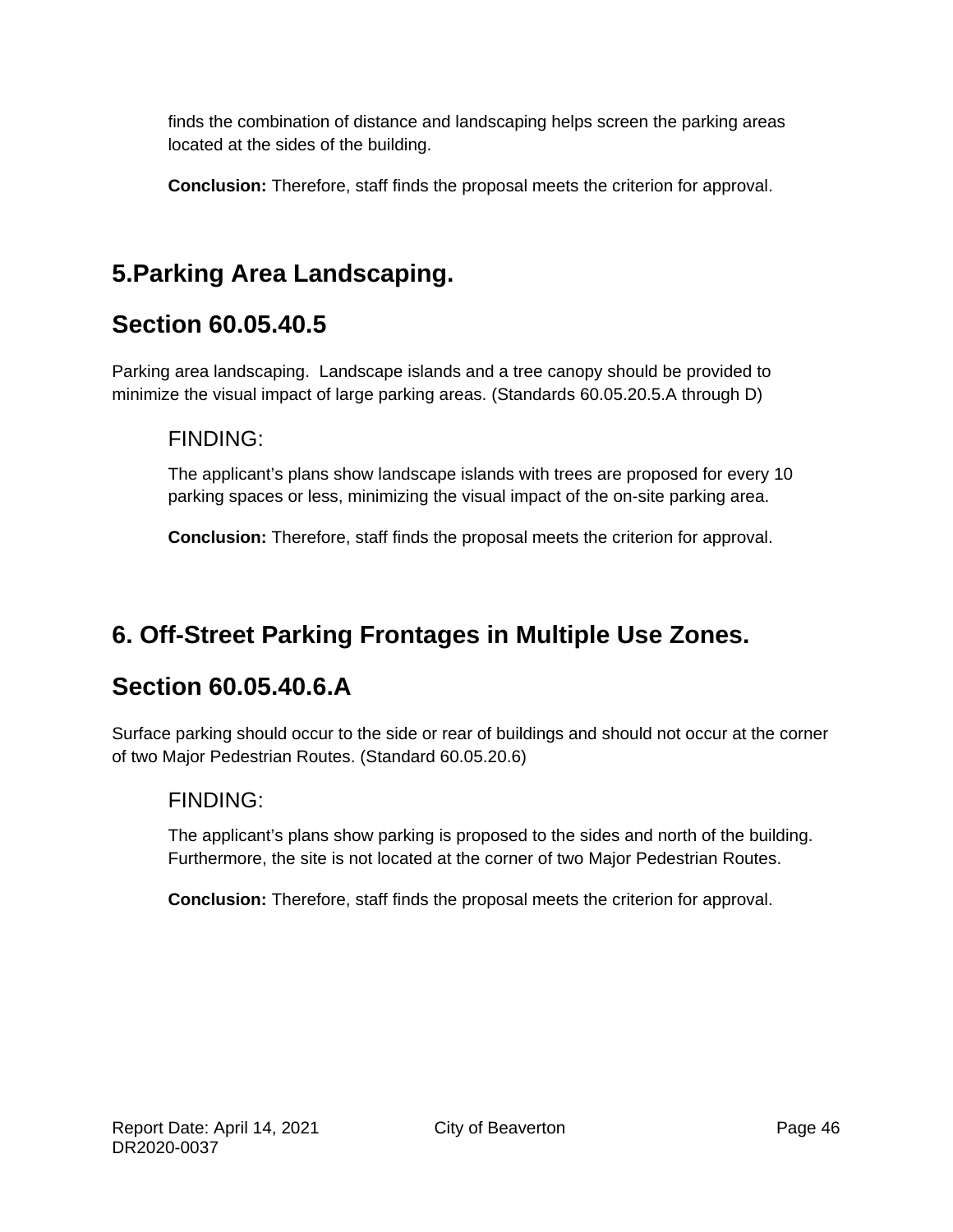# **Section 60.05.40.6.B**

Surface parking areas should not be the predominant design element along Major Pedestrian Routes and should be located on the site to safely and conveniently serve the intended users of the development, without precluding future site intensification. (Standard 60.05.20.6)

### FINDING:

The applicant's plans show that the proposed parking is located to the sides and north of the building. Parking at the sides of the building is setback from the street, allowing the building to be the predominate design element along the adjacent Major Pedestrian Route. The proposed parking is parking of an existing shopping center site. The location of the parking can safely and conveniently serve the intended users of the development without precluding future site intensification.

**Conclusion:** Therefore, staff finds the proposal meets the criterion for approval.

# **7. Sidewalks Along Streets and Primary Building Elevations in Commercial and Multiple Use Zones**

# **Section 60.05.40.7.A**

Pedestrian connections designed for high levels of pedestrian activity should be provided along all streets. (Standard 60.05.20.7.A)

### FINDING:

The proposal includes improvements to the sidewalk on SW Beaverton-Hillsdale Highway. The increased width will be able to accommodate higher levels of pedestrian activity. Three connections from the sidewalk to the building are proposed, providing multiple access points to the building. Internal to the site, the applicant's plans show wide walkways along primary entrances, designed for high levels of pedestrian activity.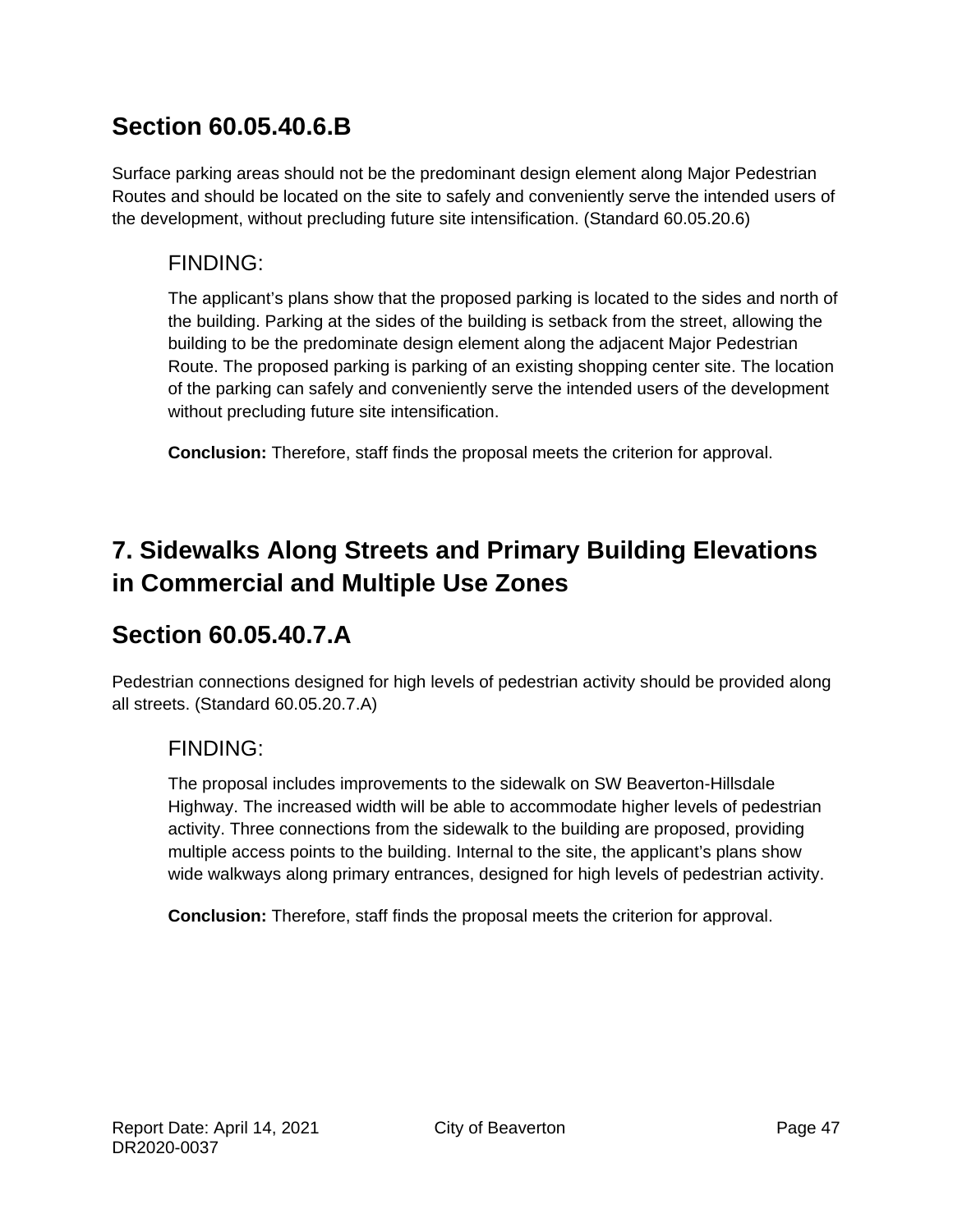# **Section 60.05.40.7.B**

Pedestrian connections should be provided along primary building elevations having building and tenant entrances. (Standard 60.05.20.7.B)

### FINDING:

The applicant's plans show pedestrian connections are provided along every building elevation.

**Conclusion:** Therefore, staff finds the proposal meets the criterion for approval.

# **8.Connect On-Site Buildings, Parking, and other Improvements with Identifiable Streets and Drive Aisles in Residential, Commercial and Multiple Use Zones.**

# **Section 60.05.40.8.A**

On-Site vehicle circulation should be easily recognized and identified and include a higher level of improvements such as curbs, sidewalks, and landscaping compared to parking lot aisles. (Standard 60.05.20.8) [ORD 4531; April 2010]

### FINDING:

The applicant's plans show on-site vehicular circulation areas are easy to recognize and identify. The use of curbs, striping, and landscape islands help demarcate the vehicle circulation area.

**Conclusion:** Therefore, staff finds the proposal meets the criterion for approval.

# **Section 60.05.40.8.B**

Long, continuous parking aisles should be avoided if possible, and landscaped as necessary to minimize the visual impact. (Standard 60.05.20.8)

### FINDING:

The applicant's plans show the longest bank of parking stalls is 9 spaces. Other parking aisles are separated by landscape islands to help minimize the visual impact of the parking area.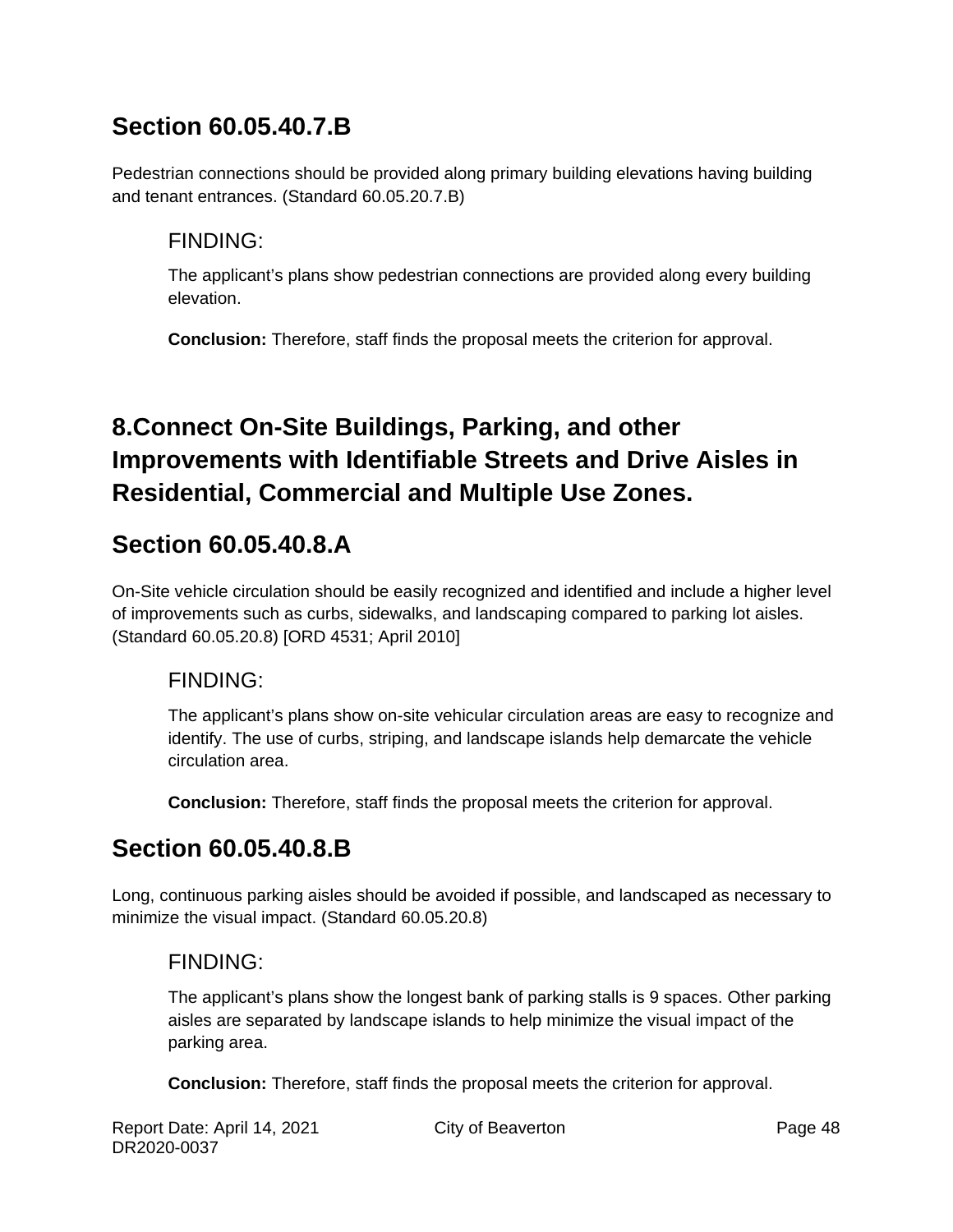### **60.05.45 Landscape, Open Space and Natural Areas Design**

**Guidelines.** Unless otherwise noted, all guidelines apply in all zoning districts.

# **3. Minimum Landscaping for Conditional Uses in Residential Zones and for Developments in Commercial, Industrial, and Multiple Use Zones.**

### **Section 60.05.45.3.A**

Landscaping should soften the edges of buildings and parking areas, add aesthetic interest, and generally increase the attractiveness of a development and its surroundings. (Standards 60.05.25.5.A, B, and D)

### FINDING:

The applicant's plans show landscaping is proposed around the building and throughout the development area. A variety of shrubs, ornamental grasses, trees and ground covers are proposed at the edges of the walkways, between the building and street, in landscape planters on the north side of the building and within the parking area. The proposed landscaping softens the edges of the building and parking areas while adding aesthetic interest.

**Conclusion:** Therefore, staff finds the proposal meets the criterion for approval.

### **Section 60.05.45.3.B**

Plazas and common areas designed for pedestrian traffic should be surfaced with a combination of landscape and decorative pavers or decorative concrete. (Standard 60.05.25.5.C)

### FINDING:

The applicant states the use of planters and decorative concrete will be used in the common areas.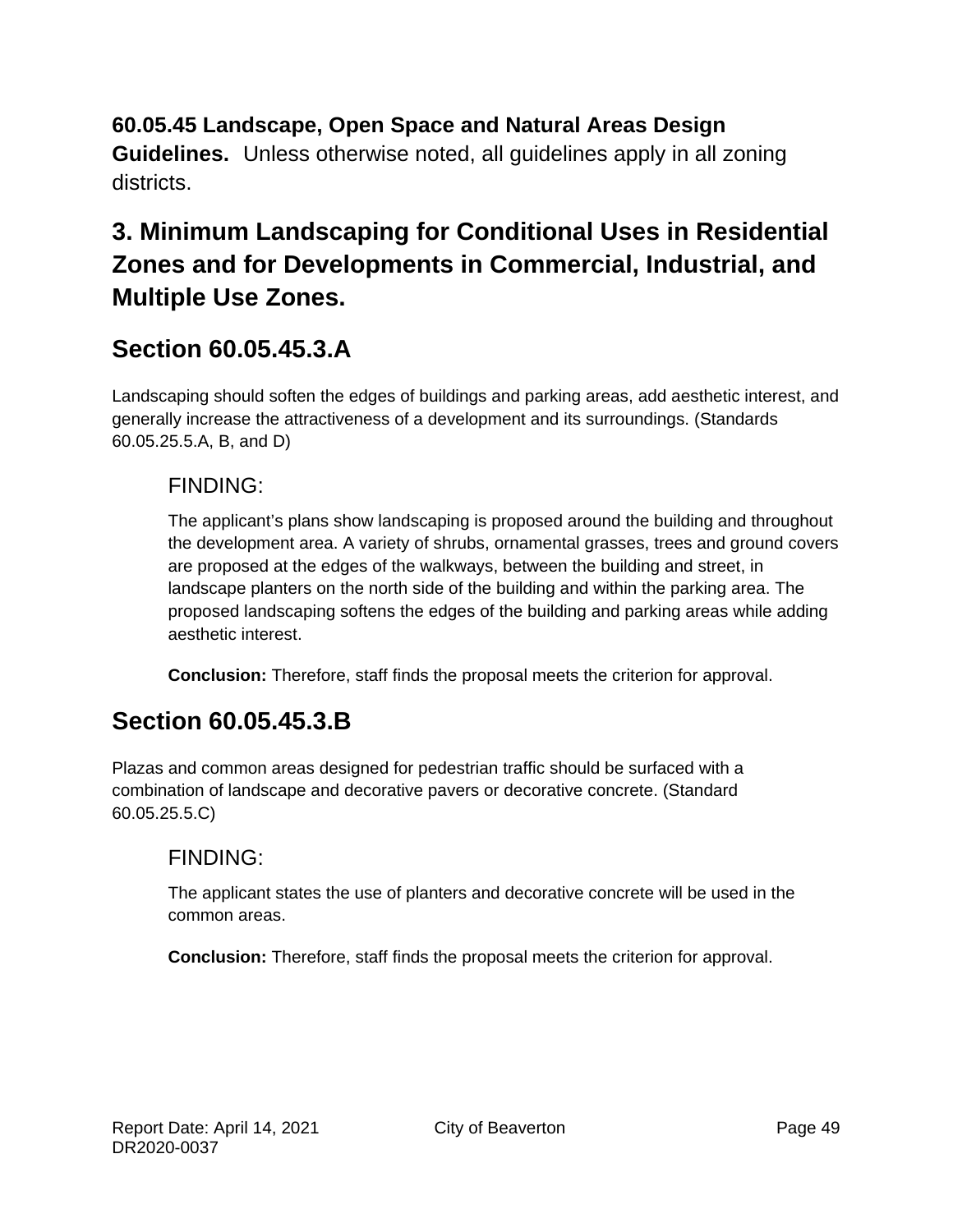# **Section 60.05.45.3.C**

Use of native vegetation should be emphasized for compatibility with local and regional climatic conditions. (Standards 60.05.25.5.A and B)

### FINDING:

The applicant's plans show a mix of native and non-native vegetation. The applicant indicates vegetation was selected with the function of this site in mind, explaining that the parking lots can be a difficult area for native plants to survive, and that for this reason they have included a number of non-native plants that are adapted to this zone, are drought tolerant, and that stand up to these difficult conditions.

**Conclusion:** Therefore, staff finds the proposal meets the criterion for approval.

# **Section 60.05.45.3.D**

Existing mature trees and vegetation should be retained and incorporated, when possible, into the site design of a development. (Standards 60.05.25.5.A and B)

### FINDING:

The applicant states that mature trees will be retained where possible but that some mature trees are being removed to accommodate the on-site stormwater facility and sidewalk improvements. The applicant's plans show two existing trees are proposed to remain and will be incorporated into the landscape design. Additionally, the applicant's plans show one tree will be relocated and incorporated into the onsite landscaping from where it would otherwise be removed due to the sidewalk improvements. Other trees proposed for removal are shown to be located within the development area and therefore cannot be retained.

**Conclusion:** Therefore, staff finds the proposal meets the criterion for approval.

# **Section 60.05.45.3.E**

A diversity of tree and shrub species should be provided in required landscaped areas. (Standard 60.05.25.5)

### FINDING:

The applicant's plans show 4 tree varieties, 12 shrub varieties and 3 ground cover varieties are proposed onsite, providing a diverse landscape.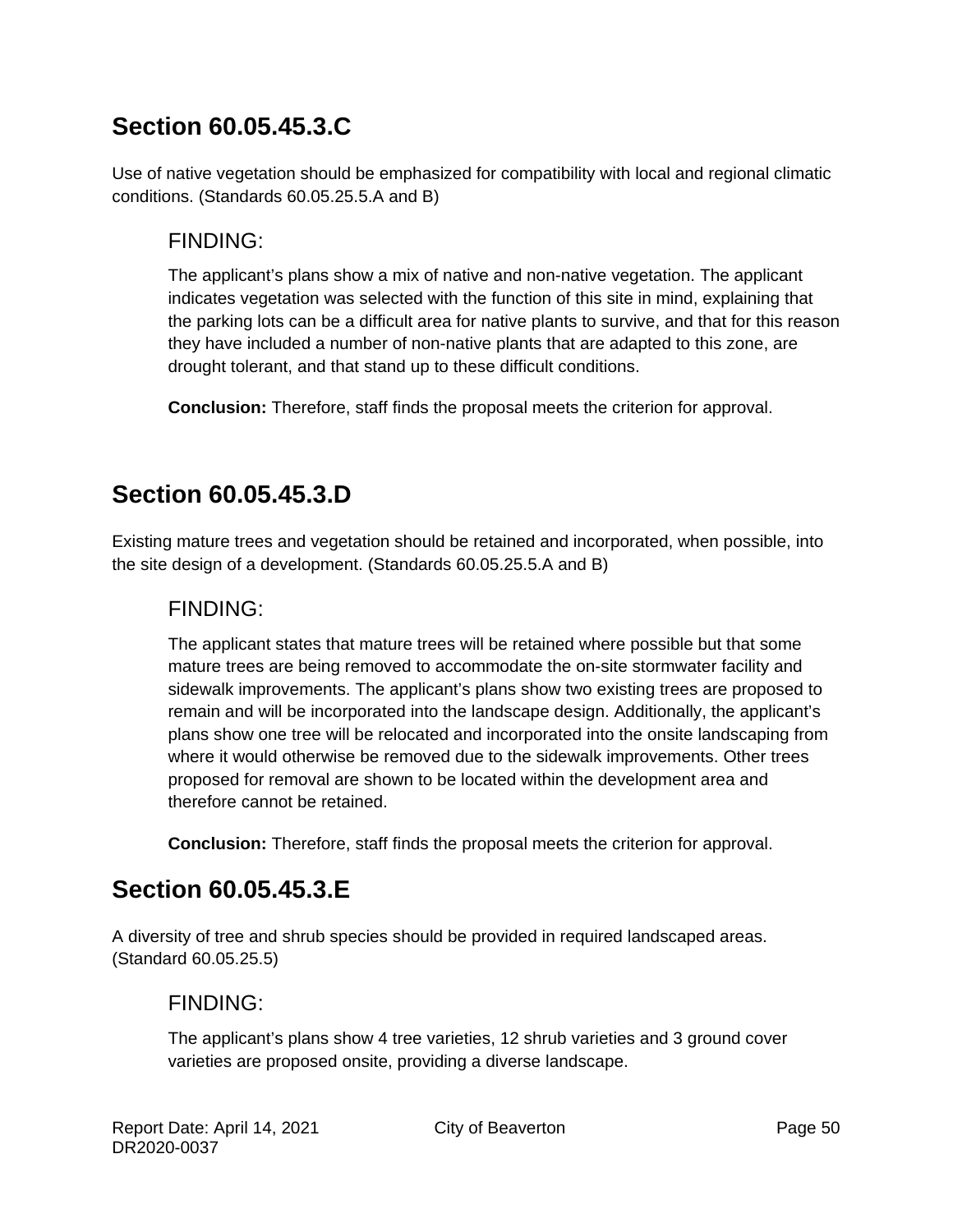**Conclusion:** Therefore, staff finds the proposal meets the criterion for approval.

# **Section 60.05.45.9**

Integrate water quality, quantity, or both facilities. Above-ground stormwater detention and treatment facilities should be integrated into the design of a development site and, if visible from a public street, should appear as a component of the landscape design. (Standard 60.05.25.11)

#### FINDING:

The applicant's plans show an in-ground stormwater facility is proposed east of the building. The facility includes diverse vegetation and is incorporated into the landscape design.

**Conclusion:** Therefore, staff finds the proposal meets the criterion for approval.

**60.05.50. Lighting Design Guidelines.** Unless otherwise noted, all guidelines apply in all zoning districts.

# **Section 60.05.50.1**

Lighting should be utilized to maximize safety within a development through strategic placement of pole-mounted, non-pole mounted and bollard luminaires. (Standards 60.05.30.1 and 2)

### FINDING:

The applicant's plans show a variety of lighting is provided throughout the site in consideration of the various anticipated users and modes of transportation. Lighting is strategically placed throughout the parking area and pedestrian scale lighting is provided through the use of wall-mounted and bollard luminaires.

**Conclusion:** Therefore, staff finds the proposal meets the criterion for approval.

# **Section 60.05.50.2**

Pedestrian scale lighting should be an integral part of the design concept except for industrial projects. Poles and fixtures for pole-mounted lighting should be of a consistent type throughout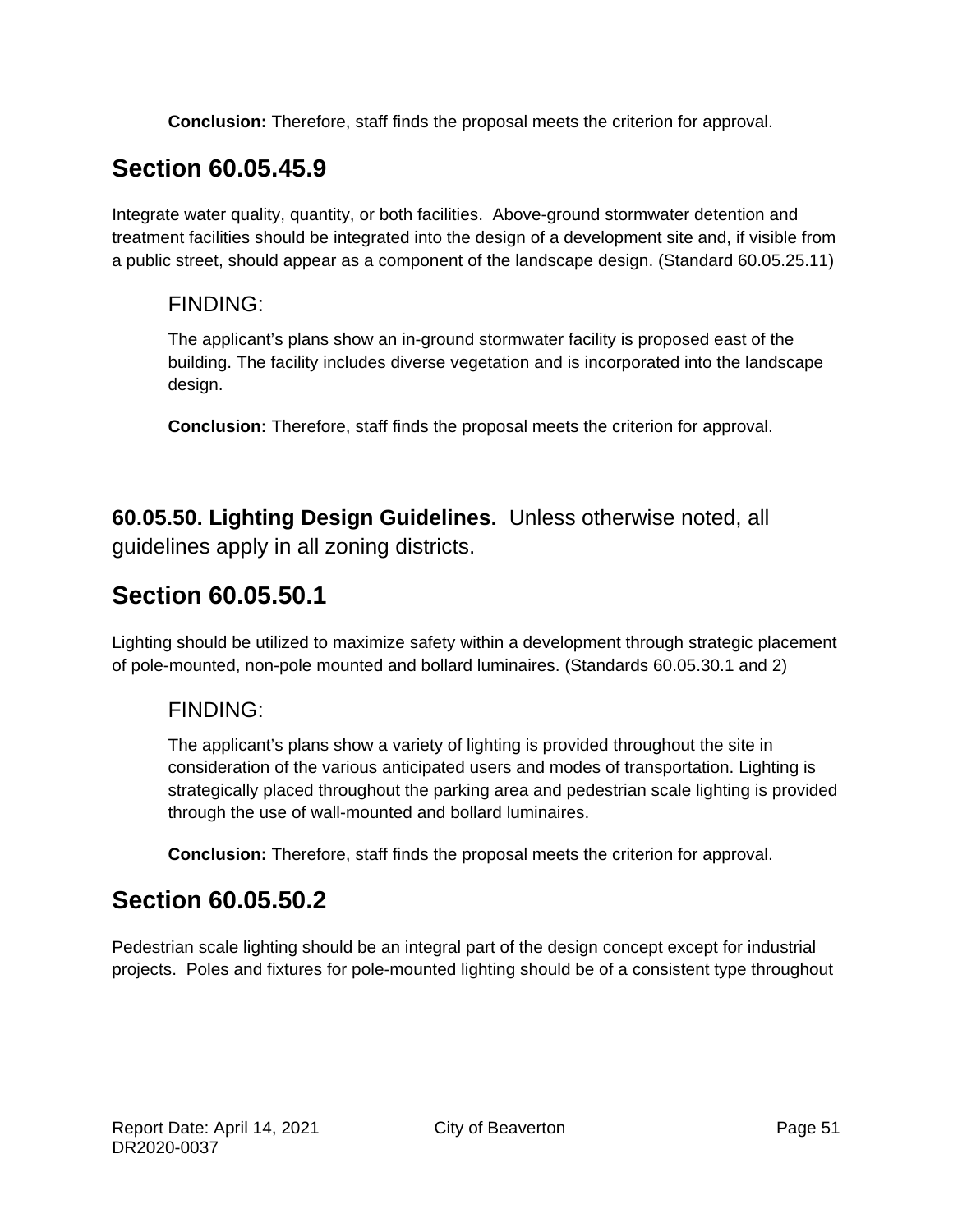the project. The design of wall-mounted lighting should be appropriate to the architectural design features of the building. (Standard 60.05.30.2)

### FINDING:

The applicant's plans show pedestrian scale lighting that it integrated into the design and appropriate for the architectural design of the building and site.

**Conclusion:** Therefore, staff finds the proposal meets the criterion for approval.

# **Section 60.05.50.3**

Lighting should minimize direct and indirect glare impacts to abutting and adjacent properties and streets by incorporating lens shields, shades or other measures to screen the view of light sources from residences and streets. (Standards 60.05.30.1 and 2)

### FINDING:

The applicant's plans include a variety of light fixtures. Minimization of direct and indirect glare impacts to abutting and adjacent properties is accomplished through limiting the cut-off angle to 90 degrees or less, and by incorporating shields and shades that screen the view of the light source.

**Conclusion:** Therefore, staff finds the proposal meets the criterion for approval.

# **Section 60.05.50.4**

On-Site lighting should comply with the City's Technical Lighting Standards. (Standards 60.05.30.1 and 2). Where the proposal does not comply with Technical Lighting standards, the applicant should describe the unique circumstance attributed to the use or site where compliance with the standard is either infeasible or unnecessary.

### FINDING:

The applicant's lighting plan show that the majority of the site meets the minimum lighting standards. Staff finds there are a few areas along the southern elevation where lighting levels fall to 0.5 foot-candles. However, staff finds these areas are small and are surrounded by much higher lighting levels, therefore pedestrian safety would not be compromised. Furthermore, the lighting plan does not take street lighting into account which will add to the lighting levels onsite as well as the light emitting from the building onto the adjacent walkway. There are also small areas near the perimeter of the development boundary that fall below the minimum lighting levels prescribed by the standards. One of these areas is located along the northeastern boundary, which is near an existing light-pole outside of the development area. The existing light fixtures outside of the development area were not included in the lighting analysis, however staff finds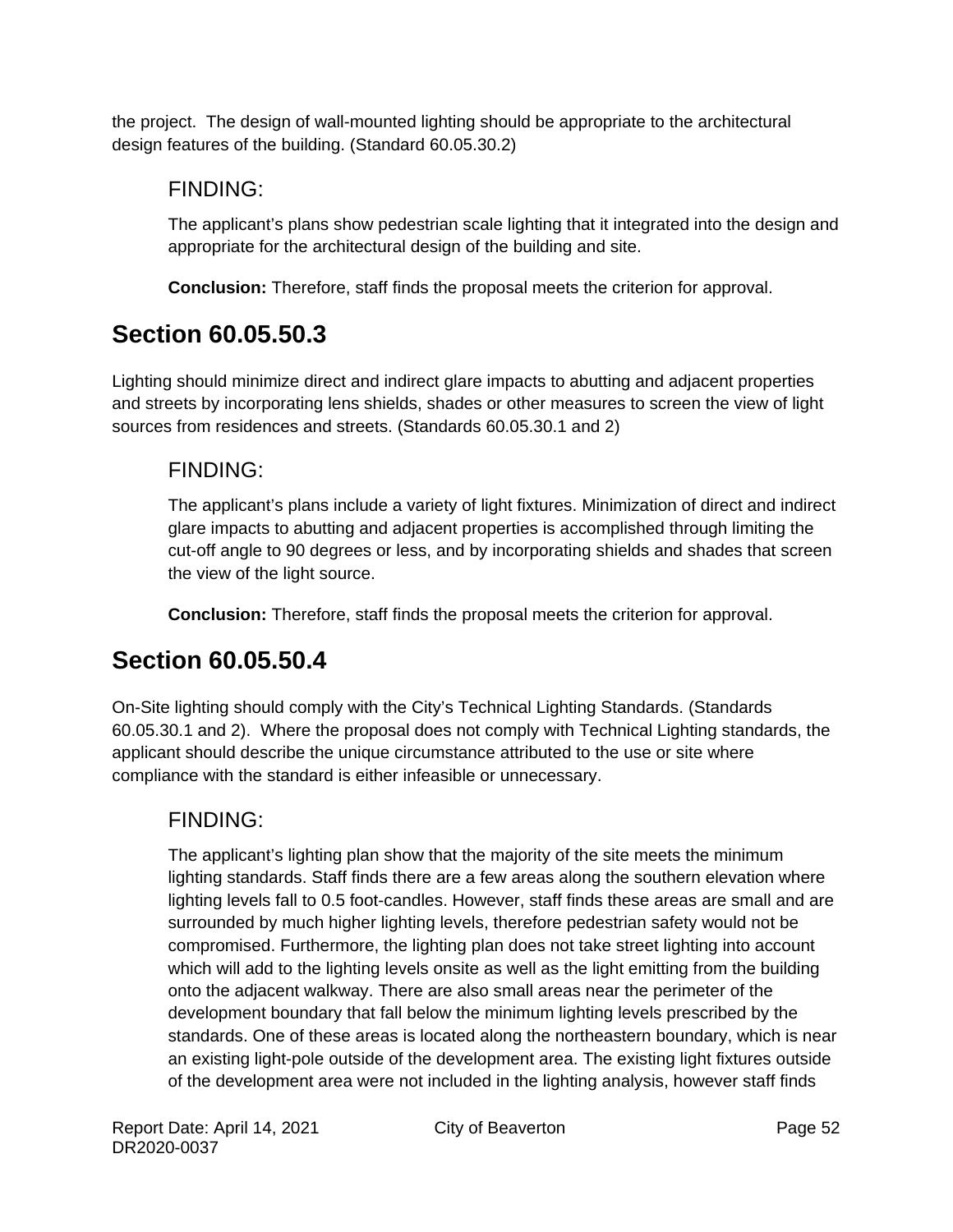that the existing lighting in conjunction with the new proposed lighting will provide adequate and safe lighting in those limited areas.

Elsewhere on the site, the applicant's plans show the maximum 0.5 foot-candles permitted at property lines is exceeded. The applicant explains that this is due in part to the fact that property lines, internal to the shopping center site, intersect vehicular drive lanes and parking areas. The applicant further states that light levels at the property line along SW Beaverton-Hillsdale Highway will exceed the maximum allowed 0.5 footcandles due to the close parallel adjacency between the pedestrian circulation path and the property line. Staff finds that although lighting levels exceed 0.5 foot-candles along the internal property lines, the proposed development is located on a lot that, together with abutting lots, functions as one development site. Therefore, staff finds the maximum lighting proposed at the property lines is acceptable to provide for safe vehicular and pedestrian connections and will not cause adverse impacts on the adjacent property.

The applicant's plans also show one light fixture type is mounted 17 feet above the finished floor, exceeding the standard maximum height of 15 feet applicable to wallmounted luminaires for multiple use non-residential developments. The applicant explains that the luminaire LA2 is mounted to underside of northern canopy. Staff finds the 17-foot mounting height is limited to one area of the proposed building and pedestrian scale lighting is still achieved.

**Conclusion:** Therefore, staff finds the proposal meets the criterion for approval.

### **60.60. Trees and Vegetation.**

# **Section 60.60.25.9. The following standards apply to the replacement of a Landscape Tree:**

A. A replacement tree shall be a substantially similar species or a tree approved by the City considering site characteristics.

The applicant has not responded to this Section therefore, staff recommend a condition of approval, requiring the applicant submit a revised landscaping plan, with a species of landscape trees approved by the City Arborist, prior to Site Development permit issuance.

B. If a replacement tree of the species of the tree removed or damaged is not reasonably available, the City may allow replacement with a different species.

The applicant has not responded to this Section therefore, staff recommend a condition of approval, requiring the applicant submit a revised landscaping plan, with a species of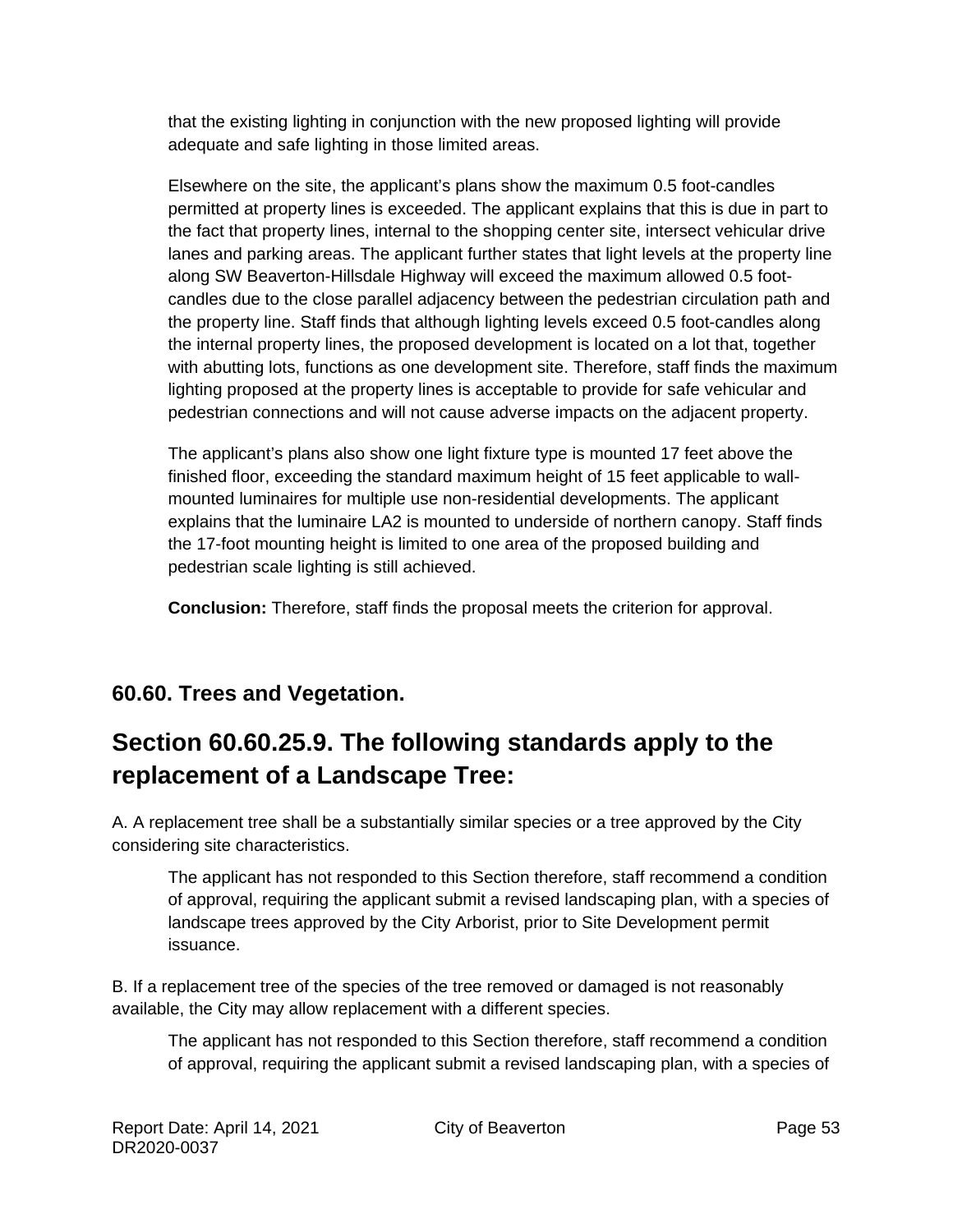landscape trees approved by the City Arborist, prior to Site Development permit issuance.

C. Replacement of a Landscape Tree shall be based on total linear DBH calculations at a oneto-one ratio depending upon the capacity of the site to accommodate replacement tree or unless otherwise specified through development review. Replacement of tree on a one-to-one basis shall be as follows:

1. Calculate the sum of the total linear DBH measurement of the tree to be removed.

2. The total linear DBH measurement of the tree to be removed shall be replaced with tree at least 1.5 caliper inches in diameter. The total caliper inches of the replacement tree shall be at least equal to the sum total of the linear DBH measurement of the removed tree.

To accommodate the proposed development, the applicant proposes the removal of 11 landscape trees with a total combined diameter at breast height (DBH) of 173 inches. The applicant's plans show 22 new landscape trees throughout the development area. The applicant's plans also show three new landscape trees just north of the development area as well as the relocation of one existing landscape tree. The new trees are shown to be 2 caliper inches in size, for a total replacement DBH of 50 inches. Staff has reviewed the existing and proposed site landscaping and layout and finds that the subject site is a fully developed shopping center with existing landscaping, parking and structures covering most of the site. Staff find the site includes trees throughout and that the site could not reasonably accommodate the planting of additional trees on the site.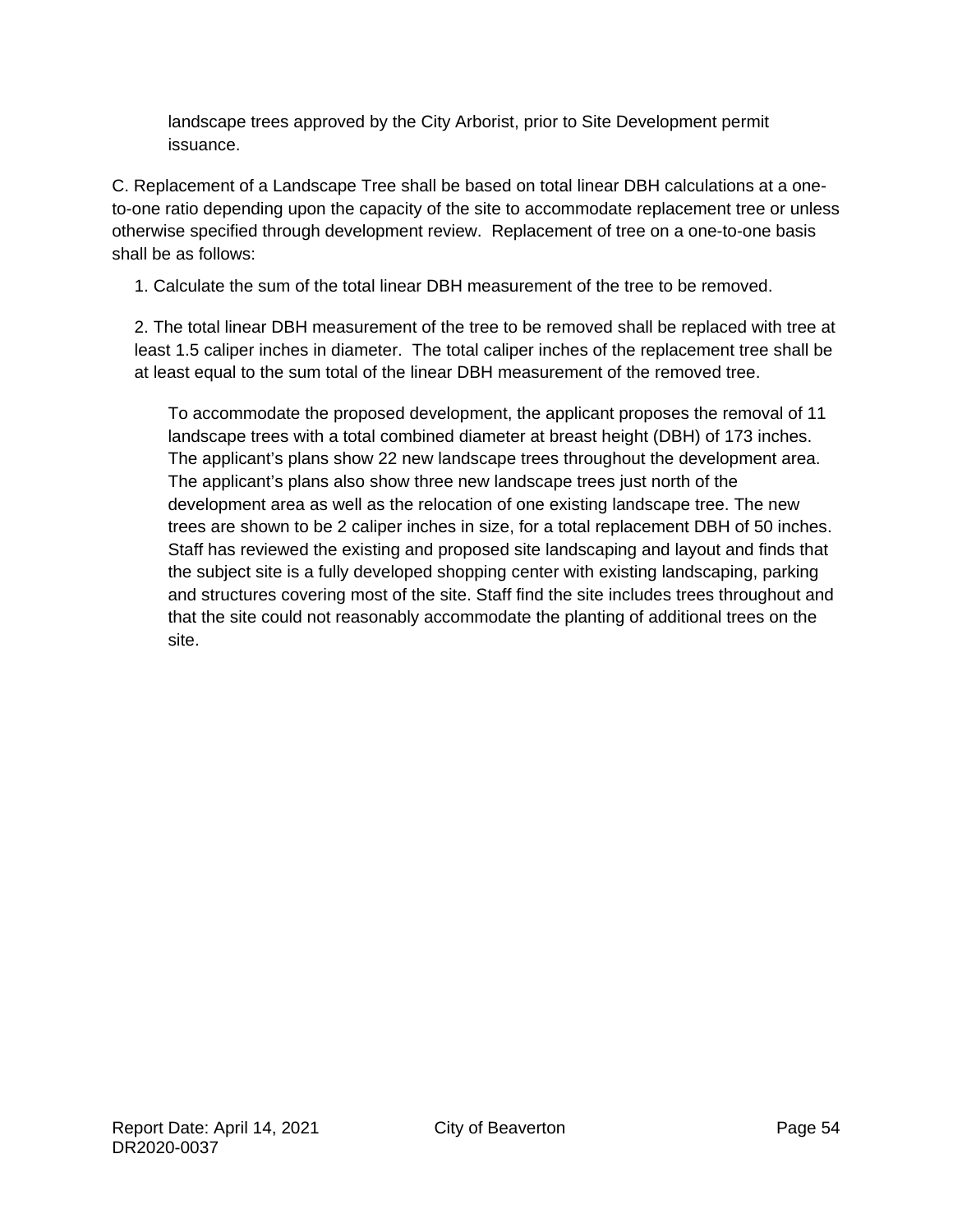# <span id="page-54-0"></span>**Attachment C: Conditions of Approval**

**Application:** Beaverton Town Square Building 1

**Recommendation:** Approve DR2020-0037

Design Review Three (DR2020-0037)

# **A. Prior to issuance of Site Development permit, the applicant shall:**

- 1. Provided a plan showing the location, dimensions and details for the required long-term bicycle parking spaces. (Planning / SP)
- 2. Provide a plan showing the proposed loading berth striped as a no parking loading zone. (Planning /SP)
- 3. Submit a revised landscaping plan, with a species of landscape trees approved by the City Arborist. (Planning / SP)
- 4. Provide revised plans for a new ADA curb ramp and sidewalk at the west corner of the eastern driveway on SW Beaverton Hillsdale Highway, demonstrating compliance with the Engineering Design Manual standards or as approved by the City Engineer. Revisions to the frontage improvements may require additional land use review. (Planning / SP)
- 5. Provide a sidewalk design plan for SW Beaverton-Hillsdale Highway showing a minimum five (5) foot clear walkway is provided. (Planning / SP)
- 6. Provide a street tree plan to be approved by the City Arborist as to the species and placement of trees, as showing the proposed plans or provide street trees as required by Section 60.55.30.3 of the Beaverton Development Code. (Planning / SP)
- 7. Submit a revised street lighting plan, showing all the lot's frontage on SW Beaverton Hillsdale Highway with the correct highway name. (Planning / SP)
- 8. Submit the required plans, application form, fee, and other items needed for a complete site development permit application per the applicable review checklist. (Site Development Div. / SAS)
- 9. Contract with a professional engineer to design and monitor the construction for any work governed by Beaverton Municipal Code 9.05.020, current standards in place per the City Engineering Design Manual and Standard Drawings, Beaverton Development Code (Ordinance 2050, 4010 +rev.), the current standards in place per the Clean Water Services District, Design and Construction Standards, and the City Standard Agreement to Construct and Retain Design Professionals in Oregon. (Site Development Div. / SAS)
- 10. Submit a completed and executed City Standard Agreement to Construct Improvements and Retain Design Professional(s) Registered in Oregon. After the site development permit is issued, the City Engineer and the Planning Director must approve all revisions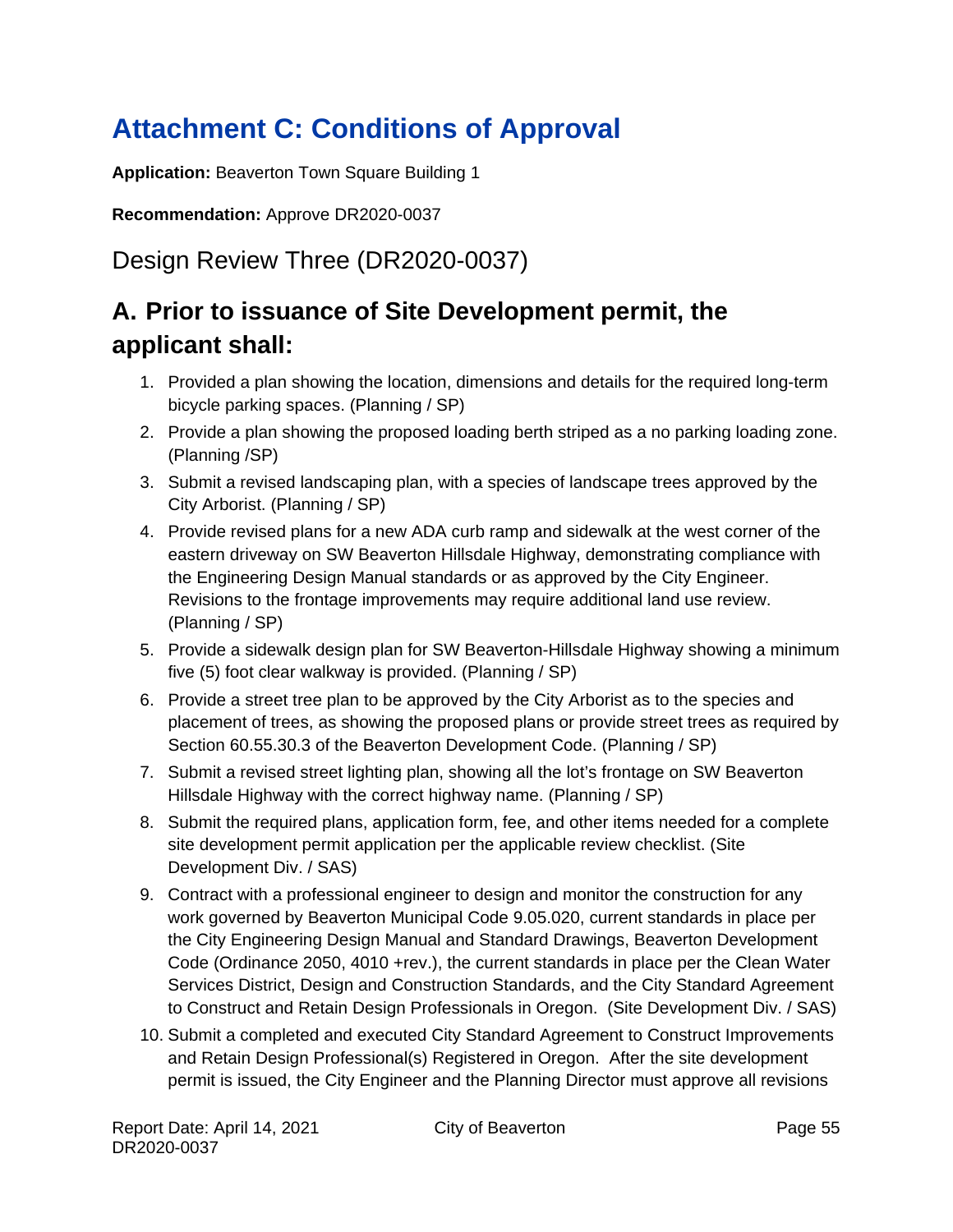utilizing the process set out in the Beaverton Development Code, and the City Engineering Design Manual; however, any required land use action shall be final prior to City staff approval of the engineering plan revision and work commencing as revised. (Site Development Div. / SAS)

- 11. Have the applicant for the subject property guarantee all public improvements, site grading, storm water management facilities, and common driveway paving by submittal of a City-approved security. The security approval by the City consists of a review by the City Attorney for form and the City Engineer for amount, equivalent to 100 percent or more of estimated construction costs. (Site Development Div. / SAS)
- 12. Submit any required off-site easements, executed and ready for recording, to the City after approval by the City Engineer for legal description of the area encumbered and City Attorney as to form. (Site Development Div. / SAS)
- 13. If needed, submit to the City a copy of issued permits or other approvals needed from the Oregon Department of Transportation Rail Division for work within 500 feet of the rail crossing area. (Site Development Div. / SAS)
- 14. Submit a geotechnical report with the site development permit application for review and approval by the City Engineer. The report shall include an assessment of the soil and ground/surface water issues. It shall be prepared by a professional engineer or registered geologist to the specifications of the City Engineer. (Site Development Div. / SAS)
- 15. If determined to be needed by the City Building Official, submit a detailed water demand analysis (fire flow calculations) in accordance with the requirements of the Fire Code as adopted by the Tualatin Valley Fire and Rescue. This analysis shall be supplemented by an actual flow test and evaluation by a professional engineer meeting the standards set by the City Engineer as specified in the Engineering Design Manual Chapter 6, 610.2. The analysis shall provide the available water volume (GPM) at 20 psi residual pressure from the fire hydrant nearest to the proposed project. (Site Development Div. / SAS)
- 16. Have obtained approvals needed from the Clean Water Services District for storm system connections as a part of the City's plan review process. (Site Development Div. / SAS)
- 17. Submit plans for erosion control per 1200-CN General Permit (DEQ/CWS/City Erosion Control Joint Permit) requirements to the City. The applicant shall use the plan format per requirements for sites between 1 and 4.99 acres adopted by DEQ and Clean Water Services. (Site Development Div. / SAS)
- 18. Provide construction plans and a drainage report demonstrating compliance with City surface water management requirements per City 2019 Engineering Design Manual, Resolution 4542, Section 530; and with CWS Resolution and Order 2019-22 for quantity control for conveyance capacity, hydromodification and quality treatment. Fee-in-lieu can be requested if development meets criteria set forth in City EDM Sections 190, table 530.1, and 530.1.A.4 and CWS Design & Construction Standards Section 4.03.7.a and 4.04.2.a. (Site Development Div. / SAS)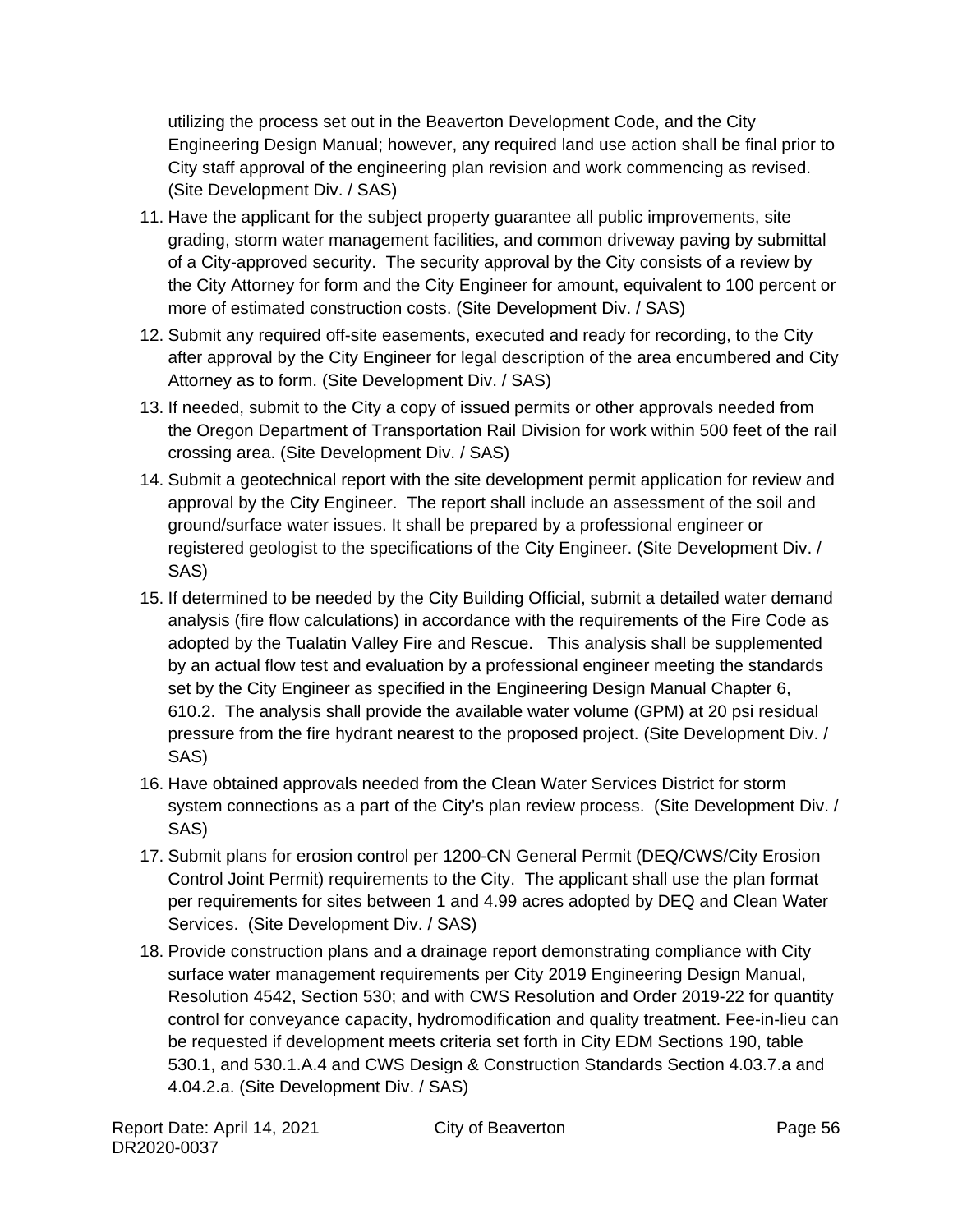- 19. Provide a drainage analysis of the subject site prepared by a professional engineer meeting the standards set by the City Engineer. The analysis shall identify all contributing drainage areas and plumbing systems on and adjacent to the site with the site development permit application. The analysis shall also delineate all areas on the site that are inundated during a 100-year storm event, including the safe overflow conveyance from proposed constructed stormwater management facilities. In addition, the analysis shall delineate any mapped FEMA floodplains and flood ways. The site plans shall clearly show the 100-year flood limits on each plan that contains elevation information. (Site Development Div. / SAS)
- 20. Provide an engineering analysis of the grading and construction work proposed within the 100-year floodplain as necessary to allow for a public notice to be published in a local newspaper by the City Engineer for the proposed floodplain modifications. The applicant's engineer shall certify in writing that the project as designed will meet the requirements of City Code and Clean Water Services Design & Construction standards as they refer to the 100-year floodplain, prior to this notice being sent. The public notice and a 10-day appeal period shall occur after final approval of the site development permit plans by the City Engineer and Planning Director. (Site Development Div./JY)
- 21. Submit a grading plan showing building pad elevation and minimum finished floor elevation (FFE). Pad elevation shall be at least one foot higher and FFE shall be at least three feet higher than the 100 year/emergency overflow of the storm water management facility. Any changes to approved grading must meet provisions of Beaverton Code 9.05.110 and 9.05.115, no grading can occur within 10 feet of a property line or half the height of the vertical embankment created, whichever is greater. This applies to all exterior property boundaries of the proposed project. (Site Development Div. / SAS)
- 22. Provide plans showing a Stormfilter system for treatment of the site's piped surface water runoff. Plans shall also show a trash capture water quality pre-treatment unit located directly upstream from any Stormfilter vaults or manholes. Plans shall also show a high flow bypass system to bypass surface water runoff high flows. (Site Development Div. / SAS)
- 23. Pay any required storm water system development charges (storm water quality, quantity, hydromodification and overall system conveyance) for the new impervious area proposed. (Site Development Div. / SAS)
- 24. Submit an owner-executed, notarized, City/CWS standard private stormwater facilities maintenance agreement, with maintenance plan and all standard exhibits, ready for recording with Washington County Records. (Site Development Div. / SAS)
- 25. Submit to the City a Stormwater Management Worksheet for the proposed project's net new impervious area proposed for any common areas prepared by the applicant's engineer, architect, or surveyor. The certification shall consist of an analysis and calculations determining the square footage of all impervious surfaces as a total for the common areas. In addition, specific types of impervious area totals, in square feet, shall be given for parking areas and driveways, sidewalk and pedestrian areas, and any gravel surfaces. Calculations shall also indicate the square footage of pre-existing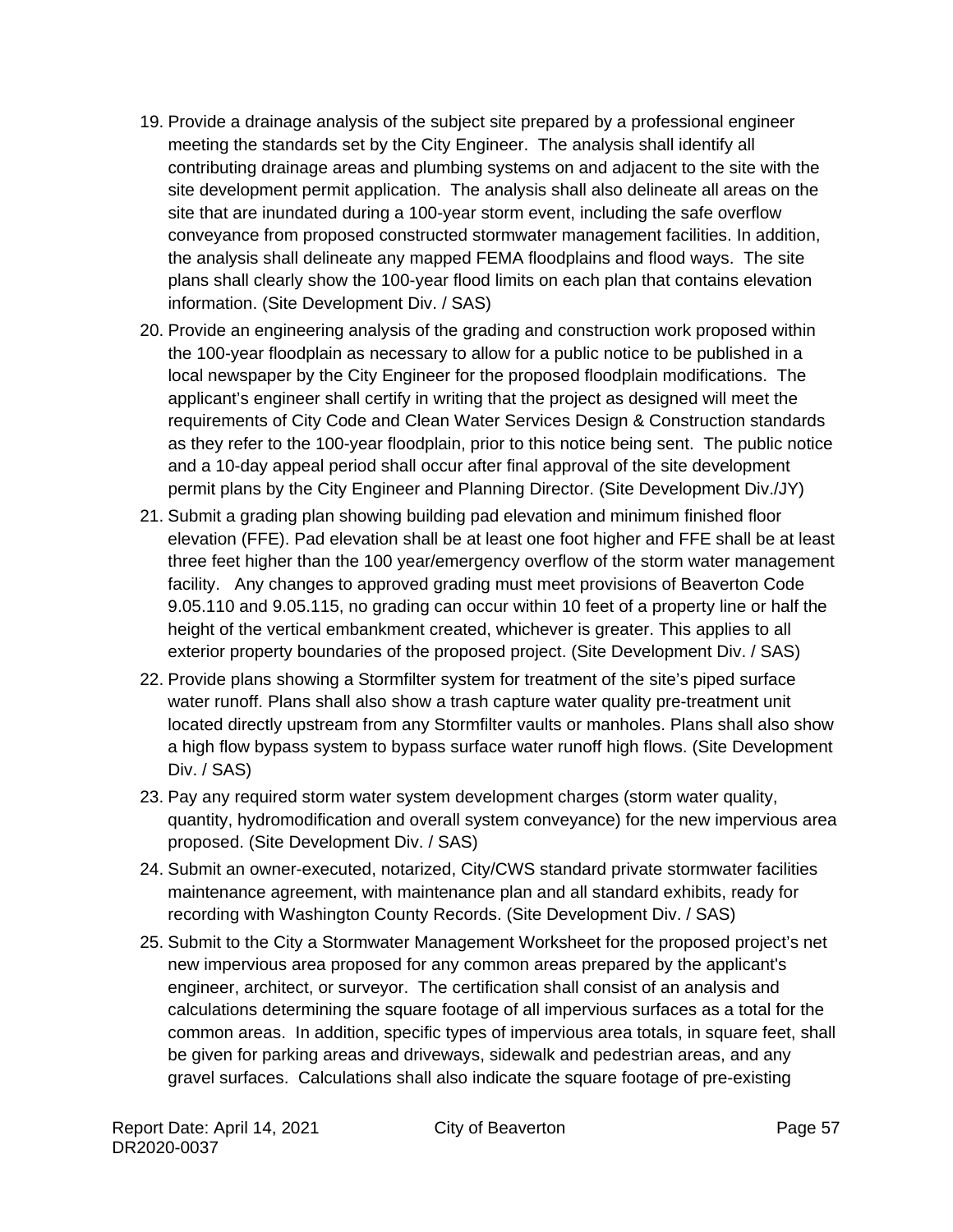impervious surface, the new impervious surface area created, and total final impervious surface area on the entire site. (Site Development Div. / SAS)

- 26. Provide plans for the placement of underground utility lines within the site and for services to the proposed new building. No overhead services shall remain on the site. If existing utility poles along existing street frontages must be moved to accommodate the proposed improvements, the affected lines must be either undergrounded or a fee in lieu of undergrounding paid per Section 60.65 of the Development Code. (Site Development Div. / SAS)
- 27. Submit plans that show access for a maintenance vehicle within 9-feet from the front, or within 19-feet from the side of a vehicle to all control structures unless otherwise specifically approved by the City Engineer. A direct worker access route to the structures in the pond area shall be provided no steeper than 4 (horizontal) to 1 (vertical) slope. This direct route shall be a minimum of 6-feet wide and have a surface consisting of the equivalent of 3-inches of ¾"-minus crush rock to allow walking access in winter and vegetation shall allow easy access. This direct access route shall be delineated on the plans. (Site Development Div. / SAS)
- 28. If required by OAR 918-780-0040, submit proposed private plumbing plans to the City Building Division for review. If private sewer systems crossing lot lines and within a private easement is proposed, please submit plumbing permit application to the Building Division. Drainage within covered areas shall be piped as approved by the City Building Division. (Site Development Div. / SAS)
- 29. Submit ODOT standard detail DET1720 showing level of design detail for every public sidewalk ramp proposed with this development. Maximum designed ramp slope shall be 7.5%, maximum designed cross slope, flat landing or turning space shall be 1.5%. Two directional ADA ramps shall be provided at all corners of all intersections, regardless of curb type. See ODOT standard drawings RD754, RD155, RD756, RD757, RD758 and RD759 for ramp details. (Site Development Div. / SAS)

# **B. Prior to Building permit issuance, the applicant shall:**

- 30. Submit a complete site development permit application and obtain the issuance of site development permit from the Site Development Division. (Site Development Div. / SAS)
- 31. Make provisions for installation of all mandated erosion control measures to achieve City inspector approval at least 24 hours prior to call for foundation footing form inspection from the Building Division. (Site Development Div. / SAS)
- 32. Have a professional architect, engineer, or surveyor submit plans and specifications to the City Engineer and City Building Official verifying that all at-risk elements of the new construction (in particular gate controllers, mechanisms, and electrical system) are either elevated or floodproofed as appropriate per City Code, FEMA requirements, IBC Appendix G (Flood-resistant Construction), and ASCE/SEI 24-05, and as determined by the City Engineer and City Building Official to at least (184.3 feet NAVD-88; 180.8 feet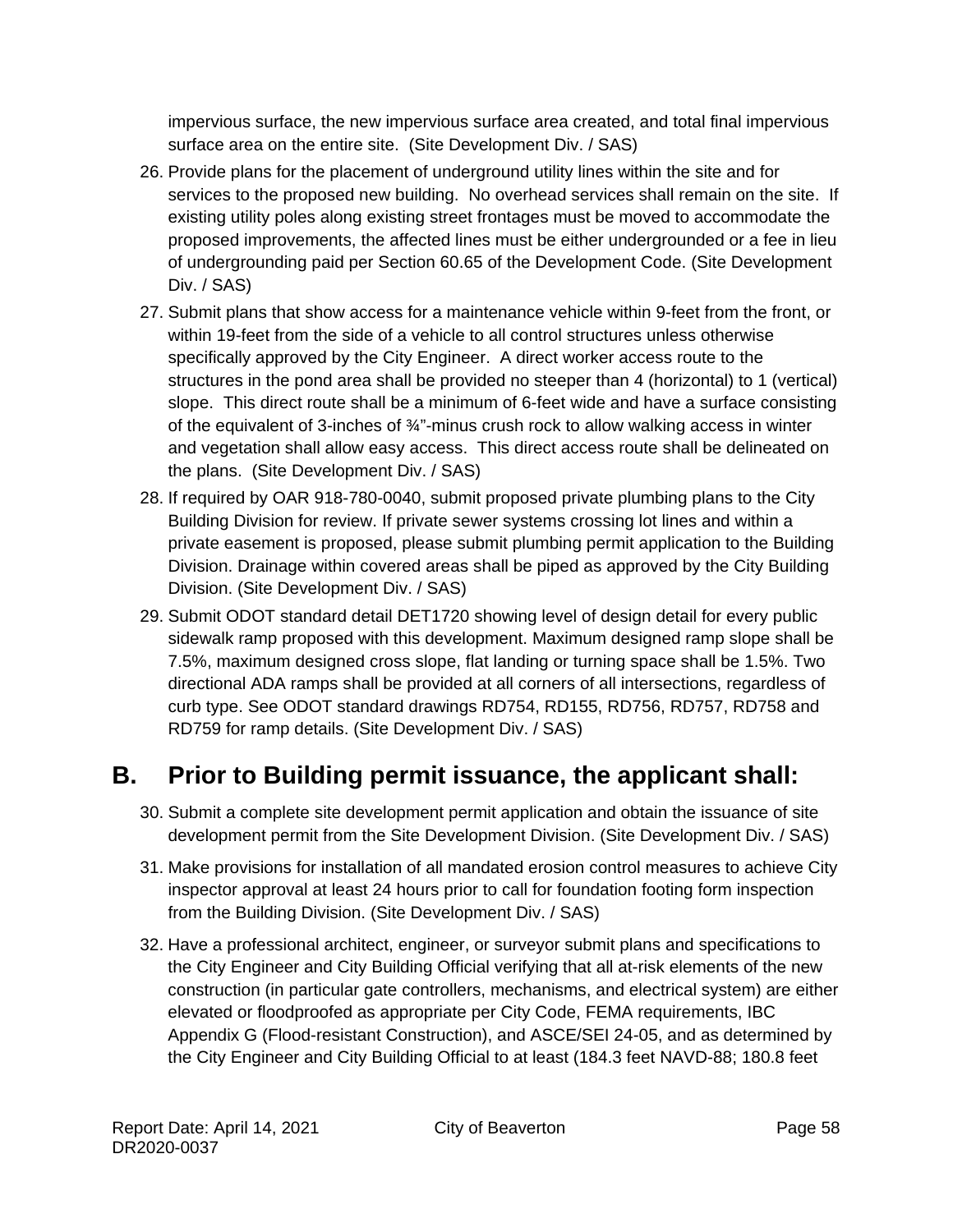NGVD-29.) one foot above the base flood elevation (183.3 feet NAVD-88; 179.8 feet NGVD-29). (Site Development Div./JY)

# **C. Prior to final inspection and final occupancy permit issuance, the applicant shall:**

- 33. Ensure all site and building improvements are completed in accordance with plans marked "Exhibit A", except as modified and approved by the decision-making authority. (On file at City Hall). (Planning/SP)
- 34. Ensure all construction is completed in accordance with the Materials and Finishes form and Materials Board, both marked "Exhibit B", except as modified by the decisionmaking authority in conditions of approval. (On file at City Hall). (Planning/SP)
- 35. Have the landscaping completely installed or provide for erosion control measures around any disturbed or exposed areas per Clean Water Services standards. (Site Development Div. / SAS)
- 36. Have substantially completed the site development improvements as determined by the City Engineer. (Site Development Div. / SAS)
- 37. Have placed underground all affected, applicable existing overhead utilities and any new utility service lines within the project and along any existing street frontage as determined at permit issuance. (Site Development Div. / SAS)
- 38. Install or replace, to City specifications, all sidewalks which are missing, damaged, deteriorated, or removed by construction. (Site Development Div. / SAS)
- 39. Have obtained a Source Control Sewage Permit from the Clean Water Services District (CWS) and submitted a copy to the City Building Official if an Industrial Sewage permit is required, as determined by CWS. (Site Development Div. / SAS)
- 40. Have a professional architect, engineer, or surveyor submit a certification on Federal Emergency Management Agency (FEMA) standard form, to the City Building Official, verifying that the lowest finished floor is at least one foot above (elevation 179.8 feet, NGVD-29 and higher) or flood-proofed to one foot above the base flood elevation (elevation 180.8 feet, NGVD-29). (Site Development Div./JY)

# **D. Prior to release of performance security, the applicant shall:**

41. Have completed the site development improvements as determined by the City Engineer and met all outstanding conditions of approval as determined by the City Engineer and Planning Director. Additionally, the applicant and professional(s) of record shall have met all obligations under the City Standard Agreement to Construct Improvements and Retain Design Professional Registered in Oregon, as determined by the City Engineer. (Site Development Div. / SAS)